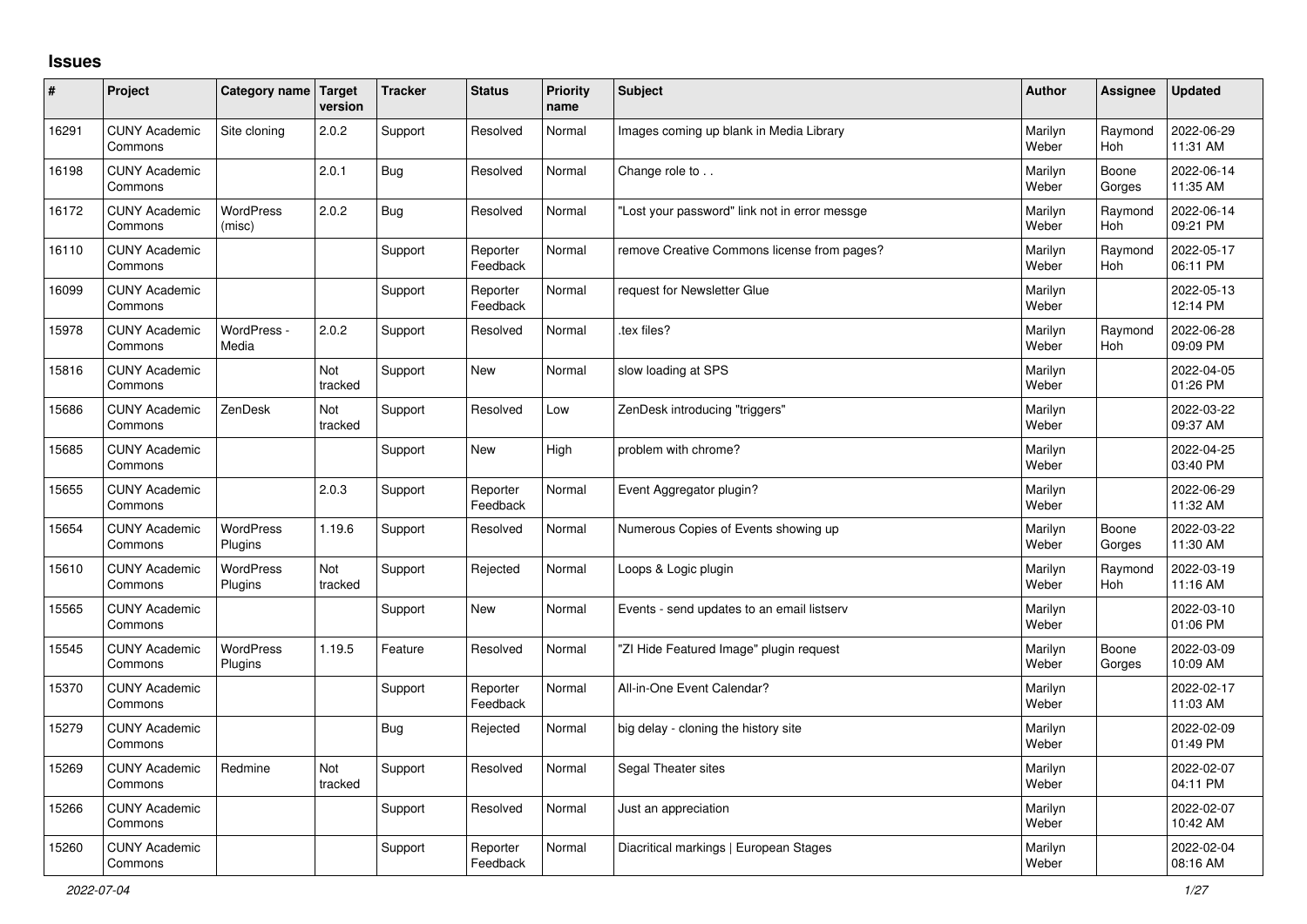| $\vert$ # | Project                         | Category name   Target       | version        | <b>Tracker</b> | <b>Status</b>        | <b>Priority</b><br>name | <b>Subject</b>                                                                          | <b>Author</b>    | Assignee              | Updated                |
|-----------|---------------------------------|------------------------------|----------------|----------------|----------------------|-------------------------|-----------------------------------------------------------------------------------------|------------------|-----------------------|------------------------|
| 15252     | <b>CUNY Academic</b><br>Commons | Layout                       | Not<br>tracked | <b>Bug</b>     | Resolved             | Normal                  | visual glitch with the Segal Center webpage                                             | Marilyn<br>Weber | Raymond<br><b>Hoh</b> | 2022-02-03<br>04:56 PM |
| 15241     | <b>CUNY Academic</b><br>Commons | Onboarding                   | 1.19.3         | Design/UX      | Resolved             | Normal                  | white on gray                                                                           | Marilyn<br>Weber | Boone<br>Gorges       | 2022-02-08<br>02:38 PM |
| 15211     | <b>CUNY Academic</b><br>Commons | <b>Blogs</b><br>(BuddyPress) | 1.19.2         | Support        | Resolved             | Normal                  | No good error reporting for already-used domain name when creating a<br>site in Firefox | Marilyn<br>Weber | Boone<br>Gorges       | 2022-01-25<br>11:33 AM |
| 15169     | <b>CUNY Academic</b><br>Commons |                              | 2.0.3          | Support        | Reporter<br>Feedback | Normal                  | new Prelude website zipfiles for custom theme and other files.                          | Marilyn<br>Weber |                       | 2022-06-29<br>11:32 AM |
| 15120     | <b>CUNY Academic</b><br>Commons |                              |                | Support        | Resolved             | Normal                  | embed Zoom recordings in a post?                                                        | Marilyn<br>Weber |                       | 2021-12-29<br>08:15 AM |
| 15045     | <b>CUNY Academic</b><br>Commons |                              |                | Support        | <b>New</b>           | Normal                  | no result for KCeL in the search box on the commons                                     | Marilyn<br>Weber |                       | 2021-12-10<br>11:29 AM |
| 15025     | <b>CUNY Academic</b><br>Commons |                              |                | Support        | Duplicate            | Normal                  | emails for all the papers on the commons that have been changed                         | Marilyn<br>Weber |                       | 2021-12-02<br>11:57 AM |
| 15022     | <b>CUNY Academic</b><br>Commons |                              |                | Support        | Rejected             | High                    | ArabStages                                                                              | Marilyn<br>Weber |                       | 2021-12-06<br>10:16 AM |
| 14973     | <b>CUNY Academic</b><br>Commons |                              |                | Support        | Resolved             | Normal                  | <b>Mail Poet</b>                                                                        | Marilyn<br>Weber |                       | 2021-12-06<br>10:20 AM |
| 14972     | <b>CUNY Academic</b><br>Commons |                              |                | Support        | Rejected             | Normal                  | Mailchimp plugin                                                                        | Marilyn<br>Weber |                       | 2021-11-17<br>02:13 PM |
| 14911     | <b>CUNY Academic</b><br>Commons | WordPress<br><b>Themes</b>   | Not<br>tracked | Support        | New                  | Normal                  | Twentytwentyone theme                                                                   | Marilyn<br>Weber |                       | 2021-10-28<br>10:37 AM |
| 14900     | <b>CUNY Academic</b><br>Commons |                              | Not<br>tracked | Support        | Reporter<br>Feedback | Normal                  | previous theme?                                                                         | Marilyn<br>Weber |                       | 2021-10-25<br>10:31 AM |
| 14891     | <b>CUNY Academic</b><br>Commons |                              | Not<br>tracked | Support        | Resolved             | Normal                  | changing site template after creation?                                                  | Marilyn<br>Weber |                       | 2022-04-27<br>04:58 PM |
| 14889     | <b>CUNY Academic</b><br>Commons | Events                       | 1.19.0         | Support        | Resolved             | Normal                  | events in group - can they be edited by all admins?                                     | Marilyn<br>Weber | Raymond<br><b>Hoh</b> | 2021-12-13<br>03:31 PM |
| 14885     | <b>CUNY Academic</b><br>Commons | <b>WordPress</b><br>Plugins  | 1.18.22        | Bug            | Resolved             | Normal                  | Long Loading Times -- Wordpress Admin Site                                              | Marilyn<br>Weber | Raymond<br><b>Hoh</b> | 2021-10-26<br>12:28 PM |
| 14850     | <b>CUNY Academic</b><br>Commons |                              |                | Support        | Abandoned            | Normal                  | brooklyn waterfront site "connection not secure"                                        | Marilyn<br>Weber |                       | 2022-04-27<br>04:56 PM |
| 14813     | <b>CUNY Academic</b><br>Commons |                              | Not<br>tracked | Support        | Resolved             | Normal                  | raise the file size limit                                                               | Marilyn<br>Weber |                       | 2021-09-30<br>12:02 PM |
| 14812     | <b>CUNY Academic</b><br>Commons |                              | Not<br>tracked | Support        | Resolved             | Normal                  | Custom Sidebars and Wordpress 5.6                                                       | Marilyn<br>Weber |                       | 2021-09-30<br>10:43 AM |
| 14799     | <b>CUNY Academic</b><br>Commons |                              | 1.18.19        | Support        | Resolved             | High                    | install the official Classic Widgets?                                                   | Marilyn<br>Weber |                       | 2021-09-22<br>02:17 PM |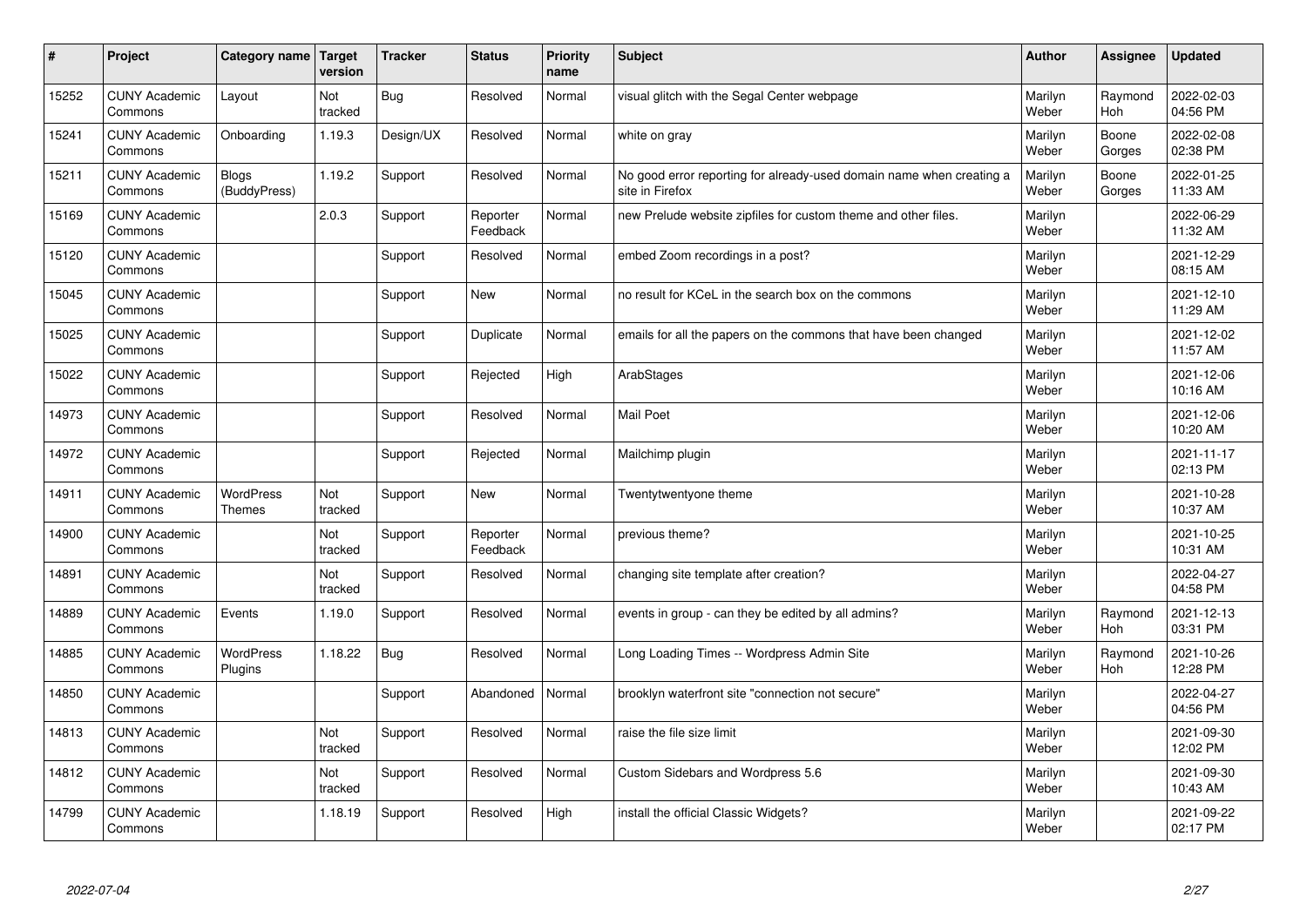| $\vert$ # | Project                         | Category name   Target            | version               | <b>Tracker</b> | <b>Status</b>        | <b>Priority</b><br>name | <b>Subject</b>                                                  | <b>Author</b>    | Assignee       | <b>Updated</b>         |
|-----------|---------------------------------|-----------------------------------|-----------------------|----------------|----------------------|-------------------------|-----------------------------------------------------------------|------------------|----------------|------------------------|
| 14784     | <b>CUNY Academic</b><br>Commons |                                   |                       | Support        | Reporter<br>Feedback | Normal                  | User report of logo problem when using Customizer theme         | Marilyn<br>Weber |                | 2021-09-17<br>10:25 AM |
| 14734     | <b>CUNY Academic</b><br>Commons | <b>WordPress</b><br><b>Themes</b> | 1.18.18               | Support        | Resolved             | Normal                  | missing section of Sujatha Fernandes' site                      | Marilyn<br>Weber | Raymond<br>Hoh | 2021-09-06<br>04:15 PM |
| 14718     | <b>CUNY Academic</b><br>Commons |                                   | Not<br>tracked        | Support        | Resolved             | Normal                  | User wants to recover deleted account                           | Marilyn<br>Weber |                | 2021-08-30<br>02:46 PM |
| 14711     | <b>CUNY Academic</b><br>Commons |                                   |                       | Support        | Rejected             | Normal                  | Custom Facebook Feed plugin problem                             | Marilyn<br>Weber |                | 2022-04-27<br>04:29 PM |
| 14625     | <b>CUNY Academic</b><br>Commons |                                   | <b>Not</b><br>tracked | Support        | Rejected             | Normal                  | image won't appear in slideshow.                                | Marilyn<br>Weber |                | 2021-07-27<br>10:33 AM |
| 14606     | <b>CUNY Academic</b><br>Commons | <b>WordPress</b><br>(misc)        | Not<br>tracked        | Support        | Rejected             | Normal                  | calendar wrong month                                            | Marilyn<br>Weber |                | 2021-07-23<br>12:11 PM |
| 14594     | <b>CUNY Academic</b><br>Commons |                                   | Not<br>tracked        | Support        | Resolved             | Normal                  | Administration email verification?                              | Marilyn<br>Weber |                | 2021-07-12<br>11:40 AM |
| 14534     | <b>CUNY Academic</b><br>Commons | <b>WordPress</b><br>Plugins       | 1.18.12               | Support        | Resolved             | Normal                  | Share This Image plugin?                                        | Marilyn<br>Weber |                | 2021-06-08<br>11:50 AM |
| 14526     | <b>CUNY Academic</b><br>Commons | Registration                      | 1.18.12               | <b>Bug</b>     | Resolved             | High                    | registration interface won't show a space to enter nonCUNY code | Marilyn<br>Weber |                | 2021-06-03<br>04:02 PM |
| 14509     | <b>CUNY Academic</b><br>Commons | WordPress<br>Plugins              | 1.18.12               | Bug            | Resolved             | Normal                  | Elementor Editor problem                                        | Marilyn<br>Weber |                | 2021-06-08<br>09:55 AM |
| 14448     | <b>CUNY Academic</b><br>Commons | Password<br>Reset                 | Not<br>tracked        | <b>Bug</b>     | Rejected             | Normal                  | password reset weirdness                                        | Marilyn<br>Weber | Raymond<br>Hoh | 2021-05-12<br>01:34 PM |
| 14411     | <b>CUNY Academic</b><br>Commons | <b>WordPress</b><br><b>Themes</b> | 1.18.10               | <b>Bug</b>     | Resolved             | Normal                  | logo problems                                                   | Marilyn<br>Weber |                | 2021-05-03<br>04:37 PM |
| 14410     | <b>CUNY Academic</b><br>Commons |                                   | 1.18.10               | <b>Bug</b>     | Resolved             | Normal                  | events calendar problem?                                        | Marilyn<br>Weber |                | 2021-05-10<br>04:45 PM |
| 14404     | <b>CUNY Academic</b><br>Commons |                                   | Not<br>tracked        | Support        | Resolved             | Normal                  | blocked IP of user?                                             | Marilyn<br>Weber |                | 2021-05-10<br>01:00 PM |
| 14398     | <b>CUNY Academic</b><br>Commons |                                   | Not<br>tracked        | Support        | Reporter<br>Feedback | Normal                  | Events plug-in notification problem                             | Marilyn<br>Weber |                | 2021-05-11<br>11:21 AM |
| 14389     | <b>CUNY Academic</b><br>Commons |                                   |                       | Support        | Abandoned            | Normal                  | WebflowIO?                                                      | Marilyn<br>Weber |                | 2021-09-14<br>10:45 AM |
| 14378     | <b>CUNY Academic</b><br>Commons |                                   | Not<br>tracked        | Support        | Resolved             | Normal                  | PPTX files unfetchable                                          | Marilyn<br>Weber |                | 2021-05-11<br>11:25 AM |
| 14369     | <b>CUNY Academic</b><br>Commons | WordPress -<br>Media              | Not<br>tracked        | Support        | Resolved             | Normal                  | renewed problem with ppsx files                                 | Marilyn<br>Weber |                | 2021-04-27<br>12:44 PM |
| 14360     | <b>CUNY Academic</b><br>Commons |                                   |                       | Support        | Rejected             | Normal                  | danielgerouldarchives.org?                                      | Marilyn<br>Weber |                | 2021-04-27<br>10:42 AM |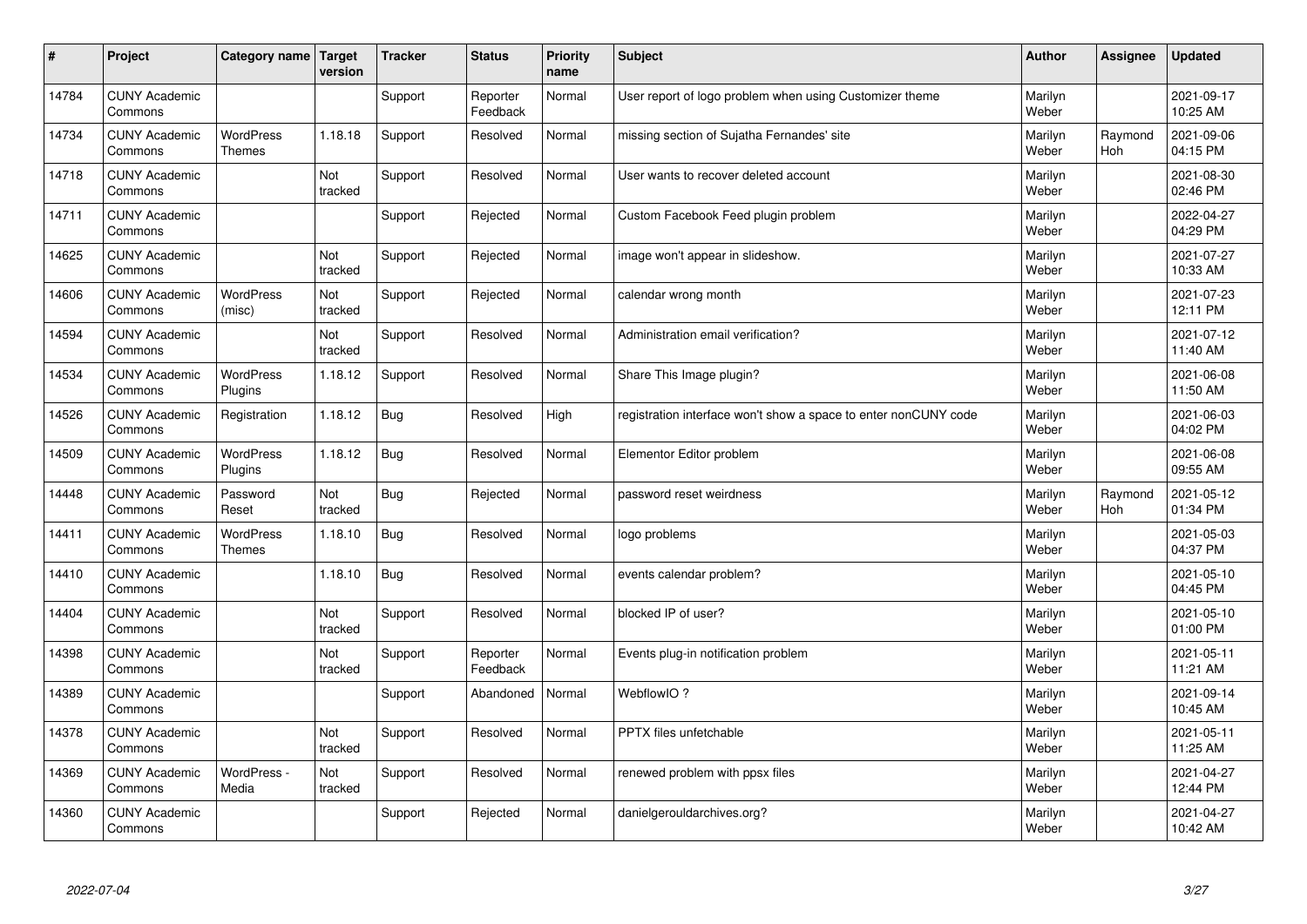| $\sharp$ | Project                         | Category name   Target            | version        | <b>Tracker</b> | <b>Status</b>        | <b>Priority</b><br>name | <b>Subject</b>                                                              | <b>Author</b>    | Assignee              | <b>Updated</b>         |
|----------|---------------------------------|-----------------------------------|----------------|----------------|----------------------|-------------------------|-----------------------------------------------------------------------------|------------------|-----------------------|------------------------|
| 14344    | <b>CUNY Academic</b><br>Commons | Domain<br>Mapping                 | Not<br>tracked | Support        | Resolved             | Normal                  | arabstages.org site down                                                    | Marilyn<br>Weber | Raymond<br>Hoh        | 2021-04-19<br>01:42 PM |
| 14304    | <b>CUNY Academic</b><br>Commons | Group Library                     | 1.18.8         | Bug            | Resolved             | Normal                  | Library items change folders when adding subsequent items in new<br>folders | Marilyn<br>Weber | Boone<br>Gorges       | 2021-04-13<br>11:21 AM |
| 14270    | <b>CUNY Academic</b><br>Commons | <b>WordPress</b><br><b>Themes</b> | 1.18.8         | Support        | Resolved             | Normal                  | grid theme?                                                                 | Marilyn<br>Weber |                       | 2021-04-13<br>11:20 AM |
| 14265    | <b>CUNY Academic</b><br>Commons | <b>WordPress</b><br>Plugins       | 1.18.10        | Support        | Resolved             | Normal                  | separate the tag cloud in the blog sidebar                                  | Marilyn<br>Weber | Boone<br>Gorges       | 2021-05-12<br>05:19 PM |
| 14246    | <b>CUNY Academic</b><br>Commons |                                   | 1.18.8         | Support        | Resolved             | Normal                  | 'Weekly jQuery Migrate Status Update"                                       | Marilyn<br>Weber |                       | 2021-04-13<br>11:08 AM |
| 14242    | <b>CUNY Academic</b><br>Commons |                                   |                | Support        | Resolved             | Normal                  | LAILAC site missing content                                                 | Marilyn<br>Weber |                       | 2021-03-27<br>08:40 AM |
| 14148    | <b>CUNY Academic</b><br>Commons |                                   |                | Support        | Abandoned            | Normal                  | post notification problem                                                   | Marilyn<br>Weber |                       | 2021-09-14<br>10:43 AM |
| 14129    | <b>CUNY Academic</b><br>Commons | Onboarding                        | 1.18.6         | Support        | Resolved             | Normal                  | can only see some invites sent                                              | Marilyn<br>Weber | Raymond<br>Hoh        | 2021-04-09<br>09:00 AM |
| 14077    | <b>CUNY Academic</b><br>Commons | <b>WordPress</b><br>Plugins       | 1.18.7         | Support        | Resolved             | Normal                  | Elementor Pro plugin for the slider                                         | Marilyn<br>Weber | Raymond<br><b>Hoh</b> | 2021-03-23<br>11:43 AM |
| 14075    | <b>CUNY Academic</b><br>Commons | WordPress<br>Plugins              | Not<br>tracked | Bug            | Resolved             | Normal                  | sludigitalportfolios.commons.gc.cuny.edu                                    | Marilyn<br>Weber | Boone<br>Gorges       | 2021-03-01<br>10:46 AM |
| 14074    | <b>CUNY Academic</b><br>Commons | WordPress<br>(misc)               | Not<br>tracked | Support        | Reporter<br>Feedback | Normal                  | page password protection problem                                            | Marilyn<br>Weber |                       | 2021-03-02<br>11:03 AM |
| 14019    | <b>CUNY Academic</b><br>Commons | WordPress<br>Plugins              | 1.18.5         | Bug            | Resolved             | Normal                  | smorales.commons.gc.cuny.edu                                                | Marilyn<br>Weber | Boone<br>Gorges       | 2021-02-23<br>11:06 AM |
| 14016    | <b>CUNY Academic</b><br>Commons |                                   |                | Support        | Rejected             | Normal                  | PDFs not downloading                                                        | Marilyn<br>Weber |                       | 2021-02-22<br>11:00 AM |
| 14012    | <b>CUNY Academic</b><br>Commons | <b>WordPress</b><br>Plugins       | 1.18.5         | Support        | Resolved             | Normal                  | Open External Links in a New Window plugin?                                 | Marilyn<br>Weber | Boone<br>Gorges       | 2021-03-02<br>02:07 PM |
| 14008    | <b>CUNY Academic</b><br>Commons |                                   |                | Bug            | Resolved             | High                    | invisible user                                                              | Marilyn<br>Weber |                       | 2021-02-18<br>05:53 PM |
| 13975    | <b>CUNY Academic</b><br>Commons | Social Paper                      | Not<br>tracked | Support        | Reporter<br>Feedback | Normal                  | can't approve comments on Social Paper paper                                | Marilyn<br>Weber |                       | 2021-02-12<br>09:33 AM |
| 13958    | <b>CUNY Academic</b><br>Commons |                                   | 1.18.4         | Support        | Resolved             | Normal                  | calendar widget problem                                                     | Marilyn<br>Weber |                       | 2021-02-09<br>11:05 AM |
| 13947    | <b>CUNY Academic</b><br>Commons | <b>WordPress</b><br>Plugins       | 1.18.4         | Bug            | Resolved             | Normal                  | Elementor plugin problem                                                    | Marilyn<br>Weber | Raymond<br>Hoh        | 2021-02-08<br>09:34 PM |
| 13944    | <b>CUNY Academic</b><br>Commons | <b>WordPress</b><br>Plugins       | 1.18.4         | Support        | Resolved             | Normal                  | 3D FlipBook request                                                         | Marilyn<br>Weber |                       | 2021-02-09<br>11:05 AM |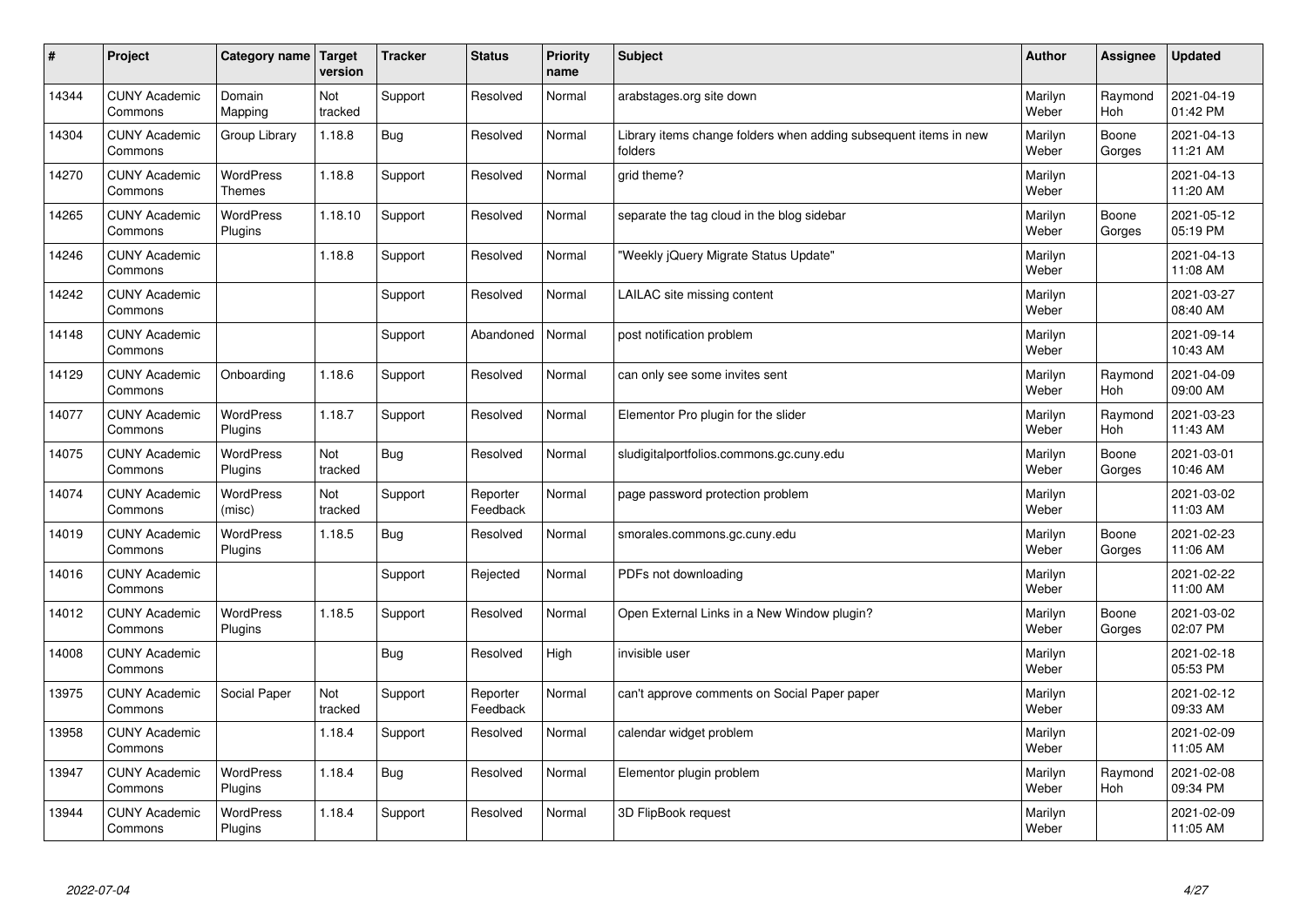| $\sharp$ | Project                         | Category name   Target      | version        | <b>Tracker</b> | <b>Status</b> | <b>Priority</b><br>name | <b>Subject</b>                                                                        | <b>Author</b>    | Assignee              | Updated                |
|----------|---------------------------------|-----------------------------|----------------|----------------|---------------|-------------------------|---------------------------------------------------------------------------------------|------------------|-----------------------|------------------------|
| 13935    | <b>CUNY Academic</b><br>Commons | <b>WordPress</b><br>Plugins | 1.18.4         | Support        | Resolved      | Low                     | Add Users sidebar widget not working                                                  | Marilyn<br>Weber |                       | 2021-02-09<br>11:05 AM |
| 13929    | <b>CUNY Academic</b><br>Commons |                             | 1.18.4         | Support        | Resolved      | Normal                  | update error message                                                                  | Marilyn<br>Weber | Boone<br>Gorges       | 2021-02-09<br>11:05 AM |
| 13918    | <b>CUNY Academic</b><br>Commons |                             | Not<br>tracked | Support        | Rejected      | Normal                  | MailPoet Newsletters Premium plugin                                                   | Marilyn<br>Weber |                       | 2021-02-09<br>11:01 AM |
| 13916    | <b>CUNY Academic</b><br>Commons |                             |                | Support        | Rejected      | Normal                  | <b>Custom Sidebars</b>                                                                | Marilyn<br>Weber |                       | 2021-02-23<br>10:45 AM |
| 13912    | <b>CUNY Academic</b><br>Commons |                             | Not<br>tracked | Feature        | Hold          | Low                     | posting "missed schedule"                                                             | Marilyn<br>Weber |                       | 2021-02-23<br>10:46 AM |
| 13878    | <b>CUNY Academic</b><br>Commons | Group cloning               | 1.18.4         | Support        | Resolved      | High                    | When creating Group + Site and choosing 'Clone existing', cannot<br>advance to step 2 | Marilyn<br>Weber | Jeremy<br>Felt        | 2021-02-02<br>11:02 AM |
| 13846    | <b>CUNY Academic</b><br>Commons | <b>WordPress</b><br>Plugins | 1.18.3         | Support        | Resolved      | Normal                  | Yoast SEO plugin problem                                                              | Marilyn<br>Weber |                       | 2021-01-19<br>05:34 PM |
| 13841    | <b>CUNY Academic</b><br>Commons | <b>WordPress</b><br>Plugins | 1.18.3         | Support        | Resolved      | Normal                  | Folders plugin request                                                                | Marilyn<br>Weber | Boone<br>Gorges       | 2021-01-26<br>04:43 PM |
| 13827    | <b>CUNY Academic</b><br>Commons | Group Forums                | 1.18.3         | <b>Bug</b>     | Resolved      | Normal                  | more forum post problems                                                              | Marilyn<br>Weber | Raymond<br>Hoh        | 2021-01-22<br>08:19 PM |
| 13826    | <b>CUNY Academic</b><br>Commons |                             |                | Support        | Resolved      | Normal                  | January 14th                                                                          | Marilyn<br>Weber |                       | 2021-01-26<br>04:26 PM |
| 13783    | <b>CUNY Academic</b><br>Commons |                             | 1.18.2         | Support        | Resolved      | Normal                  | new CUNY OneSearch url                                                                | Marilyn<br>Weber |                       | 2021-01-14<br>04:53 PM |
| 13768    | <b>CUNY Academic</b><br>Commons | Domain<br>Mapping           | Not<br>tracked | Bug            | Resolved      | Normal                  | patricksweeney.commons.gc.cuny.edu down                                               | Marilyn<br>Weber | Raymond<br>Hoh        | 2021-01-12<br>10:47 AM |
| 13741    | <b>CUNY Academic</b><br>Commons | <b>WordPress</b><br>Plugins | 1.18.3         | Support        | Resolved      | Normal                  | Ensemble Video Plugin                                                                 | Marilyn<br>Weber |                       | 2021-01-26<br>04:43 PM |
| 13738    | <b>CUNY Academic</b><br>Commons |                             | 1.18.1         | Support        | Resolved      | Normal                  | theme requests from a non-CUY person                                                  | Marilyn<br>Weber |                       | 2020-12-23<br>11:34 AM |
| 13715    | <b>CUNY Academic</b><br>Commons |                             | Not<br>tracked | Bug            | Resolved      | High                    | https://ulysses.commons.gc.cuny.edu down                                              | Marilyn<br>Weber |                       | 2020-12-22<br>03:02 PM |
| 13710    | <b>CUNY Academic</b><br>Commons |                             | Not<br>tracked | Support        | Resolved      | Normal                  | small change to Hosting Partner Handbook                                              | Marilyn<br>Weber |                       | 2020-12-16<br>04:29 PM |
| 13699    | <b>CUNY Academic</b><br>Commons |                             | Not<br>tracked | Support        | Resolved      | Normal                  | Martin Segal Center site down                                                         | Marilyn<br>Weber | Raymond<br><b>Hoh</b> | 2020-12-22<br>03:03 PM |
| 13675    | <b>CUNY Academic</b><br>Commons | Group Library               | 1.18.1         | <b>Bug</b>     | Resolved      | High                    | broken Library                                                                        | Marilyn<br>Weber |                       | 2020-12-09<br>05:02 PM |
| 13656    | <b>CUNY Academic</b><br>Commons |                             |                | <b>Bug</b>     | Resolved      | High                    | site down                                                                             | Marilyn<br>Weber |                       | 2020-12-11<br>12:50 PM |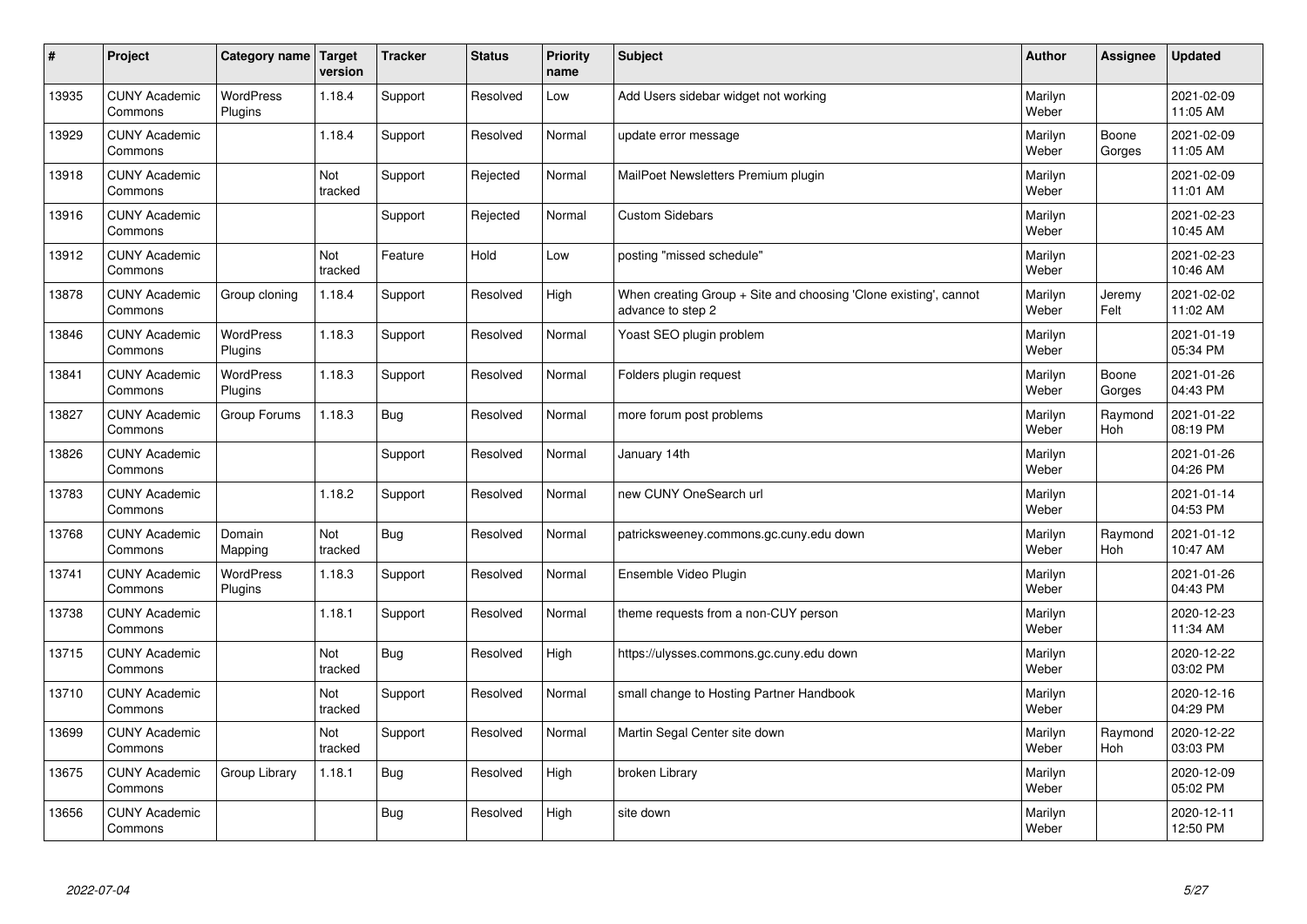| $\sharp$ | Project                         | Category name   Target     | version        | <b>Tracker</b> | <b>Status</b>        | <b>Priority</b><br>name | <b>Subject</b>                            | <b>Author</b>    | Assignee              | <b>Updated</b>         |
|----------|---------------------------------|----------------------------|----------------|----------------|----------------------|-------------------------|-------------------------------------------|------------------|-----------------------|------------------------|
| 13641    | <b>CUNY Academic</b><br>Commons |                            | 1.18.2         | Support        | Resolved             | Normal                  | follow up to migration request            | Marilyn<br>Weber | Boone<br>Gorges       | 2021-01-12<br>10:59 AM |
| 13637    | <b>CUNY Academic</b><br>Commons |                            |                | Support        | Abandoned            | Normal                  | All-in-One Migration plugin request       | Marilyn<br>Weber |                       | 2020-12-08<br>10:46 AM |
| 13633    | <b>CUNY Academic</b><br>Commons |                            | Not<br>tracked | Bug            | Resolved             | High                    | PublicsLab site down                      | Marilyn<br>Weber |                       | 2020-11-30<br>02:01 PM |
| 13596    | <b>CUNY Academic</b><br>Commons |                            |                | Support        | Abandoned            | Normal                  | invited as Author but show as Contributor | Marilyn<br>Weber |                       | 2021-09-14<br>10:41 AM |
| 13584    | <b>CUNY Academic</b><br>Commons |                            |                | Support        | Abandoned            | Normal                  | Graphy theme question                     | Marilyn<br>Weber |                       | 2021-09-14<br>10:41 AM |
| 13541    | <b>CUNY Academic</b><br>Commons |                            | Not<br>tracked | Support        | Resolved             | Normal                  | add a page template to OER site.          | Marilyn<br>Weber |                       | 2020-11-11<br>11:12 AM |
| 13521    | <b>CUNY Academic</b><br>Commons | Onboarding                 | 1.17.7         | Support        | Resolved             | Normal                  | sent invitations page                     | Marilyn<br>Weber | Raymond<br>Hoh        | 2020-11-10<br>10:31 AM |
| 13512    | <b>CUNY Academic</b><br>Commons | WordPress<br><b>Themes</b> | 1.17.7         | Support        | Resolved             | Normal                  | theme update                              | Marilyn<br>Weber |                       | 2020-11-16<br>04:46 PM |
| 13441    | <b>CUNY Academic</b><br>Commons |                            | 1.17.5         | Support        | Resolved             | Normal                  | ongoing user problems with daily digests  | Marilyn<br>Weber |                       | 2020-10-13<br>10:02 AM |
| 13378    | <b>CUNY Academic</b><br>Commons |                            | 1.17.5         | Bug            | Resolved             | Normal                  | problem on one of my sites                | Marilyn<br>Weber |                       | 2020-09-24<br>05:27 PM |
| 13341    | <b>CUNY Academic</b><br>Commons | Group Forums               | 1.17.4         | Bug            | Resolved             | Normal                  | Forum reply problems                      | Marilyn<br>Weber | Raymond<br><b>Hoh</b> | 2020-09-22<br>12:08 PM |
| 13328    | <b>CUNY Academic</b><br>Commons | Group Forums               | Not<br>tracked | Bug            | Reporter<br>Feedback | Normal                  | cross-posting in two related groups       | Marilyn<br>Weber | Raymond<br><b>Hoh</b> | 2020-09-15<br>10:39 PM |
| 13295    | <b>CUNY Academic</b><br>Commons |                            | Not<br>tracked | Support        | Resolved             | Normal                  | can't find new user                       | Marilyn<br>Weber |                       | 2020-09-08<br>10:18 AM |
| 13288    | <b>CUNY Academic</b><br>Commons |                            |                | Support        | Abandoned            | Normal                  | log in problems on iPhone 6               | Marilyn<br>Weber |                       | 2020-10-27<br>10:26 AM |
| 13286    | <b>CUNY Academic</b><br>Commons |                            | Not<br>tracked | Support        | <b>New</b>           | Normal                  | problem connecting with WordPress app     | Marilyn<br>Weber | Raymond<br><b>Hoh</b> | 2020-09-08<br>11:16 AM |
| 13255    | <b>CUNY Academic</b><br>Commons |                            | Not<br>tracked | Support        | Reporter<br>Feedback | Normal                  | Accessibility problems                    | Marilyn<br>Weber |                       | 2020-09-01<br>05:48 PM |
| 13238    | <b>CUNY Academic</b><br>Commons | WordPress -<br>Media       | 1.17.3         | Support        | Resolved             | Normal                  | allow ppsx file?                          | Marilyn<br>Weber | Raymond<br>Hoh        | 2020-09-10<br>11:46 AM |
| 13227    | <b>CUNY Academic</b><br>Commons | Group Library              | 1.17.2         | Bug            | Resolved             | High                    | folder not appearing in library           | Marilyn<br>Weber |                       | 2020-08-21<br>04:22 PM |
| 13217    | <b>CUNY Academic</b><br>Commons |                            |                | Support        | Rejected             | Normal                  | upload recordings of our past webinars?   | Marilyn<br>Weber |                       | 2020-08-25<br>07:56 AM |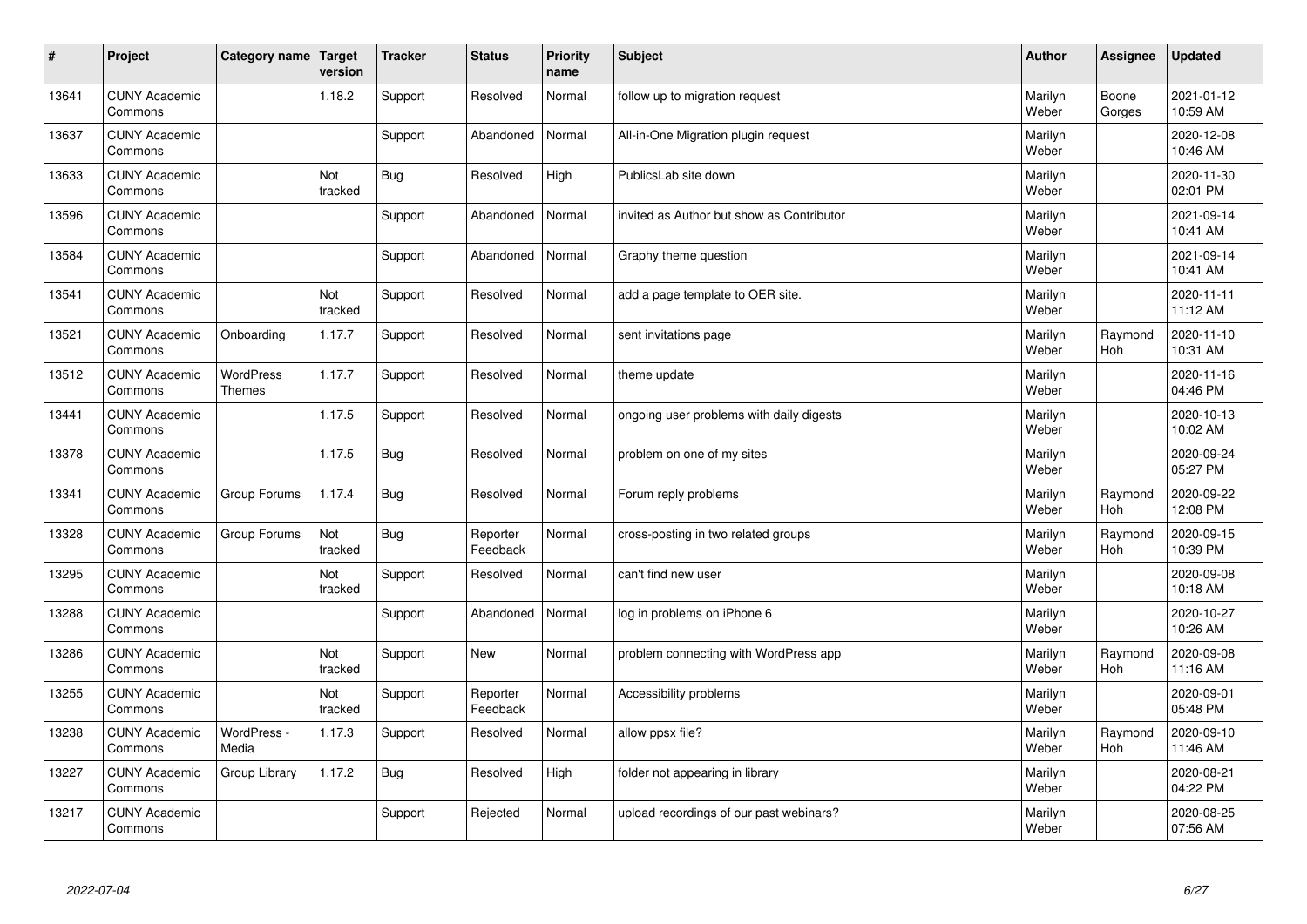| #     | Project                         | Category name   Target            | version        | <b>Tracker</b> | <b>Status</b>        | <b>Priority</b><br>name | <b>Subject</b>                                                                 | <b>Author</b>    | Assignee              | <b>Updated</b>         |
|-------|---------------------------------|-----------------------------------|----------------|----------------|----------------------|-------------------------|--------------------------------------------------------------------------------|------------------|-----------------------|------------------------|
| 13201 | <b>CUNY Academic</b><br>Commons |                                   |                | Support        | Rejected             | Low                     | PDF embedder                                                                   | Marilyn<br>Weber |                       | 2020-09-29<br>11:37 AM |
| 13185 | <b>CUNY Academic</b><br>Commons | <b>WordPress</b><br><b>Themes</b> | 1.17.2         | Support        | Resolved             | Normal                  | Less theme?                                                                    | Marilyn<br>Weber |                       | 2020-08-25<br>11:26 AM |
| 13184 | <b>CUNY Academic</b><br>Commons | <b>WordPress</b><br>Plugins       | 1.17.2         | Support        | Resolved             | Normal                  | google translate plugin                                                        | Marilyn<br>Weber |                       | 2020-08-25<br>11:36 AM |
| 13173 | <b>CUNY Academic</b><br>Commons | Group Library                     | 1.17.1         | Support        | Resolved             | High                    | all uploads to the library are silent                                          | Marilyn<br>Weber |                       | 2020-08-10<br>04:12 PM |
| 13169 | <b>CUNY Academic</b><br>Commons |                                   | 1.17.4         | Support        | Rejected             | Normal                  | footer logo image has no alt-text                                              | Marilyn<br>Weber |                       | 2020-09-22<br>10:18 AM |
| 13160 | <b>CUNY Academic</b><br>Commons |                                   |                | Support        | Rejected             | Normal                  | site not working on iphone                                                     | Marilyn<br>Weber |                       | 2020-08-25<br>10:58 AM |
| 13159 | <b>CUNY Academic</b><br>Commons | Group Library                     | Not<br>tracked | Support        | Resolved             | Normal                  | changing folder names?                                                         | Marilyn<br>Weber | Boone<br>Gorges       | 2020-08-27<br>08:59 AM |
| 13138 | <b>CUNY Academic</b><br>Commons | Group Library                     | Not<br>tracked | Support        | Resolved             | Normal                  | moving Library contents for Steve Brier                                        | Marilyn<br>Weber |                       | 2020-08-03<br>04:00 PM |
| 13134 | <b>CUNY Academic</b><br>Commons | Site cloning                      | 1.17.1         | Support        | Resolved             | Normal                  | New site (a clone) point to old dashboard                                      | Marilyn<br>Weber |                       | 2020-08-12<br>03:22 PM |
| 13121 | <b>CUNY Academic</b><br>Commons |                                   |                | Support        | Rejected             | Normal                  | embed a DropBox Paper file                                                     | Marilyn<br>Weber |                       | 2020-08-25<br>10:56 AM |
| 13116 | <b>CUNY Academic</b><br>Commons | ZenDesk                           | 1.17.1         | Support        | Resolved             | Normal                  | support/send us a message link obscured                                        | Marilyn<br>Weber | Raymond<br><b>Hoh</b> | 2020-07-29<br>09:33 PM |
| 13091 | <b>CUNY Academic</b><br>Commons |                                   | 1.17.0         | Support        | Resolved             | Normal                  | problem with latex (math equations)                                            | Marilyn<br>Weber |                       | 2020-07-28<br>11:09 AM |
| 13085 | <b>CUNY Academic</b><br>Commons | Domain<br>Mapping                 | Not<br>tracked | Support        | Resolved             | Normal                  | domain mapping request                                                         | Marilyn<br>Weber | Matt Gold             | 2020-07-28<br>03:33 PM |
| 13065 | <b>CUNY Academic</b><br>Commons |                                   | Not<br>tracked | Support        | Resolved             | Normal                  | can't invite new user to group                                                 | Marilyn<br>Weber |                       | 2020-07-22<br>04:24 PM |
| 13034 | <b>CUNY Academic</b><br>Commons |                                   | Not<br>tracked | Support        | Reporter<br>Feedback | Normal                  | a site is asking people to join the Commons to get a download                  | Marilyn<br>Weber |                       | 2020-07-12<br>07:23 AM |
| 13016 | <b>CUNY Academic</b><br>Commons | Shortcodes and<br>embeds          | 1.16.15        | Support        | Resolved             | Normal                  | possible to run code examples, like in Jupyter Notebooks?                      | Marilyn<br>Weber |                       | 2020-07-16<br>11:52 AM |
| 13013 | <b>CUNY Academic</b><br>Commons |                                   | Not<br>tracked | <b>Bug</b>     | Resolved             | Normal                  | an invite to Group Admins from Brian Foote?!                                   | Marilyn<br>Weber |                       | 2020-07-07<br>02:36 PM |
| 13012 | <b>CUNY Academic</b><br>Commons | <b>WordPress</b><br>(misc)        |                | Support        | Rejected             | Normal                  | icon image associated with the teaching template's Creative Commons<br>License | Marilyn<br>Weber | Raymond<br>Hoh        | 2020-08-25<br>10:56 AM |
| 12999 | <b>CUNY Academic</b><br>Commons |                                   | 1.18.1         | Support        | Resolved             | Normal                  | request for Dentist theme                                                      | Marilyn<br>Weber | Boone<br>Gorges       | 2020-12-22<br>03:31 PM |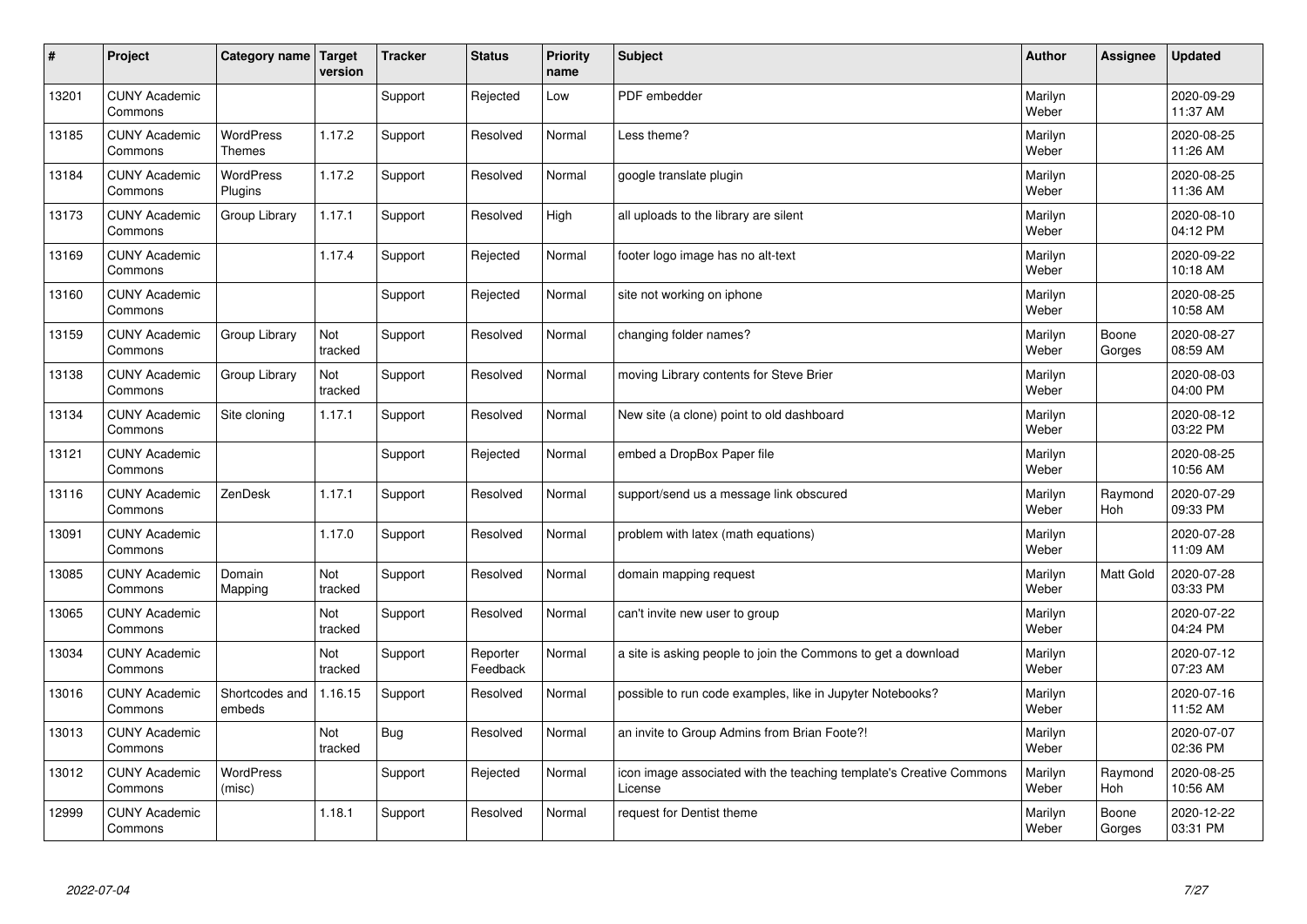| #     | Project                         | Category name   Target      | version        | <b>Tracker</b> | <b>Status</b>        | <b>Priority</b><br>name | <b>Subject</b>                                                                             | <b>Author</b>    | Assignee              | <b>Updated</b>         |
|-------|---------------------------------|-----------------------------|----------------|----------------|----------------------|-------------------------|--------------------------------------------------------------------------------------------|------------------|-----------------------|------------------------|
| 12986 | <b>CUNY Academic</b><br>Commons |                             |                | Support        | Rejected             | Normal                  | Someone is trying to create accounts using random CUNY entity emails                       | Marilyn<br>Weber |                       | 2020-07-02<br>09:47 PM |
| 12960 | <b>CUNY Academic</b><br>Commons |                             | 1.16.14        | Support        | Resolved             | Normal                  | mutiple plugin in requests                                                                 | Marilyn<br>Weber | Boone<br>Gorges       | 2020-06-23<br>10:53 AM |
| 12905 | <b>CUNY Academic</b><br>Commons |                             | 1.16.14        | Support        | Resolved             | Normal                  | trouble embedding a flipbook from Flipsnack                                                | Marilyn<br>Weber | Boone<br>Gorges       | 2020-06-23<br>10:53 AM |
| 12861 | <b>CUNY Academic</b><br>Commons |                             |                | Support        | Resolved             | Normal                  | trouble with YouTube                                                                       | Marilyn<br>Weber | Raymond<br>Hoh        | 2020-06-09<br>11:16 AM |
| 12777 | <b>CUNY Academic</b><br>Commons |                             | 1.16.14        | Support        | Resolved             | Normal                  | request to include custom javascript into a Commons-hosted site                            | Marilyn<br>Weber |                       | 2020-06-16<br>04:03 PM |
| 12741 | <b>CUNY Academic</b><br>Commons | <b>WordPress</b><br>Plugins | Not<br>tracked | Support        | Reporter<br>Feedback | Normal                  | Tableau Public Viz Block                                                                   | Marilyn<br>Weber | Raymond<br>Hoh        | 2020-05-12<br>11:00 AM |
| 12676 | <b>CUNY Academic</b><br>Commons | <b>WordPress</b><br>Plugins | 1.16.10        | Support        | Resolved             | Normal                  | request for Require Post Category plug-in                                                  | Marilyn<br>Weber |                       | 2020-04-28<br>11:03 AM |
| 12584 | <b>CUNY Academic</b><br>Commons |                             | Not<br>tracked | Bug            | Resolved             | Urgent                  | No way to register                                                                         | Marilyn<br>Weber |                       | 2020-03-27<br>02:38 PM |
| 12543 | <b>CUNY Academic</b><br>Commons | Public Portfolio            | Not<br>tracked | Support        | Resolved             | Normal                  | User cannot find profile edit button                                                       | Marilyn<br>Weber | scott voth            | 2020-03-22<br>02:49 PM |
| 12515 | <b>CUNY Academic</b><br>Commons | cuny.is                     | 1.16.7         | Support        | Resolved             | Normal                  | AJAX actions on cuny is admin page are failing                                             | Marilyn<br>Weber |                       | 2020-03-10<br>11:57 AM |
| 12487 | <b>CUNY Academic</b><br>Commons | Group Forums                | 1.16.7         | <b>Bug</b>     | Resolved             | Normal                  | group posting problems?                                                                    | Marilyn<br>Weber | Raymond<br>Hoh        | 2020-03-10<br>11:40 AM |
| 12483 | <b>CUNY Academic</b><br>Commons |                             | 1.16.7         | Bug            | Resolved             | High                    | post error                                                                                 | Marilyn<br>Weber |                       | 2020-02-28<br>02:44 PM |
| 12427 | <b>CUNY Academic</b><br>Commons |                             | Not<br>tracked | Support        | Resolved             | Normal                  | organizing PDF on a site?                                                                  | Marilyn<br>Weber | scott voth            | 2020-03-10<br>11:11 AM |
| 12395 | <b>CUNY Academic</b><br>Commons | Spam/Spam<br>Prevention     | Not<br>tracked | Support        | Resolved             | Normal                  | comments again being blocked                                                               | Marilyn<br>Weber | Raymond<br><b>Hoh</b> | 2020-03-10<br>11:13 AM |
| 12393 | <b>CUNY Academic</b><br>Commons | WordPress<br>(misc)         |                | Support        | Resolved             | High                    | size limit for files                                                                       | Marilyn<br>Weber |                       | 2020-02-18<br>10:13 AM |
| 12382 | <b>CUNY Academic</b><br>Commons | Membership                  | Not<br>tracked | Support        | <b>New</b>           | Normal                  | Email request change                                                                       | Marilyn<br>Weber | Marilyn<br>Weber      | 2020-02-06<br>12:56 PM |
| 12363 | <b>CUNY Academic</b><br>Commons | WordPress<br>Plugins        | 1.16.5         | Bug            | Resolved             | Urgent                  | more bbPress problems - now students unable to post either a new<br>thread or a comment    | Marilyn<br>Weber | Raymond<br><b>Hoh</b> | 2020-03-17<br>03:07 PM |
| 12360 | <b>CUNY Academic</b><br>Commons | WordPress<br><b>Themes</b>  | Not<br>tracked | <b>Bug</b>     | Reporter<br>Feedback | Normal                  | site just says "DANTE We are currently in maintenance mode, please<br>check back shortly." | Marilyn<br>Weber |                       | 2020-02-04<br>12:13 PM |
| 12354 | <b>CUNY Academic</b><br>Commons | <b>WordPress</b><br>Plugins | 1.16.5         | Bug            | Resolved             | Urgent                  | sites (including Net-Art) are reporting critical issues                                    | Marilyn<br>Weber | Raymond<br>Hoh        | 2020-02-02<br>03:16 PM |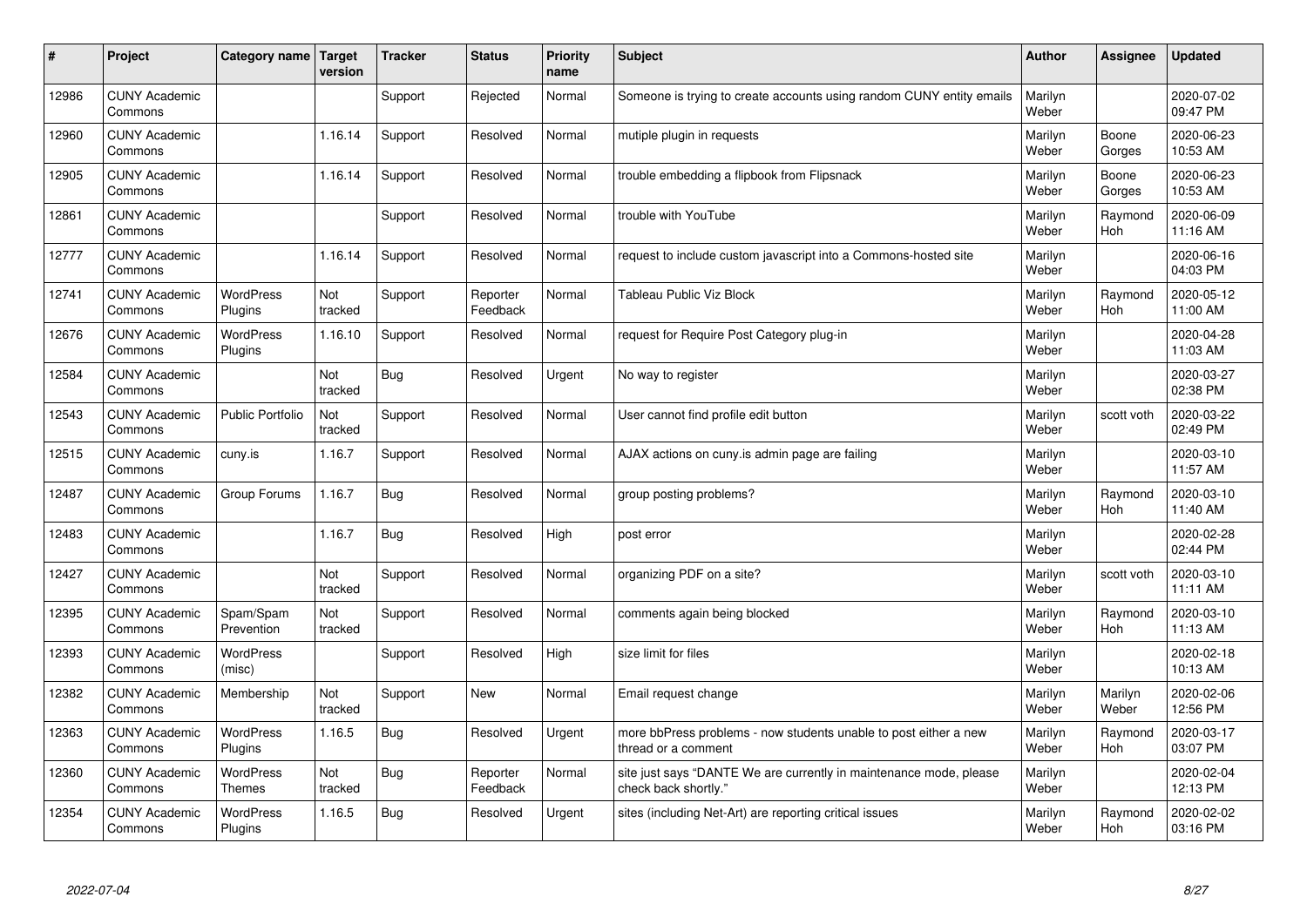| #     | Project                         | Category name   Target            | version           | <b>Tracker</b> | <b>Status</b>        | <b>Priority</b><br>name | <b>Subject</b>                                                                       | <b>Author</b>    | <b>Assignee</b>       | Updated                |
|-------|---------------------------------|-----------------------------------|-------------------|----------------|----------------------|-------------------------|--------------------------------------------------------------------------------------|------------------|-----------------------|------------------------|
| 12352 | <b>CUNY Academic</b><br>Commons |                                   | Not<br>tracked    | Support        | <b>New</b>           | Normal                  | 'posts list" page builder block option                                               | Marilyn<br>Weber |                       | 2020-02-03<br>01:29 PM |
| 12350 | <b>CUNY Academic</b><br>Commons | <b>Blogs</b><br>(BuddyPress)      | Not<br>tracked    | Support        | Reporter<br>Feedback | Normal                  | URL creation problem                                                                 | Marilyn<br>Weber |                       | 2020-02-03<br>11:27 AM |
| 12346 | <b>CUNY Academic</b><br>Commons | Redmine                           |                   | Support        | Resolved             | Normal                  | another Redmine request                                                              | Marilyn<br>Weber | Matt Gold             | 2020-01-30<br>08:20 PM |
| 12334 | <b>CUNY Academic</b><br>Commons |                                   |                   | Support        | Resolved             | Normal                  | request for a Redmine account                                                        | Marilyn<br>Weber | Matt Gold             | 2020-01-30<br>12:01 PM |
| 12302 | <b>CUNY Academic</b><br>Commons | <b>WordPress</b><br><b>Themes</b> | 1.16.4            | Support        | Resolved             | Normal                  | Pictorio theme request                                                               | Marilyn<br>Weber | Raymond<br>Hoh        | 2020-01-28<br>11:44 AM |
| 12205 | <b>CUNY Academic</b><br>Commons |                                   |                   | Support        | Rejected             | Normal                  | possible update to the 2019 theme?                                                   | Marilyn<br>Weber |                       | 2020-01-14<br>12:08 PM |
| 12190 | <b>CUNY Academic</b><br>Commons | Blogs<br>(BuddyPress)             | Not<br>tracked    | Support        | Resolved             | Normal                  | Site avatar in directory is not what user expects                                    | Marilyn<br>Weber |                       | 2019-12-12<br>08:51 PM |
| 12176 | <b>CUNY Academic</b><br>Commons |                                   | Not<br>tracked    | Support        | Resolved             | Normal                  | Mp4s?                                                                                | Marilyn<br>Weber |                       | 2019-12-05<br>11:04 AM |
| 12165 | <b>CUNY Academic</b><br>Commons | <b>BuddyPress</b><br>(misc)       | Not<br>tracked    | Support        | Resolved             | Normal                  | two reports of Profile problems                                                      | Marilyn<br>Weber | Boone<br>Gorges       | 2019-12-04<br>05:06 PM |
| 12156 | <b>CUNY Academic</b><br>Commons | Blogs<br>(BuddyPress)             | Not<br>tracked    | Support        | Resolved             | Normal                  | My Sites list (Commons Profile or Sites directory) doesn't match toolbar<br>dropdown | Marilyn<br>Weber |                       | 2019-12-11<br>10:20 AM |
| 12137 | <b>CUNY Academic</b><br>Commons | <b>WordPress</b><br><b>Themes</b> | Not<br>tracked    | Support        | Resolved             | Normal                  | media player problem                                                                 | Marilyn<br>Weber |                       | 2019-12-12<br>08:52 PM |
| 12038 | <b>CUNY Academic</b><br>Commons |                                   | 1.15.13           | Bug            | Resolved             | Normal                  | admin visibility problem at careerplan.commons.gc.cuny.edu                           | Marilyn<br>Weber |                       | 2019-11-12<br>10:20 AM |
| 12006 | <b>CUNY Academic</b><br>Commons | Group<br>Invitations              | 1.15.13           | Bug            | Resolved             | Immediate               | Invite system is broken.                                                             | Marilyn<br>Weber | Boone<br>Gorges       | 2019-10-23<br>10:16 AM |
| 11977 | <b>CUNY Academic</b><br>Commons |                                   | Not<br>tracked    | Support        | Resolved             | Normal                  | please remove me from many sites                                                     | Marilyn<br>Weber |                       | 2019-11-21<br>01:05 PM |
| 11976 | <b>CUNY Academic</b><br>Commons | <b>WordPress</b><br>Themes        | Not<br>tracked    | Support        | Resolved             | Normal                  | ColorMag request                                                                     | Marilyn<br>Weber |                       | 2021-02-01<br>10:25 AM |
| 11971 | <b>CUNY Academic</b><br>Commons | Email<br>Notifications            | Future<br>release | <b>Bug</b>     | Reporter<br>Feedback | Low                     | Pictures obscured in emailed post notifications                                      | Marilyn<br>Weber | Raymond<br>Hoh        | 2019-11-21<br>01:14 PM |
| 11964 | <b>CUNY Academic</b><br>Commons | Layout                            | 1.15.12           | Bug            | Resolved             | Normal                  | https://commons.gc.cuny.edu/create/ not displaying correctly in Edge                 | Marilyn<br>Weber | Raymond<br><b>Hoh</b> | 2019-10-22<br>11:54 AM |
| 11961 | <b>CUNY Academic</b><br>Commons | Membership                        | Not<br>tracked    | Support        | Resolved             | Normal                  | switch email for student user                                                        | Marilyn<br>Weber |                       | 2019-10-09<br>01:56 PM |
| 11922 | <b>CUNY Academic</b><br>Commons | Membership                        | Not<br>tracked    | Support        | Resolved             | Normal                  | https://commons.gc.cuny.edu/members/cunyhealthequity/                                | Marilyn<br>Weber |                       | 2019-10-02<br>04:05 PM |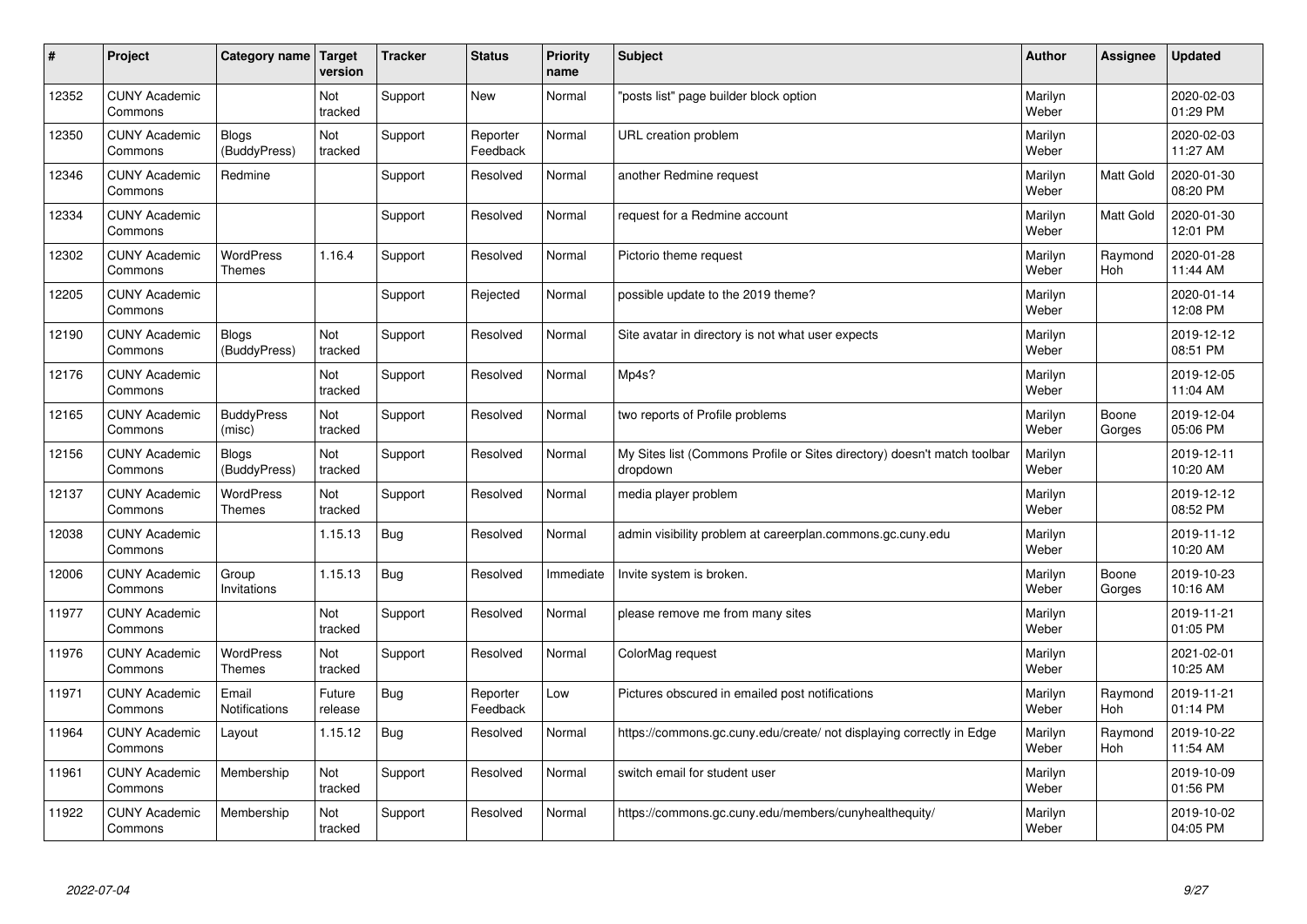| #     | Project                         | Category name   Target            | version        | <b>Tracker</b> | <b>Status</b>        | <b>Priority</b><br>name | <b>Subject</b>                                                                                         | <b>Author</b>    | Assignee        | <b>Updated</b>         |
|-------|---------------------------------|-----------------------------------|----------------|----------------|----------------------|-------------------------|--------------------------------------------------------------------------------------------------------|------------------|-----------------|------------------------|
| 11915 | <b>CUNY Academic</b><br>Commons |                                   | Not<br>tracked | Support        | Resolved             | Normal                  | User not in list                                                                                       | Marilyn<br>Weber |                 | 2019-10-28<br>10:13 AM |
| 11912 | <b>CUNY Academic</b><br>Commons |                                   |                | Support        | Resolved             | Normal                  | influence search results?                                                                              | Marilyn<br>Weber |                 | 2020-02-11<br>10:51 AM |
| 11908 | <b>CUNY Academic</b><br>Commons | Spam/Spam<br>Prevention           | 1.17.7         | Support        | Resolved             | Normal                  | overeager spam filter                                                                                  | Marilyn<br>Weber | Raymond<br>Hoh  | 2020-11-05<br>04:36 PM |
| 11907 | <b>CUNY Academic</b><br>Commons | <b>Public Portfolio</b>           | 1.15.13        | Support        | Resolved             | Normal                  | more publications problems (in profile)                                                                | Marilyn<br>Weber |                 | 2019-11-04<br>11:16 AM |
| 11896 | <b>CUNY Academic</b><br>Commons |                                   | Not<br>tracked | Support        | Resolved             | Normal                  | https://thenurseswritingproject.commons.gc.cuny.edu                                                    | Marilyn<br>Weber |                 | 2019-09-24<br>08:09 AM |
| 11866 | <b>CUNY Academic</b><br>Commons | <b>WordPress</b><br><b>Themes</b> | 1.15.10        | Support        | Resolved             | Normal                  | problem with project widget and the 'skills' to generate tags                                          | Marilyn<br>Weber | Raymond<br>Hoh  | 2019-09-19<br>03:20 PM |
| 11865 | <b>CUNY Academic</b><br>Commons | Onboarding                        | 1.15.10        | Bug            | Resolved             | Normal                  | Site name not appearing in "Membership" lists of Invitation modal                                      | Marilyn<br>Weber | Boone<br>Gorges | 2019-09-24<br>11:09 AM |
| 11848 | <b>CUNY Academic</b><br>Commons |                                   | Not<br>tracked | Support        | Hold                 | Normal                  | a Dean of Faculty wants to share a large file                                                          | Marilyn<br>Weber |                 | 2019-09-24<br>08:44 AM |
| 11832 | <b>CUNY Academic</b><br>Commons | <b>WordPress</b><br>Plugins       | 1.15.11        | Support        | Resolved             | Normal                  | Yoast SEO premium for sexgenlab.org                                                                    | Marilyn<br>Weber |                 | 2019-10-08<br>11:22 AM |
| 11813 | <b>CUNY Academic</b><br>Commons | <b>WordPress</b><br>Plugins       | 1.15.9         | Support        | Resolved             | Normal                  | 'Change Password Protected Message" plugin reguests                                                    | Marilyn<br>Weber |                 | 2019-09-10<br>05:57 PM |
| 11811 | <b>CUNY Academic</b><br>Commons |                                   | Not<br>tracked | Support        | Duplicate            | Normal                  | Content of Publications widget on profile page being erased on save                                    | Marilyn<br>Weber |                 | 2019-10-08<br>11:16 AM |
| 11787 | <b>CUNY Academic</b><br>Commons |                                   | Not<br>tracked | Support        | Reporter<br>Feedback | Normal                  | automated comments notifications on ZenDesk                                                            | Marilyn<br>Weber |                 | 2019-08-26<br>06:18 PM |
| 11771 | <b>CUNY Academic</b><br>Commons |                                   | Not<br>tracked | Support        | Reporter<br>Feedback | Normal                  | post displays in sections                                                                              | Marilyn<br>Weber |                 | 2019-08-20<br>10:34 AM |
| 11665 | <b>CUNY Academic</b><br>Commons |                                   |                | Support        | Resolved             | Immediate               | 'My Groups" conflating two groups                                                                      | Marilyn<br>Weber |                 | 2019-07-24<br>10:43 PM |
| 11650 | <b>CUNY Academic</b><br>Commons |                                   | Not<br>tracked | Support        | Resolved             | Normal                  | https://commons.gc.cuny.edu/groups/introduction-to-literary-studies-engl<br>ish-252-at-hunter-college/ | Marilyn<br>Weber |                 | 2019-07-18<br>02:28 PM |
| 11647 | <b>CUNY Academic</b><br>Commons |                                   | 1.15.6         | Support        | Resolved             | Normal                  | <b>Tribulant Newsletters update</b>                                                                    | Marilyn<br>Weber |                 | 2019-07-18<br>02:27 PM |
| 11634 | <b>CUNY Academic</b><br>Commons | WordPress<br>(misc)               | Not<br>tracked | Bug            | Rejected             | Normal                  | 'Insert Read More Tag" working oddly                                                                   | Marilyn<br>Weber | Raymond<br>Hoh  | 2019-07-15<br>11:48 PM |
| 11609 | <b>CUNY Academic</b><br>Commons |                                   | 1.15.5         | Support        | Resolved             | Normal                  | <b>Mixed Content flag</b>                                                                              | Marilyn<br>Weber |                 | 2019-06-27<br>06:54 PM |
| 11567 | <b>CUNY Academic</b><br>Commons | Group Files                       | 1.15.4         | Bug            | Resolved             | Normal                  | Group files pagination doesn't work properly in folders                                                | Marilyn<br>Weber | Boone<br>Gorges | 2019-06-25<br>04:22 PM |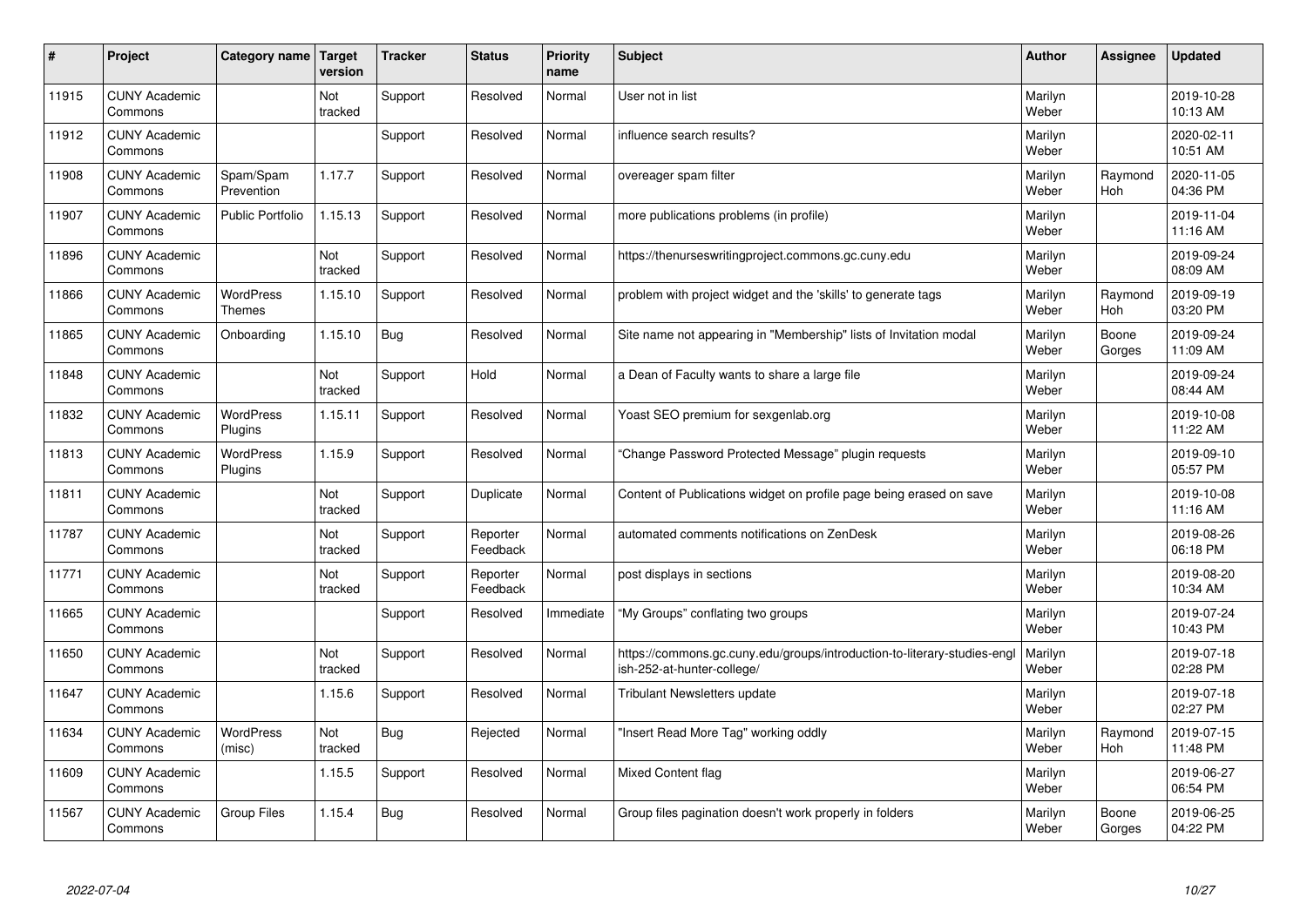| $\sharp$ | Project                         | Category name                     | Target<br>version | <b>Tracker</b> | <b>Status</b>        | <b>Priority</b><br>name | <b>Subject</b>                                               | <b>Author</b>    | Assignee       | <b>Updated</b>         |
|----------|---------------------------------|-----------------------------------|-------------------|----------------|----------------------|-------------------------|--------------------------------------------------------------|------------------|----------------|------------------------|
| 11519    | <b>CUNY Academic</b><br>Commons |                                   | Not<br>tracked    | Support        | Assigned             | Normal                  | comment option not appearing                                 | Marilyn<br>Weber |                | 2019-09-24<br>10:28 AM |
| 11516    | <b>CUNY Academic</b><br>Commons | Membership                        | Not<br>tracked    | Support        | Resolved             | Normal                  | request for email change                                     | Marilyn<br>Weber |                | 2019-06-04<br>01:48 PM |
| 11509    | <b>CUNY Academic</b><br>Commons |                                   | Not<br>tracked    | Support        | Reporter<br>Feedback | Normal                  | deleted Page causing a Menu problem?                         | Marilyn<br>Weber |                | 2019-06-04<br>09:54 AM |
| 11483    | <b>CUNY Academic</b><br>Commons |                                   | 1.15.2            | Bug            | Resolved             | Normal                  | 'Add New user" not working                                   | Marilyn<br>Weber |                | 2019-05-21<br>02:26 PM |
| 11453    | <b>CUNY Academic</b><br>Commons | <b>WordPress</b><br>(misc)        | 1.15.2            | <b>Bug</b>     | Resolved             | Normal                  | 403 error on Firefox                                         | Marilyn<br>Weber | Raymond<br>Hoh | 2019-05-28<br>11:46 AM |
| 11448    | <b>CUNY Academic</b><br>Commons | <b>BuddyPress</b><br>(misc)       | 1.15.1            | Support        | Resolved             | Normal                  | sole administrator listed on sites is not an admin at all?   | Marilyn<br>Weber | Raymond<br>Hoh | 2019-05-14<br>11:15 AM |
| 11294    | <b>CUNY Academic</b><br>Commons | Account<br>settings               | Not<br>tracked    | Support        | Resolved             | Normal                  | student emgail change                                        | Marilyn<br>Weber | Matt Gold      | 2019-04-07<br>09:11 PM |
| 11267    | <b>CUNY Academic</b><br>Commons |                                   |                   | Support        | Rejected             | Normal                  | signing up with a nonCUNY signup code from the Register page | Marilyn<br>Weber |                | 2019-03-26<br>03:00 PM |
| 11233    | <b>CUNY Academic</b><br>Commons |                                   | 1.14.9            | Support        | Resolved             | Normal                  | Hotjar?                                                      | Marilyn<br>Weber |                | 2019-03-26<br>12:10 PM |
| 11225    | <b>CUNY Academic</b><br>Commons |                                   | Not<br>tracked    | Support        | Resolved             | Normal                  | bulk upload?                                                 | Marilyn<br>Weber |                | 2019-09-18<br>10:31 AM |
| 11217    | <b>CUNY Academic</b><br>Commons | Membership                        | Not<br>tracked    | Support        | Resolved             | Normal                  | Another email update                                         | Marilyn<br>Weber |                | 2019-03-12<br>03:37 PM |
| 11211    | <b>CUNY Academic</b><br>Commons | <b>WordPress</b><br><b>Themes</b> | 1.14.8            | Support        | Resolved             | Normal                  | user needs to edit the HTML coding                           | Marilyn<br>Weber |                | 2019-03-12<br>11:20 AM |
| 11210    | <b>CUNY Academic</b><br>Commons | Membership                        | Not<br>tracked    | Support        | Resolved             | Normal                  | Please change the email                                      | Marilyn<br>Weber |                | 2019-03-11<br>04:16 PM |
| 11205    | <b>CUNY Academic</b><br>Commons | WordPress<br>Plugins              | Not<br>tracked    | Support        | Resolved             | Normal                  | problems with Google calendar                                | Marilyn<br>Weber | Raymond<br>Hoh | 2019-03-11<br>02:17 PM |
| 11198    | <b>CUNY Academic</b><br>Commons |                                   | Not<br>tracked    | Support        | Resolved             | Normal                  | former CUNY employee                                         | Marilyn<br>Weber |                | 2019-03-07<br>02:21 PM |
| 11149    | <b>CUNY Academic</b><br>Commons |                                   | Not<br>tracked    | Support        | Reporter<br>Feedback | Normal                  | comments getting blocked                                     | Marilyn<br>Weber | Raymond<br>Hoh | 2019-03-26<br>11:40 AM |
| 11147    | <b>CUNY Academic</b><br>Commons | Membership                        | Not<br>tracked    | Support        | Resolved             | Normal                  | employee email change                                        | Marilyn<br>Weber |                | 2019-03-12<br>03:58 PM |
| 11127    | <b>CUNY Academic</b><br>Commons | Membership                        | Not<br>tracked    | Support        | Resolved             | Normal                  | user with new campus affiliation                             | Marilyn<br>Weber |                | 2019-02-19<br>02:09 PM |
| 11091    | <b>CUNY Academic</b><br>Commons | <b>BuddyPress</b><br>Docs         | 1.14.7            | Support        | Resolved             | Normal                  | word limit for comments on a group doc?                      | Marilyn<br>Weber |                | 2019-02-26<br>02:04 PM |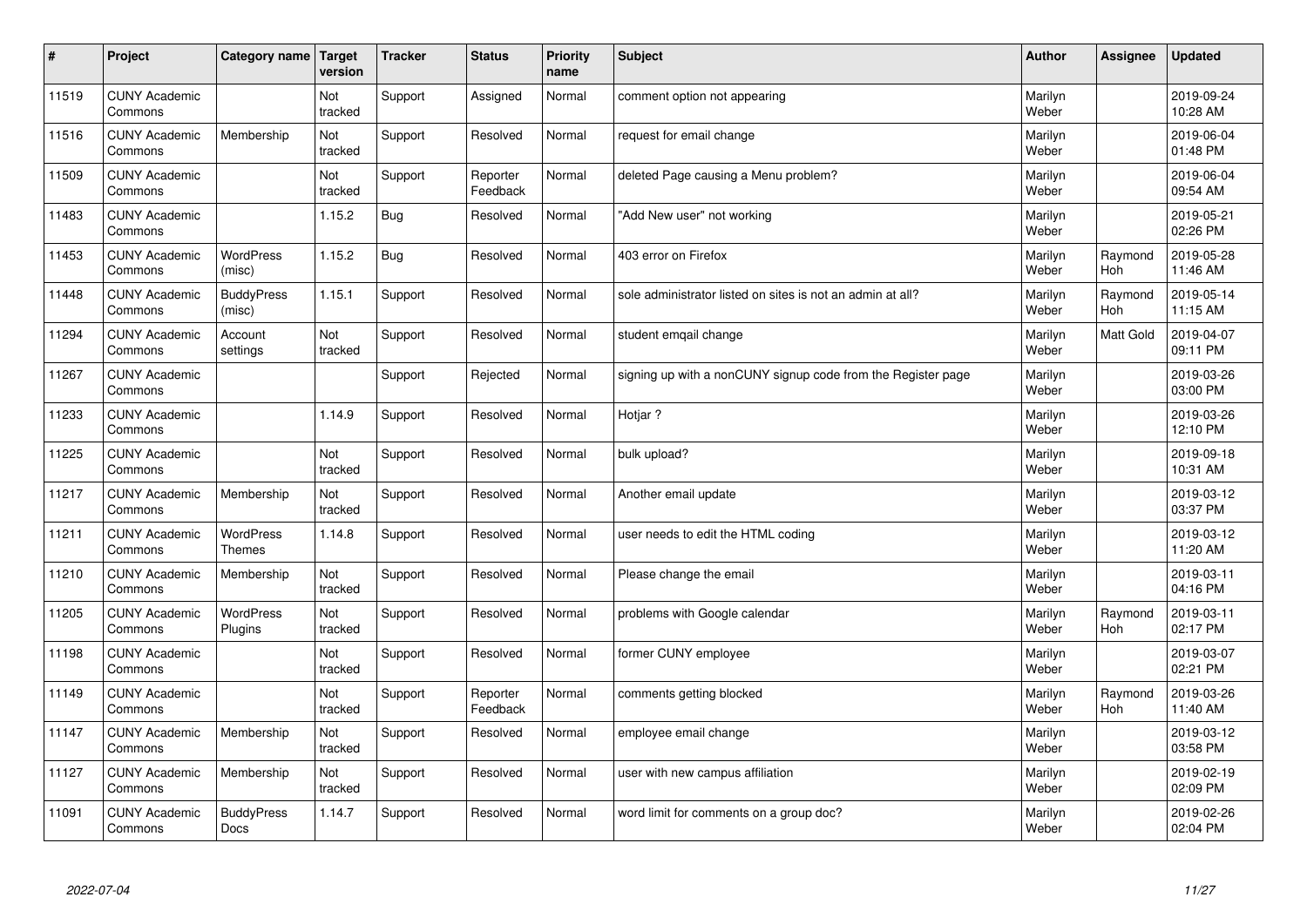| $\vert$ # | Project                         | Category name   Target     | version        | <b>Tracker</b> | <b>Status</b>        | <b>Priority</b><br>name | <b>Subject</b>                                  | <b>Author</b>    | <b>Assignee</b>       | <b>Updated</b>         |
|-----------|---------------------------------|----------------------------|----------------|----------------|----------------------|-------------------------|-------------------------------------------------|------------------|-----------------------|------------------------|
| 11088     | <b>CUNY Academic</b><br>Commons | Group Blogs                | Not<br>tracked | <b>Bug</b>     | Resolved             | Normal                  | no notification for comments                    | Marilyn<br>Weber |                       | 2019-02-15<br>03:30 PM |
| 11031     | <b>CUNY Academic</b><br>Commons |                            | Not<br>tracked | Support        | Resolved             | Normal                  | new group with seemingly old topics             | Marilyn<br>Weber |                       | 2019-02-11<br>12:17 PM |
| 11029     | <b>CUNY Academic</b><br>Commons | Authentication             | 1.14.9         | Support        | Resolved             | Normal                  | Sujatha Fernandes cannot edit her site          | Marilyn<br>Weber | Raymond<br><b>Hoh</b> | 2019-03-26<br>12:10 PM |
| 11017     | <b>CUNY Academic</b><br>Commons |                            | Not<br>tracked | Support        | Resolved             | Normal                  | site didn't save?                               | Marilyn<br>Weber |                       | 2019-01-25<br>03:47 PM |
| 11006     | <b>CUNY Academic</b><br>Commons | Groups (misc)              | 1.14.6         | Support        | Resolved             | Normal                  | removing members from a group isn't working     | Marilyn<br>Weber |                       | 2019-01-24<br>03:18 PM |
| 11003     | <b>CUNY Academic</b><br>Commons |                            | Not<br>tracked | Support        | Resolved             | Normal                  | user email change                               | Marilyn<br>Weber |                       | 2019-01-24<br>02:50 PM |
| 11002     | <b>CUNY Academic</b><br>Commons |                            | Not<br>tracked | Support        | Resolved             | Normal                  | open link in a new tab not working              | Marilyn<br>Weber |                       | 2019-06-03<br>07:57 PM |
| 10986     | <b>CUNY Academic</b><br>Commons |                            | Not<br>tracked | Support        | Resolved             | Normal                  | PDF embedder provoking error                    | Marilyn<br>Weber |                       | 2019-03-29<br>04:28 PM |
| 10941     | <b>CUNY Academic</b><br>Commons | Membership                 | Not<br>tracked | Support        | Resolved             | Normal                  | update user email                               | Marilyn<br>Weber |                       | 2019-02-13<br>02:24 PM |
| 10932     | <b>CUNY Academic</b><br>Commons |                            |                | Support        | Resolved             | Normal                  | add me as admin to meenaalexander.com           | Marilyn<br>Weber | Matt Gold             | 2019-01-09<br>02:12 PM |
| 10910     | <b>CUNY Academic</b><br>Commons | Membership                 | Not<br>tracked | Support        | Resolved             | Normal                  | request to be an admin to a prof's site         | Marilyn<br>Weber |                       | 2019-01-04<br>10:45 AM |
| 10850     | <b>CUNY Academic</b><br>Commons |                            |                | Support        | Rejected             | Normal                  | Gravity form being resent                       | Marilyn<br>Weber |                       | 2018-12-20<br>10:18 PM |
| 10838     | <b>CUNY Academic</b><br>Commons |                            | 1.15.3         | Support        | Rejected             | Normal                  | two plugin/theme requests from a digital fellow | Marilyn<br>Weber |                       | 2019-06-11<br>10:31 AM |
| 10820     | <b>CUNY Academic</b><br>Commons |                            | Not<br>tracked | Support        | Resolved             | Normal                  | retrieve deleted pages/posts                    | Marilyn<br>Weber |                       | 2018-12-13<br>06:33 PM |
| 10810     | <b>CUNY Academic</b><br>Commons | <b>WordPress</b><br>(misc) | 1.14.2         | Bug            | Resolved             | Normal                  | Sites set as public are becoming private        | Marilyn<br>Weber |                       | 2018-12-11<br>10:15 AM |
| 10772     | <b>CUNY Academic</b><br>Commons | Groups (misc)              | 1.14.2         | <b>Bug</b>     | Resolved             | Normal                  | can't create groups                             | Marilyn<br>Weber |                       | 2018-12-04<br>10:42 AM |
| 10657     | <b>CUNY Academic</b><br>Commons |                            | Not<br>tracked | Support        | Reporter<br>Feedback | Normal                  | child theme problems                            | Marilyn<br>Weber |                       | 2018-11-08<br>01:19 PM |
| 10606     | <b>CUNY Academic</b><br>Commons | cdev.gc.cuny.ed<br>u       | Not<br>tracked | Support        | Resolved             | Normal                  | problems with testing environment               | Marilyn<br>Weber |                       | 2018-11-02<br>10:27 AM |
| 10571     | <b>CUNY Academic</b><br>Commons |                            | Not<br>tracked | Support        | Abandoned            | Normal                  | newsletter queue problem                        | Marilyn<br>Weber |                       | 2018-12-10<br>03:58 PM |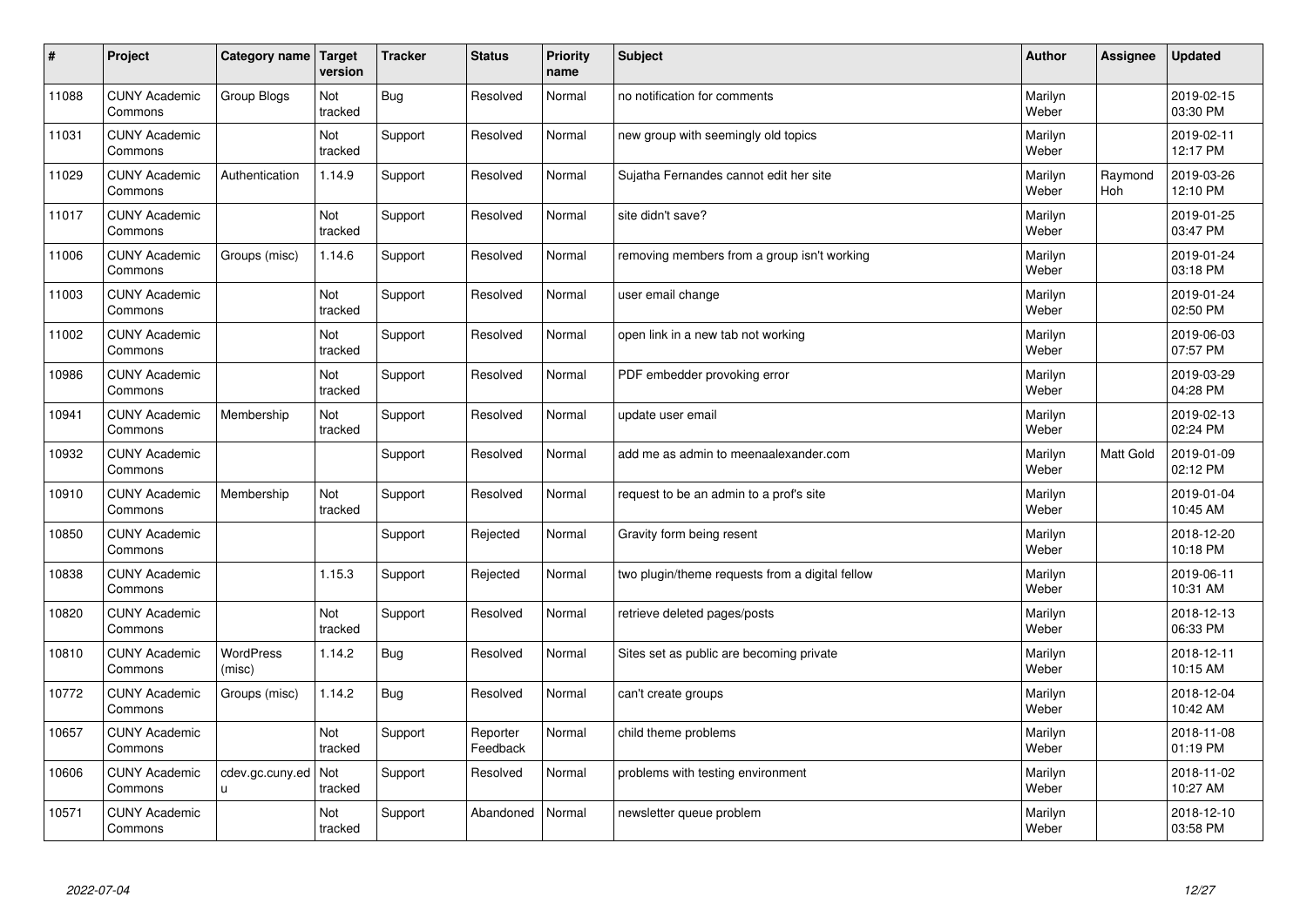| #     | Project                         | Category name   Target        | version        | <b>Tracker</b> | <b>Status</b>        | <b>Priority</b><br>name | <b>Subject</b>                                                                           | <b>Author</b>    | Assignee        | <b>Updated</b>         |
|-------|---------------------------------|-------------------------------|----------------|----------------|----------------------|-------------------------|------------------------------------------------------------------------------------------|------------------|-----------------|------------------------|
| 10562 | <b>CUNY Academic</b><br>Commons |                               |                | Bug            | Rejected             | Normal                  | Commons is down                                                                          | Marilyn<br>Weber |                 | 2018-10-23<br>10:49 AM |
| 10537 | <b>CUNY Academic</b><br>Commons |                               | Not<br>tracked | <b>Bug</b>     | Resolved             | Normal                  | jpegs not showing                                                                        | Marilyn<br>Weber |                 | 2018-10-23<br>10:51 AM |
| 10440 | <b>CUNY Academic</b><br>Commons |                               | Not<br>tracked | Support        | Resolved             | Normal                  | Acert post problem                                                                       | Marilyn<br>Weber |                 | 2018-12-10<br>03:57 PM |
| 10407 | <b>CUNY Academic</b><br>Commons |                               | Not<br>tracked | Support        | Resolved             | Normal                  | toolbar problem                                                                          | Marilyn<br>Weber | Boone<br>Gorges | 2018-10-23<br>10:52 AM |
| 10387 | <b>CUNY Academic</b><br>Commons | Membership                    | Not<br>tracked | Support        | Resolved             | Normal                  | remove user page                                                                         | Marilyn<br>Weber |                 | 2018-09-28<br>02:26 PM |
| 10361 | <b>CUNY Academic</b><br>Commons | Group Forums                  | 1.13.10        | <b>Bug</b>     | Resolved             | Normal                  | forum post pending oddity                                                                | Marilyn<br>Weber |                 | 2018-09-25<br>10:45 AM |
| 10298 | <b>CUNY Academic</b><br>Commons |                               | Not<br>tracked | Support        | Resolved             | Normal                  | RSS feed to itunes problem                                                               | Marilyn<br>Weber |                 | 2018-12-10<br>03:57 PM |
| 10273 | <b>CUNY Academic</b><br>Commons | Registration                  | Not<br>tracked | Support        | Reporter<br>Feedback | Normal                  | users combining CF and campus address                                                    | Marilyn<br>Weber |                 | 2019-09-18<br>10:58 AM |
| 10266 | <b>CUNY Academic</b><br>Commons |                               |                | Support        | Resolved             | Normal                  | GC email change requested                                                                | Marilyn<br>Weber | Matt Gold       | 2018-08-30<br>03:07 PM |
| 10260 | <b>CUNY Academic</b><br>Commons |                               |                | <b>Bug</b>     | Rejected             | Normal                  | bad activation email                                                                     | Marilyn<br>Weber |                 | 2018-08-30<br>01:25 PM |
| 10257 | <b>CUNY Academic</b><br>Commons | Membership                    | Not<br>tracked | Support        | Resolved             | Normal                  | change the email from @login.cuny.edu to campu email                                     | Marilyn<br>Weber |                 | 2018-12-10<br>03:55 PM |
| 10256 | <b>CUNY Academic</b><br>Commons |                               |                | Support        | Resolved             | Normal                  | email change requested                                                                   | Marilyn<br>Weber | Matt Gold       | 2018-08-29<br>02:52 PM |
| 10245 | <b>CUNY Academic</b><br>Commons | Email<br><b>Notifications</b> | 1.13.8         | Support        | Resolved             | Urgent                  | Placeholders in action emails (activation, password reset) not being<br>properly swapped | Marilyn<br>Weber | Raymond<br>Hoh  | 2018-08-30<br>04:02 PM |
| 10240 | <b>CUNY Academic</b><br>Commons | <b>WordPress</b><br>Plugins   | 1.13.8         | Support        | Resolved             | Normal                  | require-featured-image plug-in request                                                   | Marilyn<br>Weber |                 | 2018-08-29<br>05:15 PM |
| 10239 | <b>CUNY Academic</b><br>Commons |                               | Not<br>tracked | Support        | Resolved             | Normal                  | musicroombooking.commons.gc.cuny.edu                                                     | Marilyn<br>Weber |                 | 2018-08-29<br>03:06 PM |
| 10227 | <b>CUNY Academic</b><br>Commons |                               |                | Support        | Resolved             | Normal                  | user incorrectly entered her email address                                               | Marilyn<br>Weber | Matt Gold       | 2018-08-26<br>08:55 PM |
| 10176 | <b>CUNY Academic</b><br>Commons | Documentation                 | Not<br>tracked | <b>Bug</b>     | Resolved             | Normal                  | domain mapping requests                                                                  | Marilyn<br>Weber | scott voth      | 2018-08-29<br>05:30 PM |
| 10133 | <b>CUNY Academic</b><br>Commons | <b>WordPress</b><br>(misc)    | Not<br>tracked | Support        | Resolved             | Normal                  | two Commons sites to be migrated elsewhere                                               | Marilyn<br>Weber |                 | 2018-12-10<br>03:54 PM |
| 10101 | <b>CUNY Academic</b><br>Commons |                               | 1.13.7         | <b>Bug</b>     | Resolved             | Normal                  | URL changes within Manage section of groups                                              | Marilyn<br>Weber |                 | 2018-08-03<br>01:54 PM |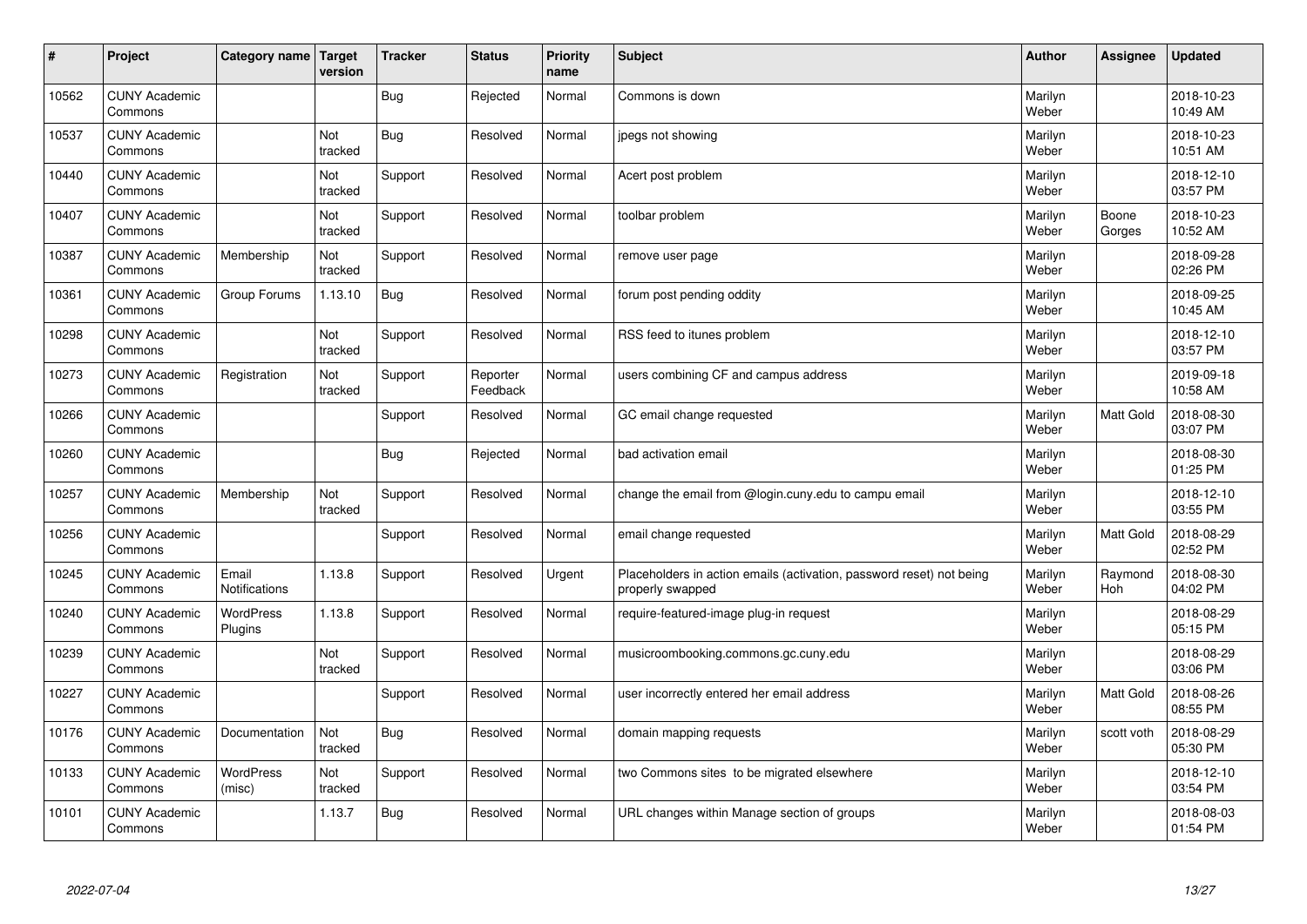| #     | Project                         | Category name   Target            | version           | <b>Tracker</b> | <b>Status</b> | <b>Priority</b><br>name | <b>Subject</b>                                          | <b>Author</b>    | Assignee         | Updated                |
|-------|---------------------------------|-----------------------------------|-------------------|----------------|---------------|-------------------------|---------------------------------------------------------|------------------|------------------|------------------------|
| 10066 | <b>CUNY Academic</b><br>Commons | Membership                        | Not<br>tracked    | Support        | Resolved      | Normal                  | add me as an admin to https://pkms.commons.gc.cuny.edu/ | Marilyn<br>Weber |                  | 2018-07-26<br>11:54 AM |
| 10059 | <b>CUNY Academic</b><br>Commons | <b>WordPress</b><br><b>Themes</b> | Not<br>tracked    | Support        | Resolved      | Normal                  | Magazine Premium theme for new site                     | Marilyn<br>Weber |                  | 2020-02-17<br>03:39 PM |
| 10035 | <b>CUNY Academic</b><br>Commons |                                   | Not<br>tracked    | Bug            | Resolved      | Normal                  | Reconnecting user to site                               | Marilyn<br>Weber |                  | 2018-07-23<br>11:55 AM |
| 10006 | <b>CUNY Academic</b><br>Commons | Membership                        | Not<br>tracked    | Support        | Resolved      | Normal                  | another email change request                            | Marilyn<br>Weber |                  | 2018-07-13<br>12:36 PM |
| 9996  | <b>CUNY Academic</b><br>Commons | Membership                        | Not<br>tracked    | Support        | Rejected      | Normal                  | user email change request                               | Marilyn<br>Weber |                  | 2018-07-16<br>10:49 AM |
| 9992  | <b>CUNY Academic</b><br>Commons |                                   | 1.13.6            | Bug            | Resolved      | Normal                  | ACERT website down again                                | Marilyn<br>Weber |                  | 2018-07-10<br>12:15 PM |
| 9965  | <b>CUNY Academic</b><br>Commons | <b>WordPress</b><br>Plugins       | 1.13.4            | Support        | Resolved      | Normal                  | plug-in request for OneTone Companion                   | Marilyn<br>Weber | Raymond<br>Hoh   | 2018-06-26<br>12:00 PM |
| 9955  | <b>CUNY Academic</b><br>Commons | WordPress<br>Plugins              | 1.13.4            | Support        | Rejected      | Normal                  | docx converter plugin?                                  | Marilyn<br>Weber |                  | 2018-06-26<br>11:39 AM |
| 9949  | <b>CUNY Academic</b><br>Commons |                                   | 1.13.4            | Support        | Resolved      | Normal                  | raise storage space limit?                              | Marilyn<br>Weber | Boone<br>Gorges  | 2018-06-26<br>12:00 PM |
| 9928  | <b>CUNY Academic</b><br>Commons | Account<br>settings               |                   | Support        | Resolved      | Normal                  | email change request from former student                | Marilyn<br>Weber | <b>Matt Gold</b> | 2018-06-14<br>10:20 AM |
| 9927  | <b>CUNY Academic</b><br>Commons | Membership                        | Not<br>tracked    | Support        | Resolved      | Normal                  | wrong email used                                        | Marilyn<br>Weber | Matt Gold        | 2018-06-14<br>10:21 AM |
| 9919  | <b>CUNY Academic</b><br>Commons |                                   | Not<br>tracked    | <b>Bug</b>     | Resolved      | Normal                  | admin of https://sphcurriculum.commons.gc.cuny.edu      | Marilyn<br>Weber |                  | 2018-06-12<br>09:37 PM |
| 9889  | <b>CUNY Academic</b><br>Commons |                                   | Not<br>tracked    | Support        | Resolved      | Normal                  | remove comments from activity feed?                     | Marilyn<br>Weber |                  | 2018-12-10<br>03:53 PM |
| 9888  | <b>CUNY Academic</b><br>Commons | <b>WordPress</b><br>Plugins       | 1.13.3            | Support        | Resolved      | Normal                  | Business directory Plug-in request                      | Marilyn<br>Weber |                  | 2018-06-12<br>11:52 AM |
| 9886  | <b>CUNY Academic</b><br>Commons | cuny.is                           | Not<br>tracked    | Support        | Resolved      | Normal                  | cuny.is SSL                                             | Marilyn<br>Weber |                  | 2018-10-26<br>02:07 PM |
| 9885  | <b>CUNY Academic</b><br>Commons |                                   |                   | Support        | Rejected      | Normal                  | Publications field problem                              | Marilyn<br>Weber |                  | 2018-06-06<br>01:18 PM |
| 9835  | <b>CUNY Academic</b><br>Commons | Group Forums                      | Future<br>release | Bug            | Assigned      | Normal                  | add a "like" function?                                  | Marilyn<br>Weber | Erik<br>Trainer  | 2018-06-05<br>01:49 PM |
| 9834  | <b>CUNY Academic</b><br>Commons |                                   |                   | Support        | Duplicate     | Normal                  | add a "like" function                                   | Marilyn<br>Weber |                  | 2018-05-25<br>10:38 AM |
| 9828  | <b>CUNY Academic</b><br>Commons | Domain<br>Mapping                 | 1.13.3            | Bug            | Resolved      | High                    | redirecting problem                                     | Marilyn<br>Weber | Raymond<br>Hoh   | 2018-05-24<br>02:39 PM |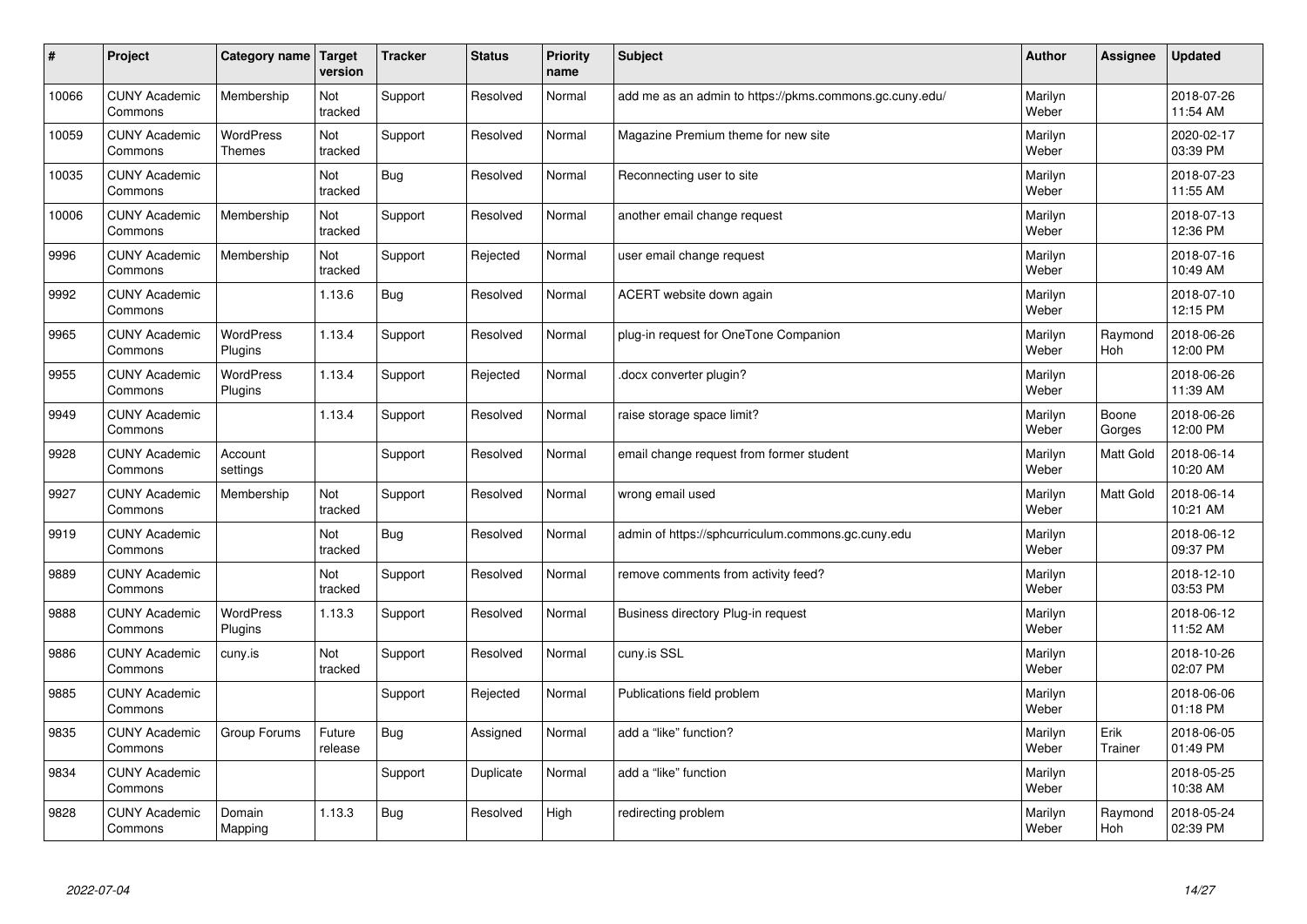| $\sharp$ | Project                         | Category name Target        | version        | <b>Tracker</b> | <b>Status</b> | <b>Priority</b><br>name | <b>Subject</b>                                  | <b>Author</b>    | Assignee              | <b>Updated</b>         |
|----------|---------------------------------|-----------------------------|----------------|----------------|---------------|-------------------------|-------------------------------------------------|------------------|-----------------------|------------------------|
| 9823     | <b>CUNY Academic</b><br>Commons | Account<br>settings         | Not<br>tracked | Support        | Resolved      | Normal                  | email change                                    | Marilyn<br>Weber | <b>Matt Gold</b>      | 2018-05-23<br>01:58 PM |
| 9787     | <b>CUNY Academic</b><br>Commons | Registration                |                | Support        | Resolved      | Normal                  | email change request                            | Marilyn<br>Weber | Matt Gold             | 2018-05-16<br>09:55 PM |
| 9780     | <b>CUNY Academic</b><br>Commons |                             | Not<br>tracked | Support        | Resolved      | Normal                  | remove the phone number on this profile?        | Marilyn<br>Weber |                       | 2018-05-15<br>10:35 AM |
| 9779     | <b>CUNY Academic</b><br>Commons | Membership                  | Not<br>tracked | Support        | Resolved      | Normal                  | user not sure if she is registered.             | Marilyn<br>Weber |                       | 2018-12-10<br>03:53 PM |
| 9768     | <b>CUNY Academic</b><br>Commons |                             | 1.13.2         | <b>Bug</b>     | Resolved      | High                    | search function on the Directory page           | Marilyn<br>Weber | Boone<br>Gorges       | 2018-05-14<br>08:45 PM |
| 9767     | <b>CUNY Academic</b><br>Commons | Registration                | Not<br>tracked | Support        | Resolved      | Normal                  | user deleted account but now needs one          | Marilyn<br>Weber |                       | 2018-05-11<br>02:39 PM |
| 9726     | <b>CUNY Academic</b><br>Commons | WordPress<br>Plugins        | Not<br>tracked | Support        | Abandoned     | Normal                  | technical error on Contact page                 | Marilyn<br>Weber |                       | 2018-12-10<br>03:53 PM |
| 9725     | <b>CUNY Academic</b><br>Commons |                             | Not<br>tracked | Support        | Resolved      | Normal                  | problems with deleting a site                   | Marilyn<br>Weber |                       | 2018-05-07<br>10:24 PM |
| 9684     | <b>CUNY Academic</b><br>Commons |                             |                | Support        | Rejected      | Normal                  | SEO cleanup for newlaborforum.cuny.edu          | Marilyn<br>Weber |                       | 2018-04-30<br>10:29 AM |
| 9659     | <b>CUNY Academic</b><br>Commons | Account<br>settings         |                | Support        | Resolved      | Normal                  | user email change                               | Marilyn<br>Weber | <b>Matt Gold</b>      | 2018-04-24<br>12:08 PM |
| 9604     | <b>CUNY Academic</b><br>Commons |                             | Not<br>tracked | Support        | Resolved      | Normal                  | (Marilyn) can only log into cdev as teststudent | Marilyn<br>Weber |                       | 2018-04-21<br>10:20 AM |
| 9587     | <b>CUNY Academic</b><br>Commons |                             |                | Support        | Rejected      | Normal                  | possible request for the "PDF Poster" plugin    | Marilyn<br>Weber |                       | 2018-04-24<br>10:52 AM |
| 9541     | <b>CUNY Academic</b><br>Commons | <b>WordPress</b><br>(misc)  | Not<br>tracked | Support        | Resolved      | Normal                  | repeating header banner                         | Marilyn<br>Weber | Raymond<br>Hoh        | 2018-04-06<br>12:33 PM |
| 9535     | <b>CUNY Academic</b><br>Commons |                             | Not<br>tracked | Support        | Resolved      | Normal                  | admin for https://video.commons.gc.cuny.edu/?   | Marilyn<br>Weber | Matt Gold             | 2018-04-13<br>05:06 PM |
| 9518     | <b>CUNY Academic</b><br>Commons |                             | Not<br>tracked | Support        | Rejected      | Normal                  | problems with site on Internet Explorer         | Marilyn<br>Weber | Raymond<br><b>Hoh</b> | 2019-03-11<br>11:18 PM |
| 9500     | <b>CUNY Academic</b><br>Commons | <b>WordPress</b><br>Plugins | 1.12.12        | Support        | Resolved      | Normal                  | PowerPoint in the media library?                | Marilyn<br>Weber | Raymond<br><b>Hoh</b> | 2018-04-12<br>02:28 PM |
| 9499     | <b>CUNY Academic</b><br>Commons | WordPress<br>(misc)         | Not<br>tracked | Support        | Resolved      | Normal                  | tiny question - preventing dates on posts?      | Marilyn<br>Weber | Raymond<br>Hoh        | 2018-04-04<br>03:55 PM |
| 9477     | <b>CUNY Academic</b><br>Commons | Account<br>settings         |                | Support        | Resolved      | Normal                  | email change request                            | Marilyn<br>Weber | Matt Gold             | 2018-03-24<br>08:53 AM |
| 9470     | <b>CUNY Academic</b><br>Commons |                             |                | Bug            | Resolved      | Normal                  | Users not appearing via "Add New"               | Marilyn<br>Weber |                       | 2018-03-22<br>07:44 PM |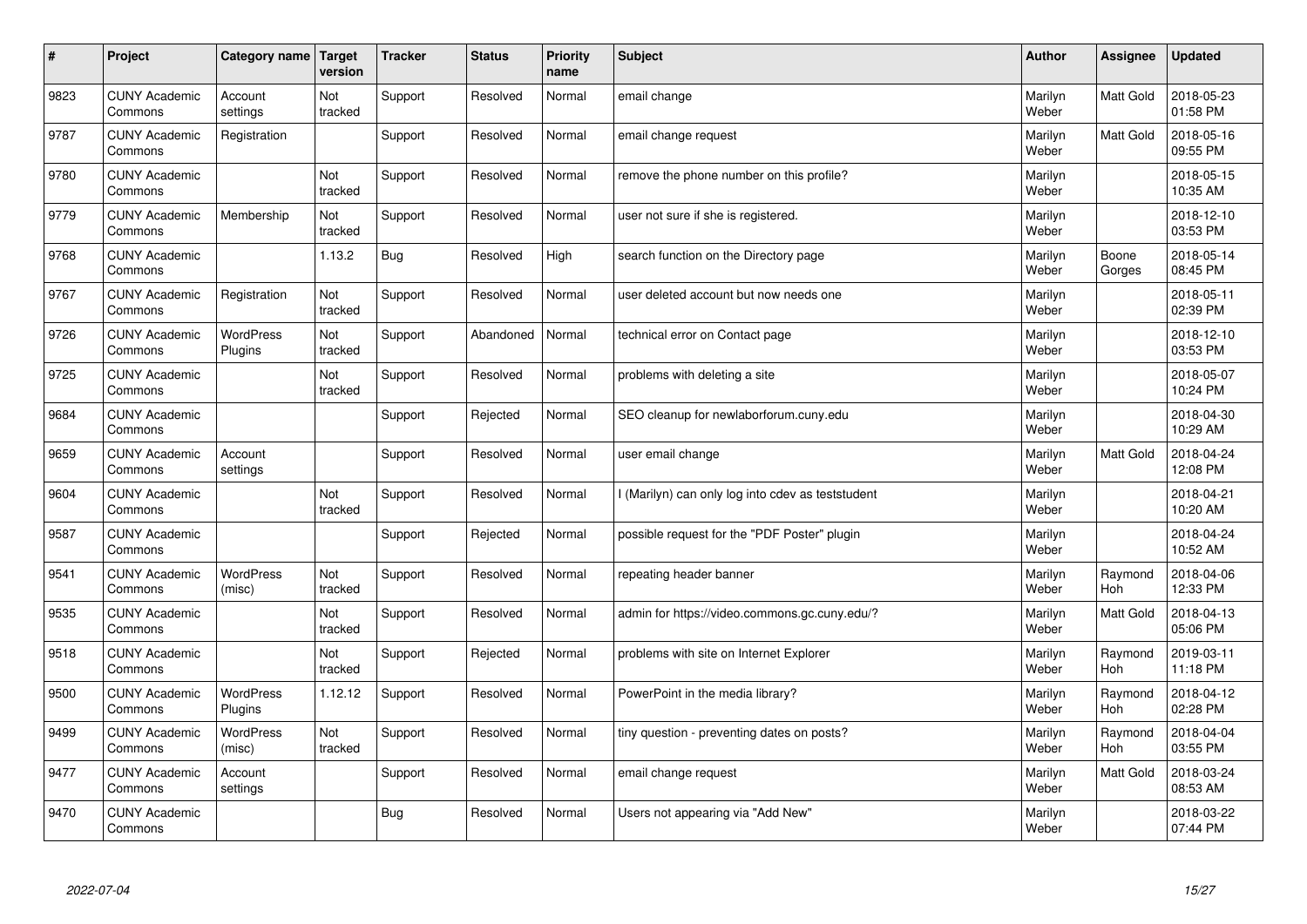| $\sharp$ | Project                         | Category name                     | Target<br>version | <b>Tracker</b> | <b>Status</b>        | <b>Priority</b><br>name | <b>Subject</b>                                       | <b>Author</b>    | <b>Assignee</b>       | <b>Updated</b>         |
|----------|---------------------------------|-----------------------------------|-------------------|----------------|----------------------|-------------------------|------------------------------------------------------|------------------|-----------------------|------------------------|
| 9355     | <b>CUNY Academic</b><br>Commons |                                   | Not<br>tracked    | Support        | Resolved             | Normal                  | 14gb of video?                                       | Marilyn<br>Weber |                       | 2018-03-13<br>11:56 AM |
| 9340     | <b>CUNY Academic</b><br>Commons | <b>WordPress</b><br>Plugins       | 1.12.10           | Bug            | Resolved             | Normal                  | change the web preview?                              | Marilyn<br>Weber | Raymond<br>Hoh        | 2018-03-13<br>11:50 AM |
| 9335     | <b>CUNY Academic</b><br>Commons | <b>WordPress</b><br><b>Themes</b> | 1.12.10           | Bug            | Resolved             | Normal                  | clone http://digitalscholarship.ccny.cuny.edu site?  | Marilyn<br>Weber | Boone<br>Gorges       | 2018-03-14<br>12:43 PM |
| 9330     | <b>CUNY Academic</b><br>Commons | <b>WordPress</b><br>Plugins       | 1.12.10           | Bug            | Resolved             | Normal                  | part 2 of problems with the Leaflet plug -in         | Marilyn<br>Weber |                       | 2018-03-04<br>05:58 PM |
| 9282     | <b>CUNY Academic</b><br>Commons | Group Forums                      | 1.12.9            | Bug            | Resolved             | Normal                  | "Forum ID is missing" error?                         | Marilyn<br>Weber |                       | 2018-02-27<br>10:32 AM |
| 9276     | <b>CUNY Academic</b><br>Commons |                                   |                   | Bug            | Resolved             | High                    | problem adding a member to a group - wrong username? | Marilyn<br>Weber |                       | 2018-02-25<br>12:47 PM |
| 9275     | <b>CUNY Academic</b><br>Commons |                                   |                   | Support        | Rejected             | Normal                  | soft chalk page?                                     | Marilyn<br>Weber | Boone<br>Gorges       | 2018-04-09<br>10:37 AM |
| 9224     | <b>CUNY Academic</b><br>Commons | <b>Group Files</b>                | 1.13              | Feature        | Resolved             | Normal                  | attachments to forum posts clutter up Files area     | Marilyn<br>Weber | Boone<br>Gorges       | 2018-03-22<br>03:34 PM |
| 9223     | <b>CUNY Academic</b><br>Commons |                                   | Not<br>tracked    | Support        | Resolved             | Normal                  | moving wordpress sites                               | Marilyn<br>Weber |                       | 2018-02-18<br>08:44 PM |
| 9207     | <b>CUNY Academic</b><br>Commons |                                   | Future<br>release | Support        | Reporter<br>Feedback | Normal                  | display dashboards made in Tableau?                  | Marilyn<br>Weber | Boone<br>Gorges       | 2018-04-10<br>10:42 AM |
| 9192     | <b>CUNY Academic</b><br>Commons | <b>WordPress</b><br>Plugins       | 1.12.8            | <b>Bug</b>     | Resolved             | Normal                  | problems with the Leaflet plug -in                   | Marilyn<br>Weber | Boone<br>Gorges       | 2018-02-13<br>11:07 AM |
| 9163     | <b>CUNY Academic</b><br>Commons | Layout                            | 1.12.8            | Support        | Resolved             | Normal                  | Mobile responsiveness issues                         | Marilyn<br>Weber | Raymond<br><b>Hoh</b> | 2018-02-13<br>10:49 AM |
| 9162     | <b>CUNY Academic</b><br>Commons | Registration                      | Not<br>tracked    | Support        | Resolved             | Normal                  | email change due to user error                       | Marilyn<br>Weber | Matt Gold             | 2018-02-13<br>11:11 AM |
| 9154     | <b>CUNY Academic</b><br>Commons | Events                            | 1.12.8            | Bug            | Resolved             | Normal                  | problem with group calendar                          | Marilyn<br>Weber | Raymond<br><b>Hoh</b> | 2018-02-13<br>10:49 AM |
| 9134     | <b>CUNY Academic</b><br>Commons | Membership                        | Not<br>tracked    | Support        | Abandoned            | Normal                  | former user                                          | Marilyn<br>Weber | <b>Matt Gold</b>      | 2019-09-18<br>10:26 AM |
| 9133     | <b>CUNY Academic</b><br>Commons |                                   |                   | Support        | Duplicate            | Normal                  | webrecorder.io                                       | Marilyn<br>Weber |                       | 2018-01-29<br>10:34 AM |
| 9131     | <b>CUNY Academic</b><br>Commons |                                   |                   | Support        | Resolved             | Normal                  | webrecorder.io via Firefox                           | Marilyn<br>Weber |                       | 2018-01-29<br>11:11 AM |
| 9130     | <b>CUNY Academic</b><br>Commons | Homepage<br>Slides                | Not<br>tracked    | Bug            | Resolved             | Normal                  | too many redirects                                   | Marilyn<br>Weber |                       | 2018-01-29<br>10:27 AM |
| 9087     | <b>CUNY Academic</b><br>Commons | <b>WordPress</b><br>Plugins       | 1.12.7            | Support        | Resolved             | Normal                  | request for WP Social Sharing                        | Marilyn<br>Weber |                       | 2018-01-23<br>11:17 AM |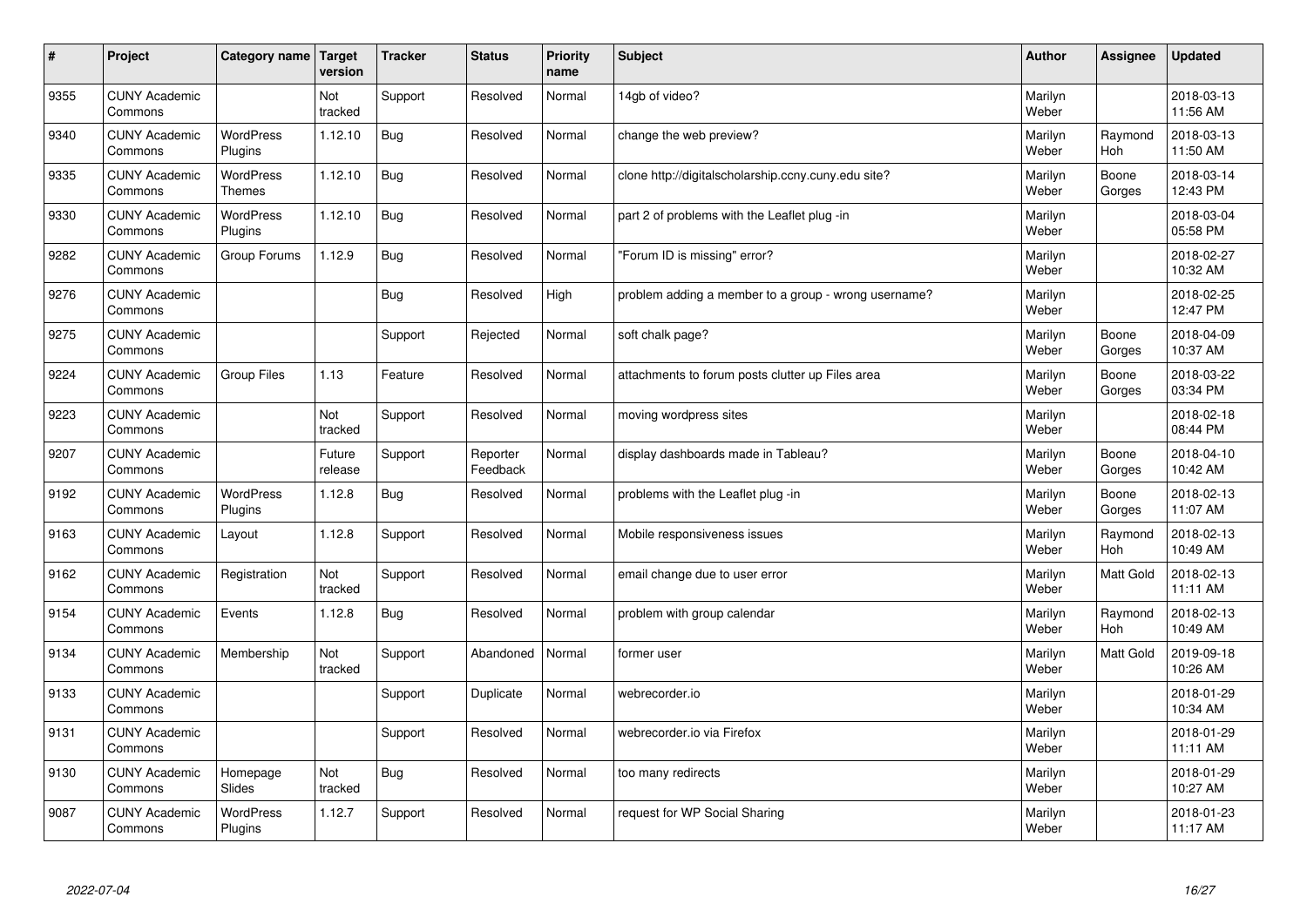| $\sharp$ | Project                         | Category name Target        | version        | <b>Tracker</b> | <b>Status</b> | <b>Priority</b><br>name | <b>Subject</b>                                                              | <b>Author</b>    | Assignee              | Updated                |
|----------|---------------------------------|-----------------------------|----------------|----------------|---------------|-------------------------|-----------------------------------------------------------------------------|------------------|-----------------------|------------------------|
| 9078     | <b>CUNY Academic</b><br>Commons | <b>WordPress</b><br>Plugins | 1.12.7         | Support        | Resolved      | Normal                  | arcgis web maps?                                                            | Marilyn<br>Weber | Raymond<br><b>Hoh</b> | 2018-01-23<br>11:11 AM |
| 9062     | <b>CUNY Academic</b><br>Commons |                             | Not<br>tracked | Bug            | Resolved      | Normal                  | re-add me as admin of https://commons.gc.cuny.edu/                          | Marilyn<br>Weber |                       | 2018-01-08<br>12:03 PM |
| 9033     | <b>CUNY Academic</b><br>Commons |                             |                | Support        | Rejected      | Normal                  | Site search terms                                                           | Marilyn<br>Weber |                       | 2017-12-22<br>01:10 PM |
| 9026     | <b>CUNY Academic</b><br>Commons | <b>WordPress</b><br>Plugins | 1.12.6         | Support        | Resolved      | Normal                  | plugin request from Carlos Guevara                                          | Marilyn<br>Weber |                       | 2018-01-03<br>09:33 AM |
| 9004     | <b>CUNY Academic</b><br>Commons | Membership                  | Not<br>tracked | Support        | Resolved      | Normal                  | email change request                                                        | Marilyn<br>Weber |                       | 2017-12-14<br>12:27 PM |
| 8978     | <b>CUNY Academic</b><br>Commons | Groups (misc)               | Not<br>tracked | Support        | Resolved      | Normal                  | removing old groups                                                         | Marilyn<br>Weber |                       | 2018-12-10<br>03:52 PM |
| 8941     | <b>CUNY Academic</b><br>Commons | WordPress<br><b>Themes</b>  | 1.13.1         | Support        | Resolved      | Normal                  | Theme request: ColorNews                                                    | Marilyn<br>Weber |                       | 2018-05-08<br>10:42 AM |
| 8937     | <b>CUNY Academic</b><br>Commons |                             | Not<br>tracked | <b>Bug</b>     | Resolved      | Normal                  | videos gone                                                                 | Marilyn<br>Weber |                       | 2017-12-01<br>11:27 AM |
| 8934     | <b>CUNY Academic</b><br>Commons | Reply By Email              | 1.12.4         | Support        | Resolved      | High                    | RBE "could not post" email should have info about attempted From<br>address | Marilyn<br>Weber | Raymond<br>Hoh        | 2017-12-12<br>11:25 AM |
| 8924     | <b>CUNY Academic</b><br>Commons | <b>WordPress</b><br>Plugins | 1.12.4         | Bug            | Resolved      | Normal                  | auto-remove feature on http://pcp.gc.cuny.edu                               | Marilyn<br>Weber | <b>Matt Gold</b>      | 2017-12-04<br>10:18 AM |
| 8917     | <b>CUNY Academic</b><br>Commons | Group Files                 | 1.12.3         | Bug            | Resolved      | High                    | Files not downloading from Groups properly                                  | Marilyn<br>Weber | Boone<br>Gorges       | 2017-11-29<br>10:04 PM |
| 8908     | <b>CUNY Academic</b><br>Commons | WordPress<br>Plugins        | 1.12.2         | Support        | Resolved      | Normal                  | Plugin request from Steve Brier                                             | Marilyn<br>Weber |                       | 2017-11-27<br>11:39 AM |
| 8906     | <b>CUNY Academic</b><br>Commons | Redmine                     | Not<br>tracked | Support        | Resolved      | Normal                  | Redmine access?                                                             | Marilyn<br>Weber | <b>Matt Gold</b>      | 2017-11-13<br>06:02 PM |
| 8893     | <b>CUNY Academic</b><br>Commons | Social Paper                | 1.12.1         | Support        | Resolved      | Normal                  | Social paper won't connect to group?                                        | Marilyn<br>Weber |                       | 2017-12-11<br>01:16 PM |
| 8882     | <b>CUNY Academic</b><br>Commons |                             | Not<br>tracked | Support        | Resolved      | Normal                  | question about search engines                                               | Marilyn<br>Weber |                       | 2017-11-01<br>03:26 PM |
| 8878     | <b>CUNY Academic</b><br>Commons | cuny.is                     | Not<br>tracked | Bug            | Resolved      | Urgent                  | cuny is site link won't work                                                | Marilyn<br>Weber | Boone<br>Gorges       | 2017-11-01<br>03:06 PM |
| 8873     | <b>CUNY Academic</b><br>Commons |                             | Not<br>tracked | Support        | Resolved      | Normal                  | maximum file upload size?                                                   | Marilyn<br>Weber |                       | 2017-10-30<br>11:23 AM |
| 8855     | <b>CUNY Academic</b><br>Commons |                             | Not<br>tracked | Support        | Resolved      | Normal                  | another email change request                                                | Marilyn<br>Weber |                       | 2017-10-25<br>10:55 AM |
| 8848     | <b>CUNY Academic</b><br>Commons |                             | Not<br>tracked | Support        | Resolved      | Normal                  | email change request                                                        | Marilyn<br>Weber |                       | 2017-10-24<br>11:19 AM |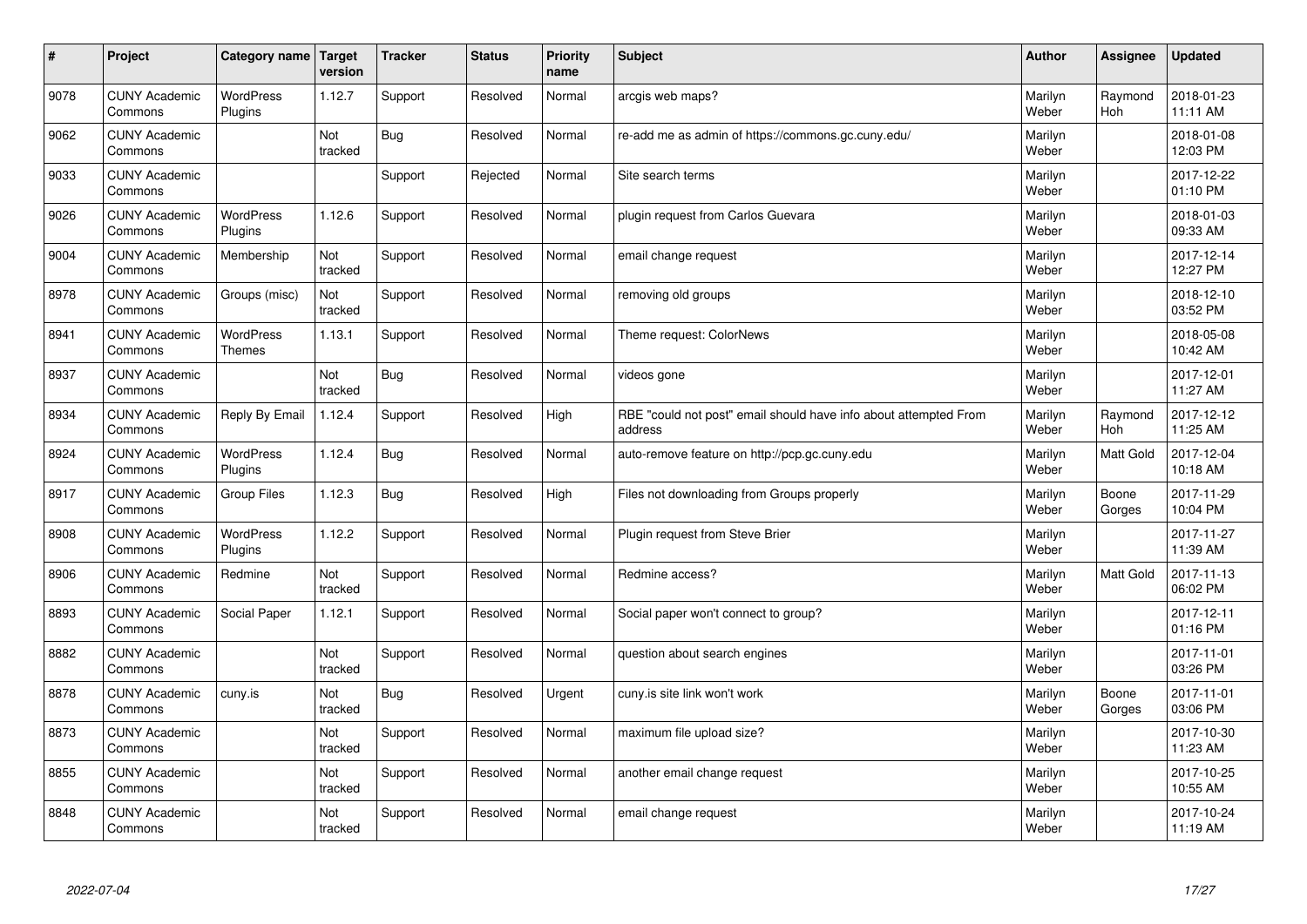| $\vert$ # | Project                         | Category name   Target      | version        | <b>Tracker</b> | <b>Status</b> | <b>Priority</b><br>name | <b>Subject</b>                                           | <b>Author</b>    | Assignee       | <b>Updated</b>         |
|-----------|---------------------------------|-----------------------------|----------------|----------------|---------------|-------------------------|----------------------------------------------------------|------------------|----------------|------------------------|
| 8768      | <b>CUNY Academic</b><br>Commons |                             | Not<br>tracked | Support        | Resolved      | Normal                  | unsafe redirect?                                         | Marilyn<br>Weber |                | 2017-10-06<br>12:14 PM |
| 8729      | <b>CUNY Academic</b><br>Commons |                             | Not<br>tracked | Support        | Resolved      | Normal                  | email change                                             | Marilyn<br>Weber |                | 2017-09-25<br>02:14 PM |
| 8726      | <b>CUNY Academic</b><br>Commons |                             |                | Support        | Resolved      | Normal                  | Redirect problem                                         | Marilyn<br>Weber |                | 2017-09-21<br>12:14 PM |
| 8721      | <b>CUNY Academic</b><br>Commons | <b>WordPress</b><br>Plugins | 1.11.13        | <b>Bug</b>     | Resolved      | Normal                  | more problems with Events calendar                       | Marilyn<br>Weber |                | 2017-09-21<br>10:35 AM |
| 8693      | <b>CUNY Academic</b><br>Commons | WordPress<br>Plugins        |                | Support        | Resolved      | Normal                  | Existing blog wants to replace Mailpoet with Newsletters | Marilyn<br>Weber |                | 2017-09-12<br>02:24 PM |
| 8661      | <b>CUNY Academic</b><br>Commons | Group Blogs                 | Not<br>tracked | <b>Bug</b>     | Resolved      | Normal                  | new group, old site, can't link?                         | Marilyn<br>Weber |                | 2017-11-15<br>01:26 PM |
| 8638      | <b>CUNY Academic</b><br>Commons | Group Blogs                 | 1.11.11        | Bug            | Resolved      | Normal                  | members not syncing from group to site                   | Marilyn<br>Weber |                | 2017-09-01<br>03:50 PM |
| 8630      | <b>CUNY Academic</b><br>Commons | Membership                  | Not<br>tracked | Support        | Resolved      | Normal                  | Change in email/campus                                   | Marilyn<br>Weber |                | 2017-08-30<br>03:48 PM |
| 8620      | <b>CUNY Academic</b><br>Commons | ZenDesk                     | 1.11.11        | Bug            | Resolved      | High                    | 'Send us a message" not working                          | Marilyn<br>Weber | Raymond<br>Hoh | 2017-08-29<br>04:13 PM |
| 8607      | <b>CUNY Academic</b><br>Commons |                             | Not<br>tracked | Support        | <b>New</b>    | Normal                  | Paypal?                                                  | Marilyn<br>Weber | Matt Gold      | 2018-05-15<br>01:37 PM |
| 8577      | <b>CUNY Academic</b><br>Commons | Membership                  | Not<br>tracked | Support        | Resolved      | Normal                  | another user email change                                | Marilyn<br>Weber |                | 2017-08-25<br>10:23 AM |
| 8576      | <b>CUNY Academic</b><br>Commons | WordPress<br>Plugins        | 1.11.11        | Support        | Resolved      | Normal                  | Digital Measures plugin request                          | Marilyn<br>Weber |                | 2017-09-01<br>03:44 PM |
| 8566      | <b>CUNY Academic</b><br>Commons | Membership                  | Not<br>tracked | Support        | Resolved      | Normal                  | user email change                                        | Marilyn<br>Weber |                | 2017-11-15<br>01:27 PM |
| 8553      | <b>CUNY Academic</b><br>Commons |                             | Not<br>tracked | Support        | Resolved      | Normal                  | storage limits?                                          | Marilyn<br>Weber |                | 2017-08-18<br>04:36 PM |
| 8552      | <b>CUNY Academic</b><br>Commons | WordPress<br>Plugins        | 1.11.10        | <b>Bug</b>     | Resolved      | Normal                  | Events Calendar problem                                  | Marilyn<br>Weber |                | 2017-08-18<br>04:36 PM |
| 8531      | <b>CUNY Academic</b><br>Commons | Membership                  | Not<br>tracked | Support        | Resolved      | Normal                  | admin of https://admissions.commons.gc.cuny.edu          | Marilyn<br>Weber |                | 2017-08-15<br>04:20 PM |
| 8529      | <b>CUNY Academic</b><br>Commons |                             | Not<br>tracked | Support        | Resolved      | Normal                  | Iframe regiest?                                          | Marilyn<br>Weber |                | 2017-08-16<br>04:40 PM |
| 8481      | <b>CUNY Academic</b><br>Commons | Membership                  | Not<br>tracked | Support        | Resolved      | Normal                  | admin of http://swipanalytic.org/organizers/             | Marilyn<br>Weber |                | 2019-02-19<br>01:58 PM |
| 8471      | <b>CUNY Academic</b><br>Commons |                             | Not<br>tracked | Support        | Resolved      | Normal                  | admin at https://commons.gc.cuny.edu/                    | Marilyn<br>Weber |                | 2017-09-06<br>01:50 PM |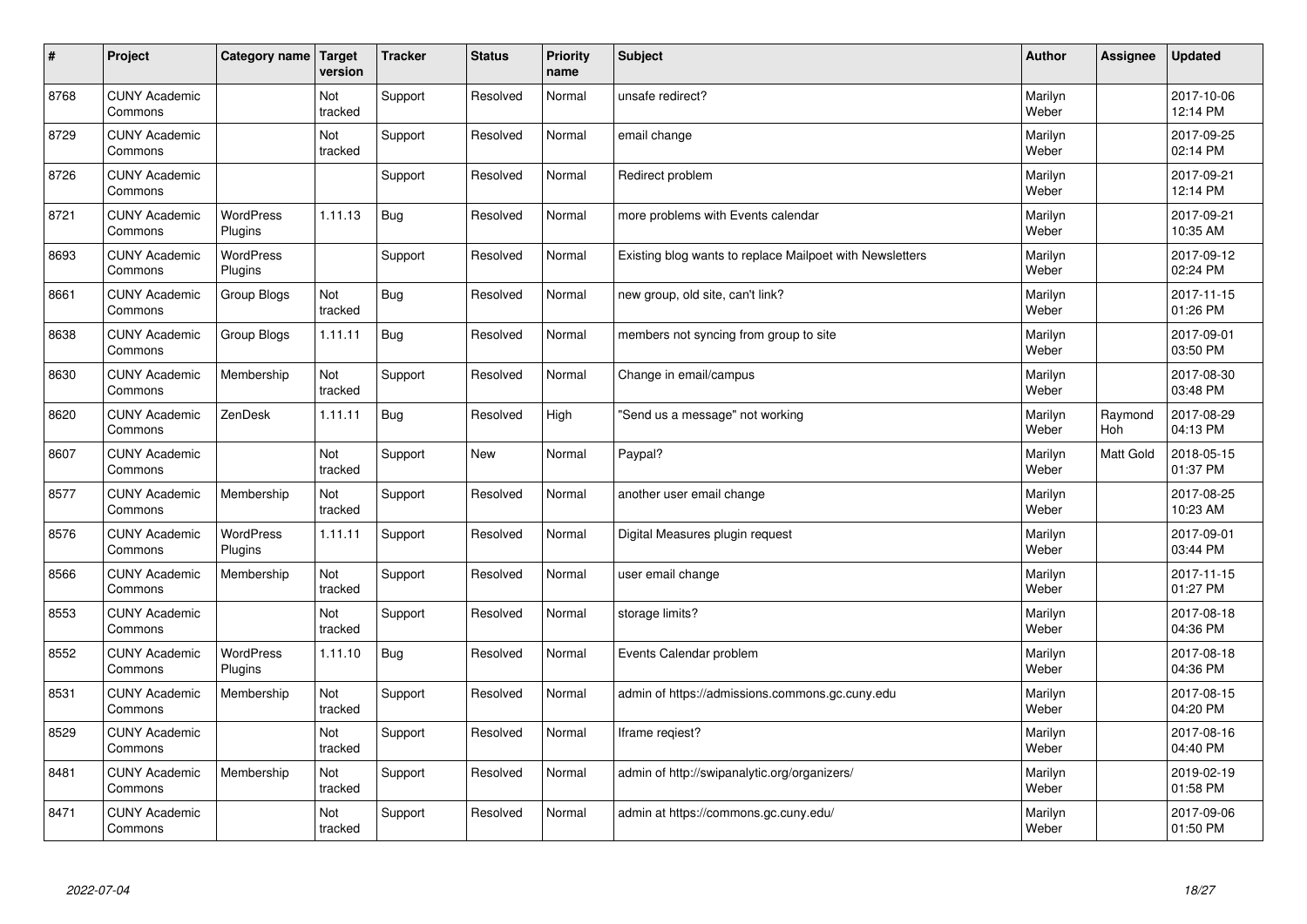| #    | Project                         | Category name               | Target<br>version | <b>Tracker</b>     | <b>Status</b> | <b>Priority</b><br>name | <b>Subject</b>                                                                          | <b>Author</b>    | Assignee        | <b>Updated</b>         |
|------|---------------------------------|-----------------------------|-------------------|--------------------|---------------|-------------------------|-----------------------------------------------------------------------------------------|------------------|-----------------|------------------------|
| 8464 | <b>CUNY Academic</b><br>Commons |                             | Not<br>tracked    | Support            | Resolved      | Normal                  | WP UI                                                                                   | Marilyn<br>Weber |                 | 2017-10-11<br>11:23 AM |
| 8459 | <b>CUNY Academic</b><br>Commons |                             | Not<br>tracked    | Documentatio<br>n. | Resolved      | Normal                  | comprehensive list of plugins?                                                          | Marilyn<br>Weber |                 | 2017-10-11<br>11:24 AM |
| 8446 | <b>CUNY Academic</b><br>Commons | <b>WordPress</b><br>Plugins | 1.11.14           | Support            | Resolved      | Normal                  | request for multiple accordion menu plugins                                             | Marilyn<br>Weber |                 | 2018-05-07<br>09:57 PM |
| 8429 | <b>CUNY Academic</b><br>Commons | Membership                  | Not<br>tracked    | Support            | Resolved      | Normal                  | Please make me an admin of https://arc.commons.gc.cuny.edu                              | Marilyn<br>Weber | Boone<br>Gorges | 2017-07-24<br>03:33 PM |
| 8401 | <b>CUNY Academic</b><br>Commons | Membership                  | Not<br>tracked    | Support            | Resolved      | Normal                  | add me as an admin                                                                      | Marilyn<br>Weber | Boone<br>Gorges | 2017-07-11<br>11:40 AM |
| 8379 | <b>CUNY Academic</b><br>Commons |                             | Not<br>tracked    | Support            | Resolved      | Normal                  | request for site build help                                                             | Marilyn<br>Weber |                 | 2017-07-01<br>10:48 AM |
| 8308 | <b>CUNY Academic</b><br>Commons | WordPress<br>Plugins        | Not<br>tracked    | Support            | Resolved      | Normal                  | WP Migration plugin                                                                     | Marilyn<br>Weber |                 | 2017-11-15<br>01:27 PM |
| 8289 | <b>CUNY Academic</b><br>Commons |                             | Not<br>tracked    | Support            | Resolved      | Normal                  | removing my access to sites                                                             | Marilyn<br>Weber | Luke<br>Waltzer | 2017-06-19<br>12:40 PM |
| 8259 | <b>CUNY Academic</b><br>Commons |                             | Not<br>tracked    | Bug                | Resolved      | Normal                  | missing dashboard                                                                       | Marilyn<br>Weber |                 | 2017-11-15<br>01:28 PM |
| 8222 | <b>CUNY Academic</b><br>Commons | Membership                  | Not<br>tracked    | Support            | Resolved      | Normal                  | Admin for iletc.commons.gc.cuny.edu                                                     | Marilyn<br>Weber | Boone<br>Gorges | 2017-06-08<br>10:06 AM |
| 8200 | <b>CUNY Academic</b><br>Commons | Groups (misc)               | Not<br>tracked    | Bug                | Resolved      | Normal                  | Announcements has disappeared                                                           | Marilyn<br>Weber | Boone<br>Gorges | 2017-05-26<br>04:04 PM |
| 8195 | <b>CUNY Academic</b><br>Commons |                             |                   | Support            | Rejected      | Normal                  | possible to make the Profile pic semi-hidden?                                           | Marilyn<br>Weber |                 | 2017-05-24<br>11:00 PM |
| 8131 | <b>CUNY Academic</b><br>Commons | <b>WordPress</b><br>Plugins | 1.11              | Bug                | Resolved      | Normal                  | Newsletters plug-in                                                                     | Marilyn<br>Weber | Boone<br>Gorges | 2017-05-11<br>09:42 PM |
| 8125 | <b>CUNY Academic</b><br>Commons | WordPress<br><b>Themes</b>  | 1.10.19           | Bug                | Resolved      | High                    | careerplan admin page failing to load with "currently unable to handle<br>this request" | Marilyn<br>Weber |                 | 2017-07-13<br>12:54 PM |
| 8120 | <b>CUNY Academic</b><br>Commons | Membership                  | Not<br>tracked    | Support            | Resolved      | Normal                  | add me as an admin to https://nyslavery.commons.gc.cuny.edu                             | Marilyn<br>Weber |                 | 2017-05-10<br>02:19 PM |
| 8098 | <b>CUNY Academic</b><br>Commons | <b>Public Portfolio</b>     | Not<br>tracked    | Bug                | Abandoned     | Normal                  | Widget in profile not working                                                           | Marilyn<br>Weber |                 | 2017-11-15<br>01:28 PM |
| 8071 | <b>CUNY Academic</b><br>Commons | <b>WordPress</b><br>Plugins | Not<br>tracked    | Support            | Rejected      | Normal                  | Anthologize                                                                             | Marilyn<br>Weber |                 | 2017-05-10<br>10:15 AM |
| 7995 | <b>CUNY Academic</b><br>Commons | Domain<br>Mapping           | Not<br>tracked    | Bug                | Resolved      | Urgent                  | http://on.socialpaper.gc.cuny.edu down?                                                 | Marilyn<br>Weber |                 | 2017-04-21<br>11:07 AM |
| 7994 | <b>CUNY Academic</b><br>Commons | <b>WordPress</b><br>(misc)  | 1.10.17           | Bug                | Resolved      | Urgent                  | Comments not appearing                                                                  | Marilyn<br>Weber |                 | 2017-04-20<br>11:16 AM |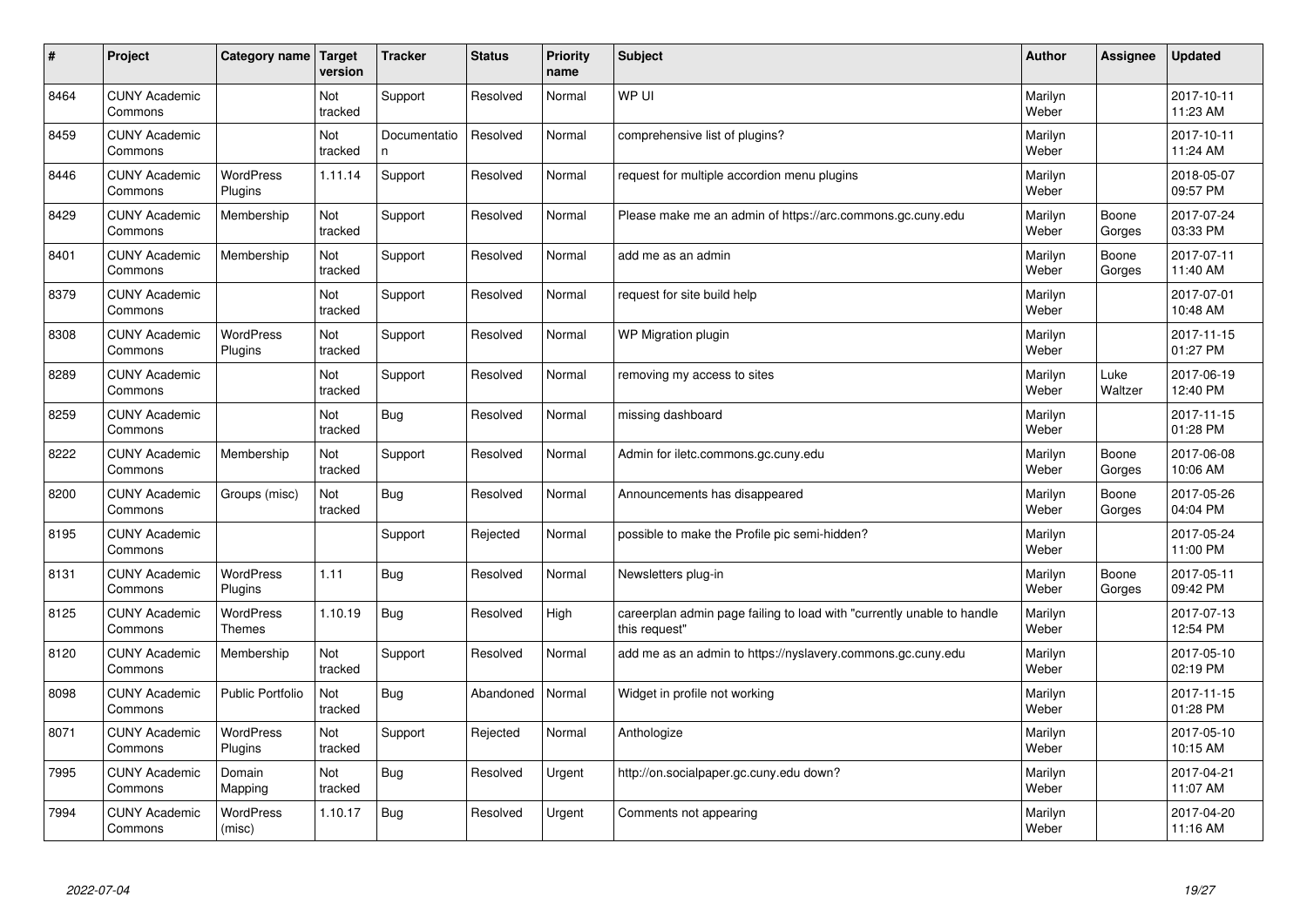| #    | Project                         | Category name   Target      | version        | <b>Tracker</b> | <b>Status</b> | <b>Priority</b><br>name | <b>Subject</b>                               | <b>Author</b>    | Assignee              | <b>Updated</b>         |
|------|---------------------------------|-----------------------------|----------------|----------------|---------------|-------------------------|----------------------------------------------|------------------|-----------------------|------------------------|
| 7972 | <b>CUNY Academic</b><br>Commons |                             | Not<br>tracked | Support        | Resolved      | Normal                  | expand the memory limit for videos?          | Marilyn<br>Weber |                       | 2017-04-20<br>10:07 AM |
| 7922 | <b>CUNY Academic</b><br>Commons | Membership                  | Not<br>tracked | Support        | Resolved      | Normal                  | add me as an admin to the MALs alumni site?  | Marilyn<br>Weber |                       | 2017-04-06<br>05:19 PM |
| 7836 | <b>CUNY Academic</b><br>Commons | Social Paper                | Not<br>tracked | Support        | Resolved      | Normal                  | missing Social Paper                         | Marilyn<br>Weber |                       | 2017-11-15<br>01:31 PM |
| 7803 | <b>CUNY Academic</b><br>Commons |                             |                | Bug            | Resolved      | Normal                  | user email change                            | Marilyn<br>Weber |                       | 2017-03-16<br>11:58 AM |
| 7785 | <b>CUNY Academic</b><br>Commons |                             | Not<br>tracked | Support        | Resolved      | Normal                  | ftp access or files?                         | Marilyn<br>Weber | Boone<br>Gorges       | 2017-03-13<br>02:34 PM |
| 7775 | <b>CUNY Academic</b><br>Commons | Membership                  | Not<br>tracked | Support        | Resolved      | Normal                  | Email change                                 | Marilyn<br>Weber |                       | 2017-03-08<br>10:09 PM |
| 7771 | <b>CUNY Academic</b><br>Commons | Membership                  | Not<br>tracked | Support        | Resolved      | Normal                  | User would like to be uncoupled from sites   | Marilyn<br>Weber | Boone<br>Gorges       | 2017-03-09<br>12:38 PM |
| 7770 | <b>CUNY Academic</b><br>Commons | WordPress<br>Plugins        | Not<br>tracked | Bug            | Abandoned     | Normal                  | Timeline.js problem                          | Marilyn<br>Weber |                       | 2017-11-15<br>01:43 PM |
| 7767 | <b>CUNY Academic</b><br>Commons |                             | Not<br>tracked | Bug            | Resolved      | Normal                  | Site loading problems                        | Marilyn<br>Weber |                       | 2017-03-21<br>09:57 PM |
| 7745 | <b>CUNY Academic</b><br>Commons | <b>WordPress</b><br>Plugins | 1.10.13        | Support        | Resolved      | Normal                  | Featured Video Plus plugin requested         | Marilyn<br>Weber |                       | 2017-03-03<br>01:51 PM |
| 7724 | <b>CUNY Academic</b><br>Commons |                             | Not<br>tracked | Support        | Abandoned     | Normal                  | User name confusion                          | Marilyn<br>Weber | Boone<br>Gorges       | 2017-11-15<br>11:12 AM |
| 7700 | <b>CUNY Academic</b><br>Commons |                             | Not<br>tracked | Support        | Abandoned     | Normal                  | slow loading Page on site                    | Marilyn<br>Weber | Boone<br>Gorges       | 2017-11-15<br>11:02 AM |
| 7685 | <b>CUNY Academic</b><br>Commons | Password<br>Reset           | Not<br>tracked | Support        | Resolved      | Normal                  | temporary password                           | Marilyn<br>Weber | Boone<br>Gorges       | 2017-02-15<br>07:36 PM |
| 7684 | <b>CUNY Academic</b><br>Commons | Reply By Email              | 1.10.12        | Bug            | Resolved      | High                    | trying to post too often error               | Marilyn<br>Weber | Raymond<br><b>Hoh</b> | 2017-02-28<br>12:43 PM |
| 7678 | <b>CUNY Academic</b><br>Commons | Groups (misc)               | Not<br>tracked | Support        | Resolved      | Normal                  | add admin to student group                   | Marilyn<br>Weber | Boone<br>Gorges       | 2017-02-15<br>11:58 AM |
| 7668 | <b>CUNY Academic</b><br>Commons | WordPress<br>Plugins        |                | Support        | Rejected      | Normal                  | Iframes question                             | Marilyn<br>Weber |                       | 2017-04-11<br>09:29 PM |
| 7619 | <b>CUNY Academic</b><br>Commons | Membership                  | Not<br>tracked | Support        | Resolved      | Normal                  | outside users for a site that isn't a class? | Marilyn<br>Weber | <b>Matt Gold</b>      | 2017-11-15<br>06:18 PM |
| 7613 | <b>CUNY Academic</b><br>Commons | Registration                | Not<br>tracked | Support        | Resolved      | Normal                  | non-matriculated students                    | Marilyn<br>Weber | Boone<br>Gorges       | 2017-11-15<br>11:03 AM |
| 7608 | <b>CUNY Academic</b><br>Commons | Registration                | Not<br>tracked | Feature        | Resolved      | Normal                  | create an account                            | Marilyn<br>Weber |                       | 2017-02-15<br>10:45 PM |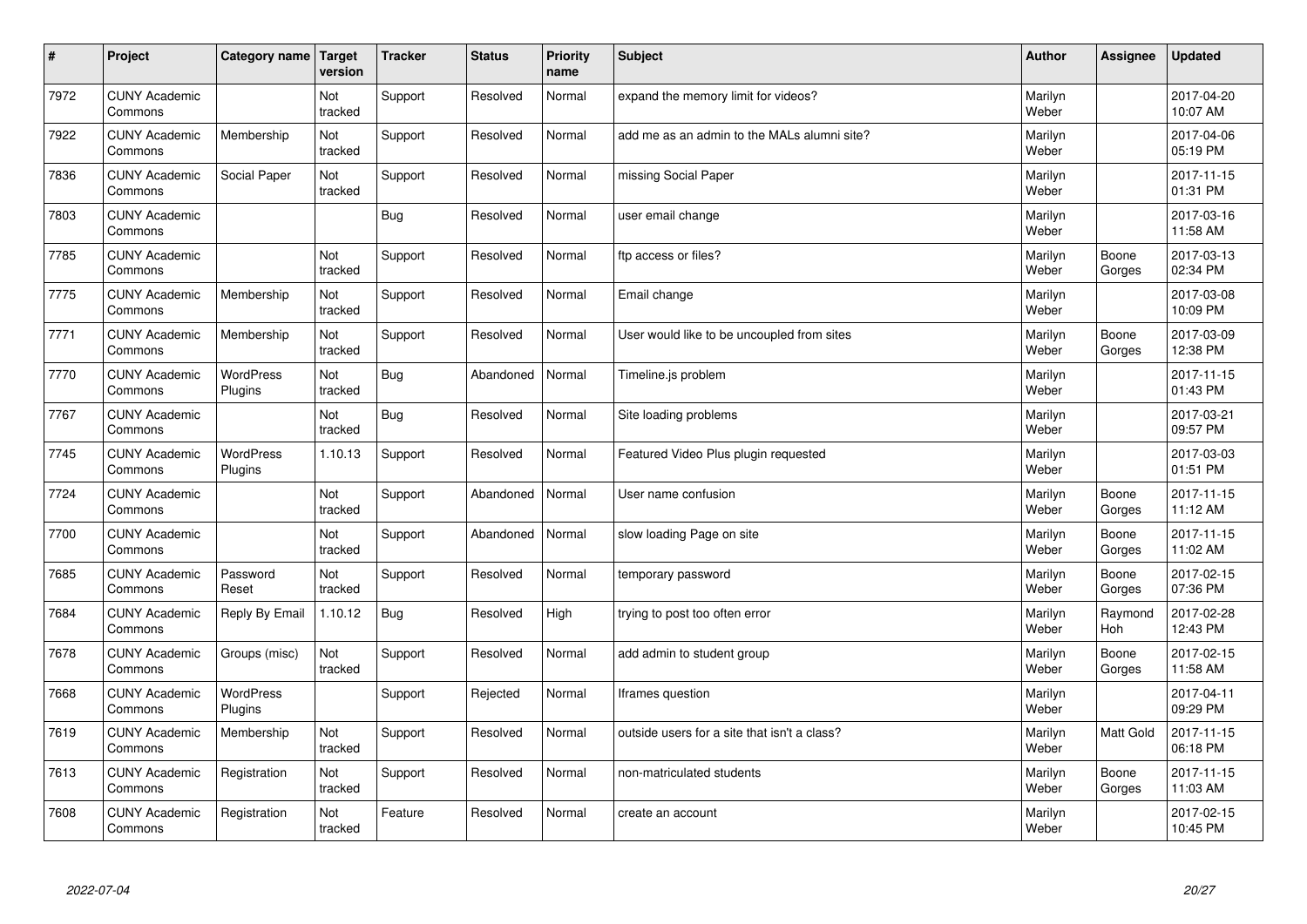| $\sharp$ | Project                         | Category name                     | Target<br>version | <b>Tracker</b> | <b>Status</b> | <b>Priority</b><br>name | <b>Subject</b>                                                              | <b>Author</b>    | Assignee         | Updated                |
|----------|---------------------------------|-----------------------------------|-------------------|----------------|---------------|-------------------------|-----------------------------------------------------------------------------|------------------|------------------|------------------------|
| 7607     | <b>CUNY Academic</b><br>Commons | <b>WordPress</b><br>(misc)        | Not<br>tracked    | Feature        | Resolved      | Normal                  | mp4 files                                                                   | Marilyn<br>Weber |                  | 2017-02-15<br>07:37 PM |
| 7486     | <b>CUNY Academic</b><br>Commons | Membership                        | Not<br>tracked    | Support        | Resolved      | Normal                  | changed email address                                                       | Marilyn<br>Weber |                  | 2017-01-24<br>10:00 PM |
| 7460     | <b>CUNY Academic</b><br>Commons | <b>WordPress</b><br><b>Themes</b> | 1.10.8            | Support        | Resolved      | Normal                  | install Independent Publisher theme?                                        | Marilyn<br>Weber | Boone<br>Gorges  | 2017-01-21<br>09:34 PM |
| 7376     | <b>CUNY Academic</b><br>Commons | Email<br>Notifications            |                   | Bug            | Rejected      | Normal                  | automatic forwarding of blog posts not working                              | Marilyn<br>Weber | Boone<br>Gorges  | 2017-05-01<br>10:36 PM |
| 7349     | <b>CUNY Academic</b><br>Commons | Membership                        | Not<br>tracked    | Bug            | Resolved      | Normal                  | <b>LACUNY</b> Institute website                                             | Marilyn<br>Weber | Boone<br>Gorges  | 2017-01-11<br>04:26 PM |
| 7337     | <b>CUNY Academic</b><br>Commons | Membership                        | Not<br>tracked    | Bug            | Resolved      | Normal                  | User with new email                                                         | Marilyn<br>Weber |                  | 2017-01-06<br>11:05 AM |
| 7328     | <b>CUNY Academic</b><br>Commons | <b>WordPress</b><br>Plugins       | Not<br>tracked    | Bug            | Resolved      | Normal                  | technical issue with the Events Manager plugin                              | Marilyn<br>Weber | Raymond<br>Hoh   | 2017-11-15<br>06:19 PM |
| 7310     | <b>CUNY Academic</b><br>Commons |                                   | 1.10.7            | Bug            | Resolved      | Normal                  | Friendship request mystery.                                                 | Marilyn<br>Weber | Boone<br>Gorges  | 2017-01-05<br>03:12 PM |
| 7226     | <b>CUNY Academic</b><br>Commons | Registration                      | Not<br>tracked    | Bug            | Abandoned     | Normal                  | Community college student cannot register?                                  | Marilyn<br>Weber |                  | 2017-11-15<br>01:55 PM |
| 7223     | <b>CUNY Academic</b><br>Commons | Membership                        | Not<br>tracked    | Bug            | Resolved      | Normal                  | User with two profiles would like to merge them                             | Marilyn<br>Weber | Boone<br>Gorges  | 2017-01-10<br>02:07 PM |
| 7100     | <b>CUNY Academic</b><br>Commons | <b>WordPress</b><br>Plugins       | 1.10.5            | Bug            | Resolved      | High                    | Cincopa plugin problem                                                      | Marilyn<br>Weber | Boone<br>Gorges  | 2016-12-19<br>10:32 AM |
| 6899     | <b>CUNY Academic</b><br>Commons | Account<br>settings               | Not<br>tracked    | Support        | Resolved      | Normal                  | New user has misspelled her own name                                        | Marilyn<br>Weber | Boone<br>Gorges  | 2016-12-01<br>05:10 PM |
| 6893     | <b>CUNY Academic</b><br>Commons | Group Forums                      |                   | Bug            | Resolved      | Normal                  | Forum for CUNY Academic Commons Team is gone                                | Marilyn<br>Weber | Boone<br>Gorges  | 2016-12-01<br>08:08 AM |
| 6866     | <b>CUNY Academic</b><br>Commons |                                   | Not<br>tracked    | Support        | Resolved      | Normal                  | User would like to have her account deleted                                 | Marilyn<br>Weber | <b>Matt Gold</b> | 2017-11-15<br>05:49 PM |
| 6860     | <b>CUNY Academic</b><br>Commons | User<br>Onboarding                | 1.12              | Bug            | Resolved      | Normal                  | Invitation to join a group is appearing as an invitiation to join the site! | Marilyn<br>Weber | Boone<br>Gorges  | 2017-10-30<br>10:03 AM |
| 6857     | <b>CUNY Academic</b><br>Commons | <b>Blogs</b><br>(BuddyPress)      | Not<br>tracked    | Support        | Resolved      | Normal                  | Committee on Religion website                                               | Marilyn<br>Weber | Boone<br>Gorges  | 2017-08-17<br>10:24 AM |
| 6851     | <b>CUNY Academic</b><br>Commons | Redmine                           | Not<br>tracked    | Support        | Resolved      | Normal                  | How do I help users join Redmine?                                           | Marilyn<br>Weber | <b>Matt Gold</b> | 2016-11-28<br>10:16 AM |
| 6818     | <b>CUNY Academic</b><br>Commons | Email<br>Notifications            | 1.10.3            | Support        | Resolved      | Normal                  | No more email notifications?                                                | Marilyn<br>Weber |                  | 2016-11-22<br>02:51 PM |
| 6815     | <b>CUNY Academic</b><br>Commons | Password<br>Reset                 | Not<br>tracked    | Support        | Resolved      | Normal                  | password reset requested                                                    | Marilyn<br>Weber | <b>Matt Gold</b> | 2016-11-22<br>10:30 AM |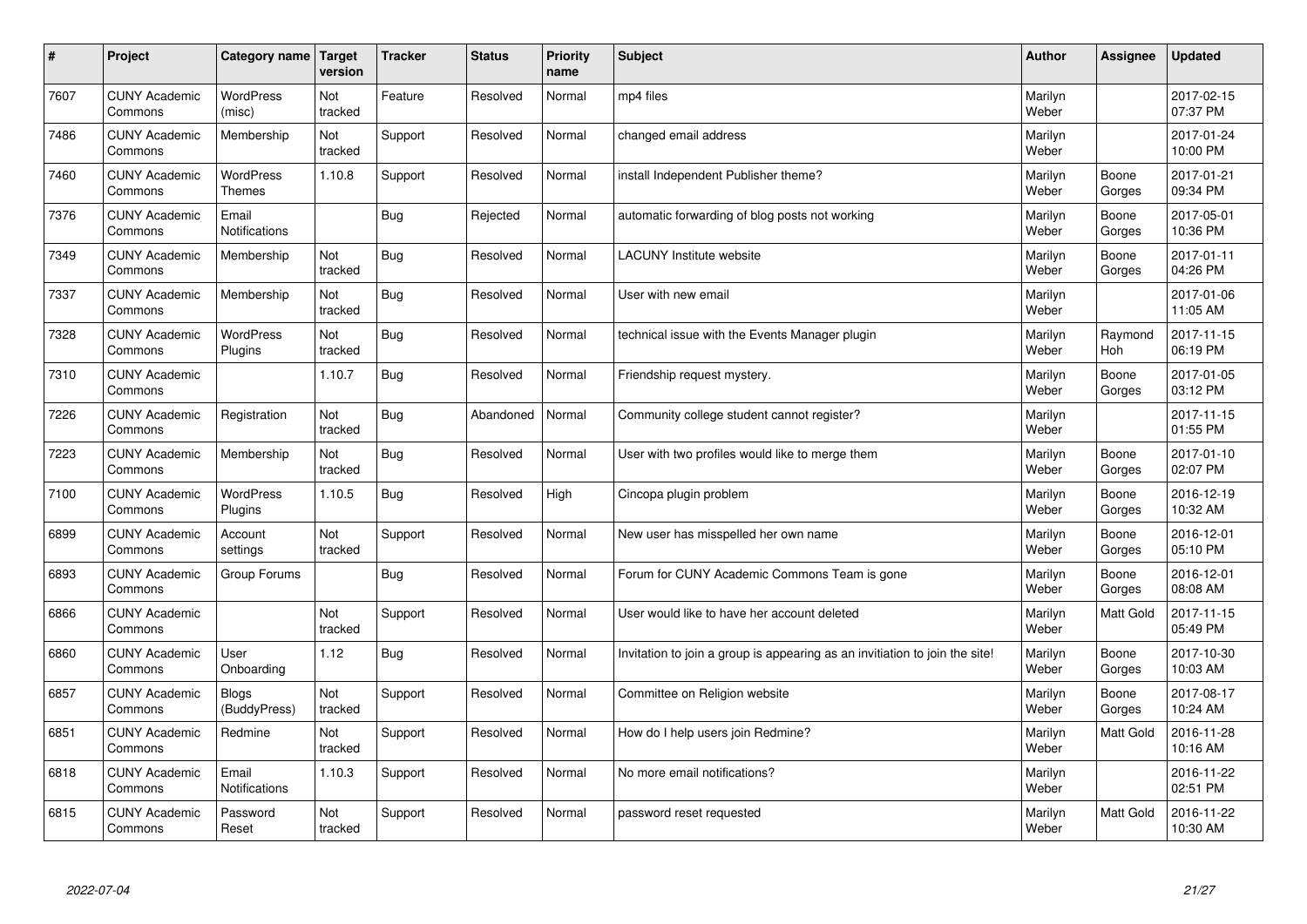| $\sharp$ | Project                         | Category name Target    | version           | <b>Tracker</b> | <b>Status</b> | <b>Priority</b><br>name | <b>Subject</b>                                    | <b>Author</b>    | Assignee          | <b>Updated</b>         |
|----------|---------------------------------|-------------------------|-------------------|----------------|---------------|-------------------------|---------------------------------------------------|------------------|-------------------|------------------------|
| 6812     | <b>CUNY Academic</b><br>Commons |                         | Not<br>tracked    | Support        | Resolved      | Normal                  | User cannot change email                          | Marilyn<br>Weber | <b>Matt Gold</b>  | 2016-12-01<br>06:24 PM |
| 6800     | <b>CUNY Academic</b><br>Commons |                         |                   | Bug            | Rejected      | Immediate               | Is something going on?                            | Marilyn<br>Weber |                   | 2016-11-18<br>04:40 PM |
| 6656     | <b>CUNY Academic</b><br>Commons | Support                 | Not<br>tracked    | Support        | Resolved      | Normal                  | Remove user profile                               | Marilyn<br>Weber | <b>Matt Gold</b>  | 2016-11-10<br>02:18 PM |
| 6626     | <b>CUNY Academic</b><br>Commons | <b>Group Files</b>      | 1.10.1            | <b>Bug</b>     | Resolved      | Normal                  | Files from non-member showing up in private group | Marilyn<br>Weber | Boone<br>Gorges   | 2016-11-07<br>03:54 PM |
| 6602     | <b>CUNY Academic</b><br>Commons | ZenDesk                 | 1.10              | Bug            | Resolved      | High                    | Add Friend button not working                     | Marilyn<br>Weber | Raymond<br>Hoh    | 2016-11-04<br>12:14 PM |
| 6599     | <b>CUNY Academic</b><br>Commons | ZenDesk                 | 1.10              | Bug            | Duplicate     | Urgent                  | Accept Friend button not working                  | Marilyn<br>Weber | Raymond<br>Hoh    | 2016-11-04<br>06:35 PM |
| 6575     | <b>CUNY Academic</b><br>Commons | Groups (misc)           |                   | Bug            | Rejected      | Normal                  | No papers link for the group "social paper"       | Marilyn<br>Weber |                   | 2016-11-02<br>10:39 PM |
| 6533     | <b>CUNY Academic</b><br>Commons | WordPress<br>Plugins    | Future<br>release | Support        | Duplicate     | Low                     | very old plugins?                                 | Marilyn<br>Weber | <b>Tahir Butt</b> | 2018-10-04<br>12:27 PM |
| 6410     | <b>CUNY Academic</b><br>Commons |                         |                   | Bug            | Duplicate     | Immediate               | Cannot log in - gives privacy error               | Marilyn<br>Weber | Boone<br>Gorges   | 2016-10-24<br>10:01 AM |
| 6338     | <b>CUNY Academic</b><br>Commons |                         |                   | Bug            | Rejected      | Normal                  | Multiple email notifications for each blog post   | Marilyn<br>Weber | Boone<br>Gorges   | 2016-10-18<br>08:45 PM |
| 6313     | <b>CUNY Academic</b><br>Commons | Groups (misc)           |                   | <b>Bug</b>     | Duplicate     | Normal                  | group member no longer in group, can't rejoin.    | Marilyn<br>Weber |                   | 2016-10-14<br>09:27 PM |
| 6286     | <b>CUNY Academic</b><br>Commons | Groups (misc)           | Not<br>tracked    | Bug            | Resolved      | Immediate               | Groups pages not displaying at all!               | Marilyn<br>Weber | Boone<br>Gorges   | 2017-11-15<br>10:57 AM |
| 6175     | <b>CUNY Academic</b><br>Commons | Account<br>settings     |                   | Support        | Resolved      | Normal                  | Email address (user cannot access old)            | Marilyn<br>Weber | <b>Matt Gold</b>  | 2016-11-29<br>06:31 PM |
| 6118     | <b>CUNY Academic</b><br>Commons | cuny.is                 |                   | Feature        | Resolved      | Normal                  | Cuny. Is request from Javier Otero Peña           | Marilyn<br>Weber | Sarah<br>Morgano  | 2016-10-04<br>07:02 PM |
| 6107     | <b>CUNY Academic</b><br>Commons |                         |                   | Bug            | Resolved      | High                    | site redirect?                                    | Marilyn<br>Weber | Boone<br>Gorges   | 2016-09-29<br>03:45 PM |
| 6106     | <b>CUNY Academic</b><br>Commons | Server                  | Not<br>tracked    | Bug            | Resolved      | Normal                  | 504 error                                         | Marilyn<br>Weber |                   | 2017-11-15<br>01:55 PM |
| 6101     | <b>CUNY Academic</b><br>Commons | <b>Public Portfolio</b> |                   | Bug            | Resolved      | High                    | Profile update problems                           | Marilyn<br>Weber | Boone<br>Gorges   | 2016-12-01<br>03:50 PM |
| 6091     | <b>CUNY Academic</b><br>Commons | Group<br>Invitations    | Not<br>tracked    | Bug            | Resolved      | Normal                  | User cannot re-join a group                       | Marilyn<br>Weber | Boone<br>Gorges   | 2016-09-28<br>01:47 PM |
| 6039     | <b>CUNY Academic</b><br>Commons | Membership              | 1.9.28            | Bug            | Resolved      | High                    | User cannot change her email                      | Marilyn<br>Weber |                   | 2016-09-19<br>03:03 PM |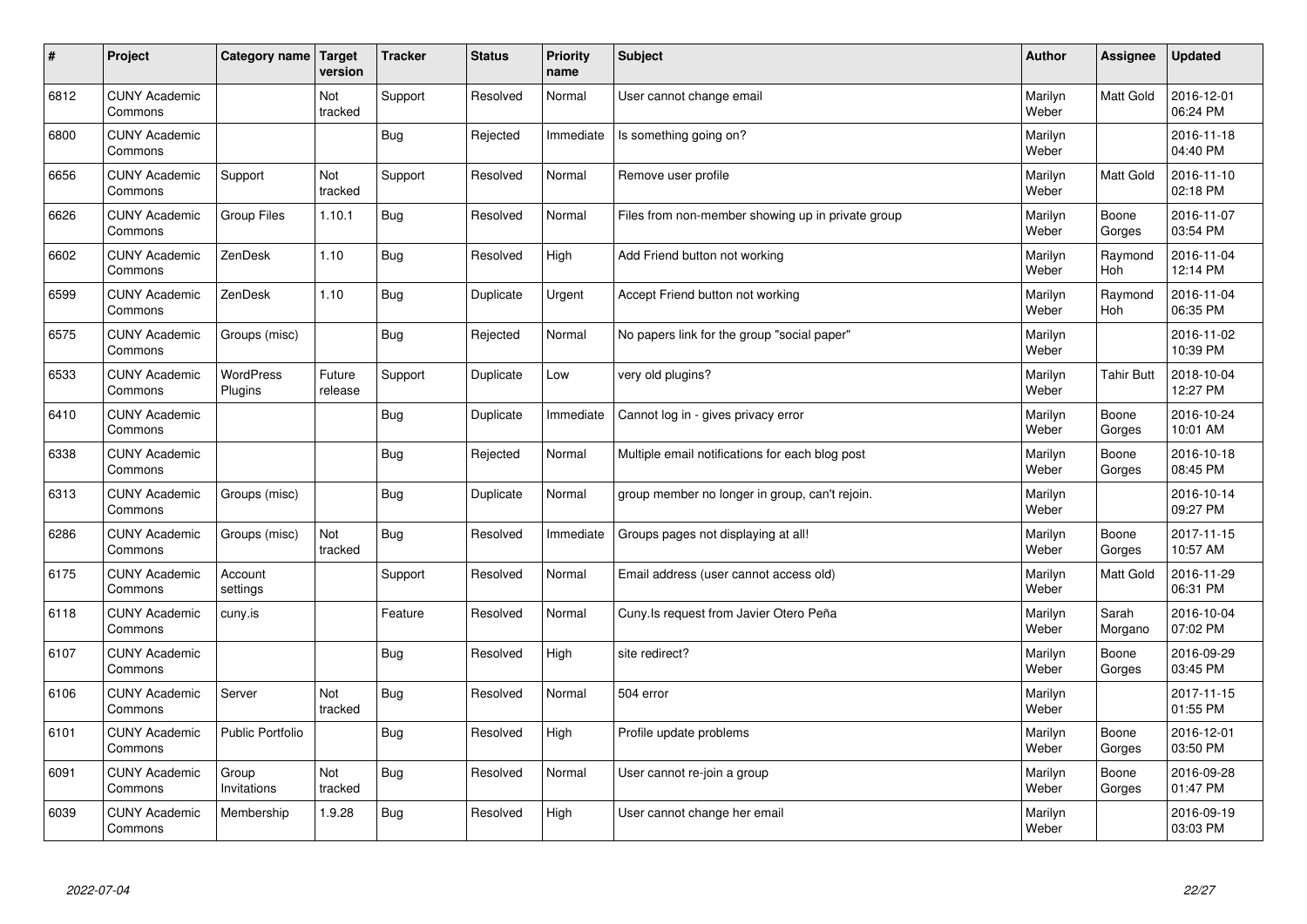| $\sharp$ | Project                         | Category name   Target            | version           | <b>Tracker</b> | <b>Status</b> | <b>Priority</b><br>name | <b>Subject</b>                                          | <b>Author</b>    | Assignee         | <b>Updated</b>         |
|----------|---------------------------------|-----------------------------------|-------------------|----------------|---------------|-------------------------|---------------------------------------------------------|------------------|------------------|------------------------|
| 6025     | <b>CUNY Academic</b><br>Commons | Search                            | Not<br>tracked    | Bug            | Resolved      | Normal                  | Search function not working                             | Marilyn<br>Weber | Boone<br>Gorges  | 2016-10-12<br>09:41 AM |
| 5992     | <b>CUNY Academic</b><br>Commons | Email<br><b>Notifications</b>     | Future<br>release | Feature        | New           | Normal                  | Changing the From line of autogenerated blog emails     | Marilyn<br>Weber |                  | 2018-09-27<br>05:19 PM |
| 5991     | <b>CUNY Academic</b><br>Commons | Email<br>Notifications            | Future<br>release | Support        | Resolved      | Normal                  | change format of autogenerated blog emails              | Marilyn<br>Weber | Paige<br>Dupont  | 2018-01-12<br>02:55 PM |
| 5988     | <b>CUNY Academic</b><br>Commons | Support                           |                   | Support        | Rejected      | Normal                  | Forbidden error when trying to join                     | Marilyn<br>Weber | Boone<br>Gorges  | 2016-09-08<br>01:42 PM |
| 5985     | <b>CUNY Academic</b><br>Commons | Support                           | Not<br>tracked    | Support        | Resolved      | Normal                  | change user's email address (she cannot access old)     | Marilyn<br>Weber | Boone<br>Gorges  | 2016-09-07<br>01:43 PM |
| 5969     | <b>CUNY Academic</b><br>Commons | Registration                      | 1.9.27            | <b>Bug</b>     | Resolved      | Normal                  | Queens students unable to join                          | Marilyn<br>Weber | Boone<br>Gorges  | 2016-09-04<br>09:41 PM |
| 5968     | <b>CUNY Academic</b><br>Commons | Membership                        | Not<br>tracked    | <b>Bug</b>     | Resolved      | Normal                  | Deleting account without knowing password               | Marilyn<br>Weber | <b>Matt Gold</b> | 2017-11-15<br>06:19 PM |
| 5875     | <b>CUNY Academic</b><br>Commons | WordPress<br>Plugins              | Not<br>tracked    | <b>Bug</b>     | Resolved      | Normal                  | Events Calendar garbled in IE                           | Marilyn<br>Weber | Marilyn<br>Weber | 2017-11-15<br>05:45 PM |
| 5872     | <b>CUNY Academic</b><br>Commons | Server                            | Not<br>tracked    | Bug            | Resolved      | Immediate               | Whole Commons is down                                   | Marilyn<br>Weber | Boone<br>Gorges  | 2016-08-12<br>12:04 AM |
| 5844     | <b>CUNY Academic</b><br>Commons |                                   | Not<br>tracked    | Support        | Resolved      | Normal                  | edit Host Files on Windows 10 problems                  | Marilyn<br>Weber |                  | 2016-07-27<br>09:08 AM |
| 5834     | <b>CUNY Academic</b><br>Commons |                                   |                   | <b>Bug</b>     | Resolved      | Normal                  | My access to cdev                                       | Marilyn<br>Weber | Boone<br>Gorges  | 2016-07-25<br>03:12 PM |
| 5799     | <b>CUNY Academic</b><br>Commons | Blogs<br>(BuddyPress)             | Not<br>tracked    | Feature        | Resolved      | Normal                  | removing one's own access to sites?                     | Marilyn<br>Weber | Boone<br>Gorges  | 2016-07-26<br>01:55 PM |
| 5772     | <b>CUNY Academic</b><br>Commons | Membership                        | Not<br>tracked    | Support        | Resolved      | Normal                  | User email change and forgotten password                | Marilyn<br>Weber | <b>Matt Gold</b> | 2017-11-15<br>06:18 PM |
| 5753     | <b>CUNY Academic</b><br>Commons | WordPress<br>(misc)               | Not<br>tracked    | Support        | Resolved      | Normal                  | merging blogs and groups                                | Marilyn<br>Weber | Boone<br>Gorges  | 2016-08-29<br>03:09 PM |
| 5713     | <b>CUNY Academic</b><br>Commons | <b>WordPress</b><br>(misc)        | Not<br>tracked    | Bug            | Abandoned     | High                    | Site freezing                                           | Marilyn<br>Weber | Boone<br>Gorges  | 2017-11-15<br>10:58 AM |
| 5684     | <b>CUNY Academic</b><br>Commons | <b>Group Files</b>                | Not<br>tracked    | <b>Bug</b>     | Resolved      | Normal                  | Making Group files appear as Blog entries               | Marilyn<br>Weber | Boone<br>Gorges  | 2017-11-20<br>03:28 PM |
| 5667     | <b>CUNY Academic</b><br>Commons | <b>Public Portfolio</b>           | 1.9.18            | <b>Bug</b>     | Resolved      | Normal                  | publication section on my public portfolio won't update | Marilyn<br>Weber | Boone<br>Gorges  | 2016-06-12<br>10:19 AM |
| 5657     | <b>CUNY Academic</b><br>Commons | WordPress<br>Plugins              | 1.9.18            | Feature        | Resolved      | Normal                  | Plugin Request - Instagram Feed WD                      | Marilyn<br>Weber | Boone<br>Gorges  | 2016-06-08<br>12:36 PM |
| 5630     | <b>CUNY Academic</b><br>Commons | <b>WordPress</b><br><b>Themes</b> | 1.9.17            | Feature        | Resolved      | Normal                  | Bavota magazine Pro theme                               | Marilyn<br>Weber | Boone<br>Gorges  | 2016-06-02<br>12:09 AM |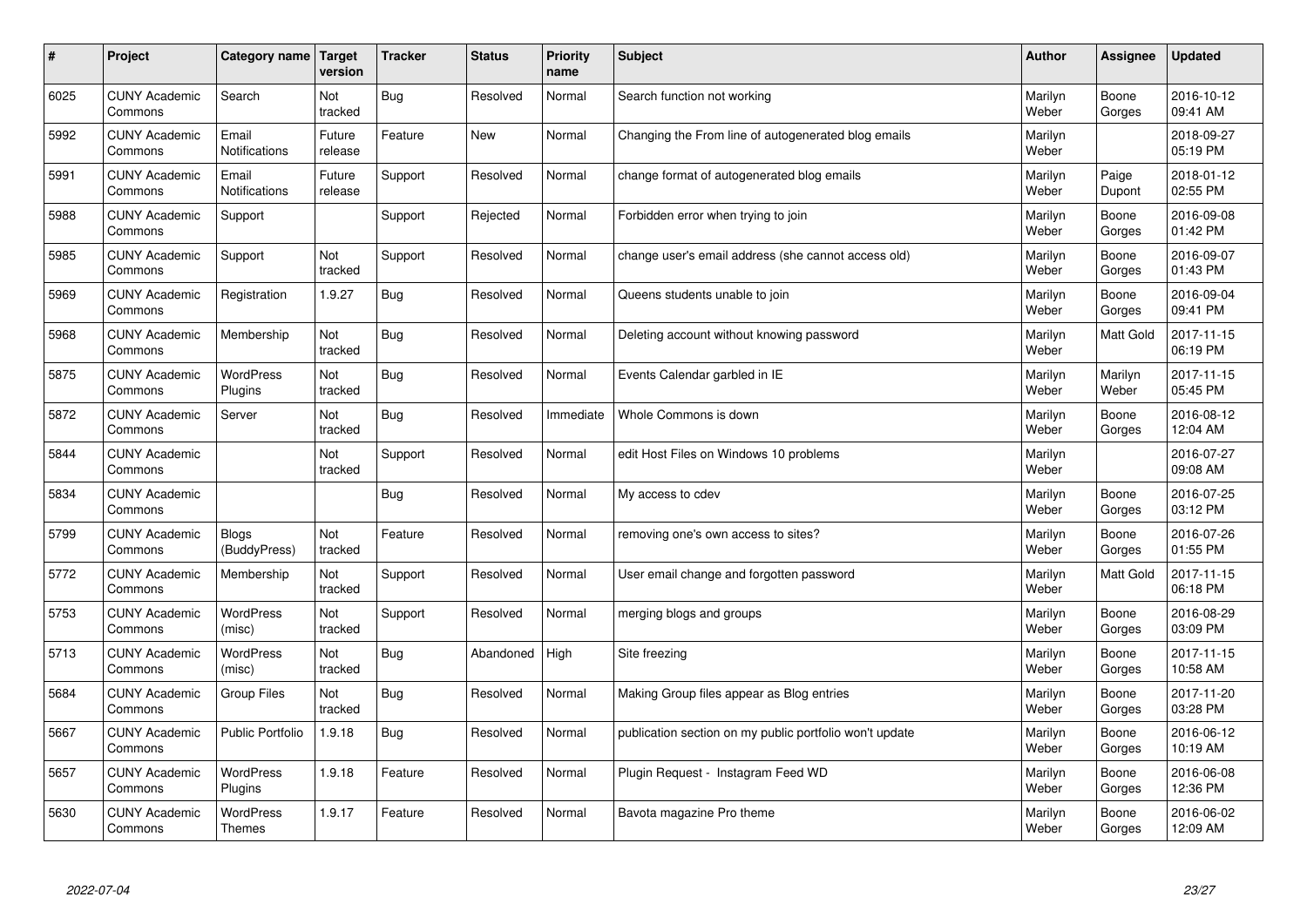| $\sharp$ | Project                         | Category name   Target      | version           | <b>Tracker</b> | <b>Status</b> | <b>Priority</b><br>name | <b>Subject</b>                                                  | <b>Author</b>    | Assignee              | <b>Updated</b>         |
|----------|---------------------------------|-----------------------------|-------------------|----------------|---------------|-------------------------|-----------------------------------------------------------------|------------------|-----------------------|------------------------|
| 5629     | <b>CUNY Academic</b><br>Commons | <b>Public Portfolio</b>     | 1.10.4            | Support        | Resolved      | Normal                  | Title field in profile can't be edited                          | Marilyn<br>Weber |                       | 2016-12-13<br>11:19 AM |
| 5621     | <b>CUNY Academic</b><br>Commons | <b>WordPress</b><br>Plugins | 1.9.17            | Feature        | Resolved      | Normal                  | Taxonomy plugin request                                         | Marilyn<br>Weber | Boone<br>Gorges       | 2016-06-01<br>11:28 PM |
| 5522     | <b>CUNY Academic</b><br>Commons | <b>WordPress</b><br>Plugins | 1.9.15            | Feature        | Resolved      | Normal                  | plugin request                                                  | Marilyn<br>Weber | Boone<br>Gorges       | 2016-05-09<br>10:36 AM |
| 5448     | <b>CUNY Academic</b><br>Commons | Email<br>Notifications      | 1.10.2            | <b>Bug</b>     | Rejected      | Normal                  | garbled CAC activity digests                                    | Marilyn<br>Weber | Raymond<br><b>Hoh</b> | 2016-11-20<br>02:38 AM |
| 5436     | <b>CUNY Academic</b><br>Commons |                             | Not<br>tracked    | Bug            | Resolved      | Normal                  | Trying to change email settings for                             | Marilyn<br>Weber | Boone<br>Gorges       | 2016-04-21<br>10:12 PM |
| 5435     | <b>CUNY Academic</b><br>Commons |                             | Not<br>tracked    | Bug            | Resolved      | Urgent                  | Can't see the dashboard                                         | Marilyn<br>Weber |                       | 2016-04-12<br>11:33 AM |
| 5397     | <b>CUNY Academic</b><br>Commons | Social Paper                | Future<br>release | Feature        | <b>New</b>    | Normal                  | frustrating to have to enable/disable in SP                     | Marilyn<br>Weber | Samantha<br>Raddatz   | 2016-04-20<br>03:39 PM |
| 5396     | <b>CUNY Academic</b><br>Commons |                             |                   | Outreach       | Resolved      | Urgent                  | Add CUNY Central to the survey choices?                         | Marilyn<br>Weber | Samantha<br>Raddatz   | 2016-03-31<br>01:38 PM |
| 5346     | <b>CUNY Academic</b><br>Commons | Toolbar                     | 1.9.11            | Bug            | Resolved      | Normal                  | possible dynamic HTML code bug?                                 | Marilyn<br>Weber | Boone<br>Gorges       | 2016-03-22<br>10:53 AM |
| 5345     | <b>CUNY Academic</b><br>Commons | Social Paper                | 1.9.17            | Feature        | Rejected      | Normal                  | Plus symbol problem in SP                                       | Marilyn<br>Weber | Christian<br>Wach     | 2016-05-27<br>04:26 AM |
| 5319     | <b>CUNY Academic</b><br>Commons |                             | Not<br>tracked    | <b>Bug</b>     | Resolved      | Normal                  | <b>Broken URL</b>                                               | Marilyn<br>Weber | Marilyn<br>Weber      | 2017-11-15<br>05:46 PM |
| 5302     | <b>CUNY Academic</b><br>Commons | <b>WordPress</b><br>Plugins | 1.9.10            | Feature        | Resolved      | Normal                  | request for WP Gallery Custom Links plug-in                     | Marilyn<br>Weber | Boone<br>Gorges       | 2016-03-11<br>09:20 PM |
| 5282     | <b>CUNY Academic</b><br>Commons | Social Paper                | Future<br>release | Bug            | New           | Normal                  | Replying via email directs to paper but not individual comment. | Marilyn<br>Weber | Raymond<br>Hoh        | 2016-03-02<br>01:48 PM |
| 5205     | <b>CUNY Academic</b><br>Commons | Social Paper                | Future<br>release | Feature        | <b>New</b>    | Normal                  | Social Paper folders                                            | Marilyn<br>Weber |                       | 2016-02-11<br>10:24 PM |
| 5199     | <b>CUNY Academic</b><br>Commons | Social Paper                | Future<br>release | Feature        | <b>New</b>    | Normal                  | add tables to the SP editor                                     | Marilyn<br>Weber |                       | 2016-10-24<br>11:27 AM |
| 5184     | <b>CUNY Academic</b><br>Commons | Social Paper                |                   | Bug            | Rejected      | Normal                  | Problem linking SP to a group                                   | Marilyn<br>Weber | Boone<br>Gorges       | 2016-02-21<br>12:27 PM |
| 5177     | <b>CUNY Academic</b><br>Commons | Toolbar                     | 1.9.6             | Bug            | Resolved      | Normal                  | No "My Papers" tab                                              | Marilyn<br>Weber | Raymond<br><b>Hoh</b> | 2016-01-29<br>08:37 AM |
| 5176     | <b>CUNY Academic</b><br>Commons | <b>Public Portfolio</b>     | 1.9.6             | Bug            | Resolved      | Normal                  | Widgets in Profile not saving                                   | Marilyn<br>Weber | Boone<br>Gorges       | 2016-02-01<br>11:07 AM |
| 5083     | <b>CUNY Academic</b><br>Commons | <b>WordPress</b><br>Plugins | 1.9.5             | Support        | Rejected      | Normal                  | creating a shortcode for the iframe code of the google form     | Marilyn<br>Weber | Marilyn<br>Weber      | 2016-01-12<br>04:25 PM |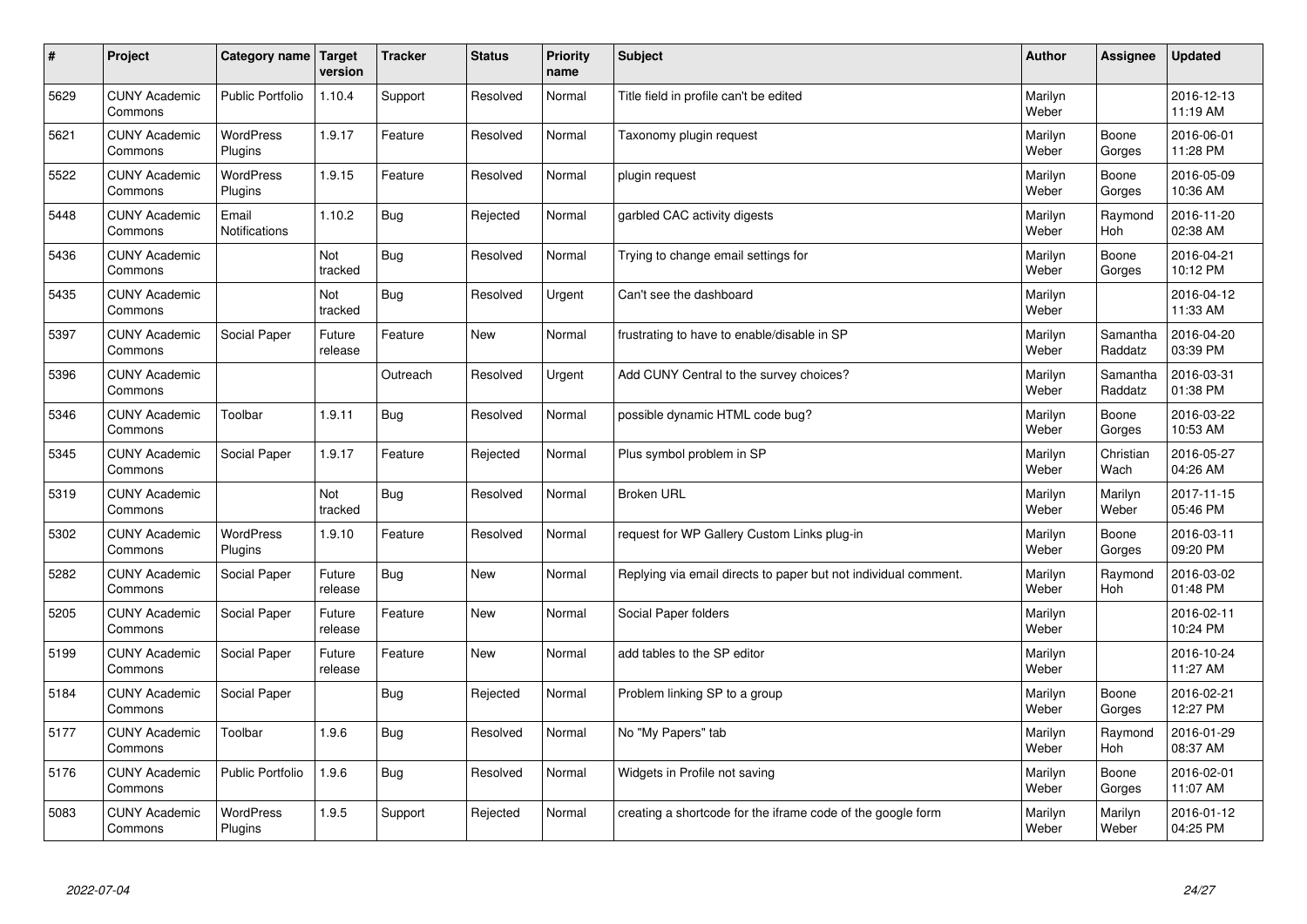| #    | Project                         | Category name Target             | version           | <b>Tracker</b> | <b>Status</b> | <b>Priority</b><br>name | <b>Subject</b>                                                                                                                                  | <b>Author</b>    | Assignee              | <b>Updated</b>         |
|------|---------------------------------|----------------------------------|-------------------|----------------|---------------|-------------------------|-------------------------------------------------------------------------------------------------------------------------------------------------|------------------|-----------------------|------------------------|
| 5072 | <b>CUNY Academic</b><br>Commons |                                  |                   | Feature        | Duplicate     | Normal                  | redirect shortcode handler                                                                                                                      | Marilyn<br>Weber | Boone<br>Gorges       | 2016-01-07<br>12:34 PM |
| 5059 | <b>CUNY Academic</b><br>Commons |                                  | Not<br>tracked    | <b>Bug</b>     | Resolved      | Normal                  | Instagram embed?                                                                                                                                | Marilyn<br>Weber |                       | 2016-01-26<br>12:05 AM |
| 5058 | <b>CUNY Academic</b><br>Commons | Social Paper                     | Future<br>release | Feature        | <b>New</b>    | Low                     | Can there be a clearer signal that even when comments have already<br>been made you add comments by clicking on the side? (SP suggestion<br>#5) | Marilyn<br>Weber | Samantha<br>Raddatz   | 2016-02-11<br>10:24 PM |
| 5053 | <b>CUNY Academic</b><br>Commons | Social Paper                     | Future<br>release | Feature        | <b>New</b>    | Low                     | Scrollable menu to add readers (SP suggestion #4)                                                                                               | Marilyn<br>Weber | Samantha<br>Raddatz   | 2016-04-21<br>05:21 PM |
| 5052 | <b>CUNY Academic</b><br>Commons | Social Paper                     | Future<br>release | Feature        | <b>New</b>    | Low                     | Sentence by sentence or line by line comments (SP suggestion #3)                                                                                | Marilyn<br>Weber | Boone<br>Gorges       | 2016-02-11<br>10:24 PM |
| 5051 | <b>CUNY Academic</b><br>Commons | Social Paper                     |                   | Feature        | Rejected      | Low                     | Visual cues for comments (SP suggestion #2)                                                                                                     | Marilyn<br>Weber | Samantha<br>Raddatz   | 2016-02-10<br>10:01 AM |
| 5050 | <b>CUNY Academic</b><br>Commons | Social Paper                     | Future<br>release | Feature        | <b>New</b>    | Low                     | Making comments visible in SP editing mode (SP suggestion #1)                                                                                   | Marilyn<br>Weber | Samantha<br>Raddatz   | 2019-09-17<br>11:10 PM |
| 5037 | <b>CUNY Academic</b><br>Commons | Registration                     | Not<br>tracked    | Support        | Resolved      | Normal                  | Another Forgotten password for user with new email address                                                                                      | Marilyn<br>Weber | Boone<br>Gorges       | 2015-12-22<br>05:24 PM |
| 5036 | <b>CUNY Academic</b><br>Commons | WordPress<br>Plugins             | 1.9.1.1           | Feature        | Resolved      | Normal                  | <b>Embeds request</b>                                                                                                                           | Marilyn<br>Weber | Boone<br>Gorges       | 2015-12-18<br>10:12 PM |
| 5019 | <b>CUNY Academic</b><br>Commons | Registration                     | Not<br>tracked    | Support        | Resolved      | Normal                  | Forgotten password for user with new email address                                                                                              | Marilyn<br>Weber | Marilyn<br>Weber      | 2015-12-11<br>04:18 PM |
| 4997 | <b>CUNY Academic</b><br>Commons | <b>WordPress</b><br>Plugins      | 1.9.4             | Feature        | Resolved      | Normal                  | ability to embed maps from StoryMapJS?                                                                                                          | Marilyn<br>Weber | Boone<br>Gorges       | 2016-01-07<br>12:34 PM |
| 4965 | <b>CUNY Academic</b><br>Commons | WordPress<br><b>Themes</b>       | Not<br>tracked    | Feature        | Resolved      | Normal                  | Theme requested                                                                                                                                 | Marilyn<br>Weber | Boone<br>Gorges       | 2016-02-24<br>09:46 PM |
| 4962 | <b>CUNY Academic</b><br>Commons | Events                           | 1.8.18            | Bug            | Resolved      | High                    | Problems with text entry field in the Events Calendar                                                                                           | Marilyn<br>Weber | Raymond<br><b>Hoh</b> | 2015-12-01<br>06:57 PM |
| 4918 | <b>CUNY Academic</b><br>Commons | ZenDesk                          | Not<br>tracked    | <b>Bug</b>     | Resolved      | High                    | Re-directing Help Requests                                                                                                                      | Marilyn<br>Weber | Raymond<br><b>Hoh</b> | 2015-11-23<br>11:15 AM |
| 4881 | <b>CUNY Academic</b><br>Commons | ZenDesk                          | Not<br>tracked    | <b>Bug</b>     | Resolved      | Normal                  | ZenDesk emails not being sent                                                                                                                   | Marilyn<br>Weber |                       | 2015-12-07<br>01:34 AM |
| 4880 | <b>CUNY Academic</b><br>Commons | Password<br>Reset                | Not<br>tracked    | Support        | Resolved      | High                    | CUNY Central person having password trouble                                                                                                     | Marilyn<br>Weber |                       | 2015-11-10<br>12:40 PM |
| 4834 | <b>CUNY Academic</b><br>Commons | <b>Blogs</b><br>(BuddyPress)     |                   | Bug            | Resolved      | Normal                  | Admin invite problem                                                                                                                            | Marilyn<br>Weber | Boone<br>Gorges       | 2015-11-13<br>12:25 PM |
| 4831 | <b>CUNY Academic</b><br>Commons | Public Portfolio                 | 1.9.4             | <b>Bug</b>     | Resolved      | Normal                  | User cannot update profile                                                                                                                      | Marilyn<br>Weber | Boone<br>Gorges       | 2016-01-11<br>10:46 PM |
| 4734 | <b>CUNY Academic</b><br>Commons | <b>BuddyPress</b><br><b>Docs</b> | 1.8.13            | Bug            | Resolved      | High                    | Problems with "Create New Doc"                                                                                                                  | Marilyn<br>Weber | Boone<br>Gorges       | 2015-10-09<br>07:53 AM |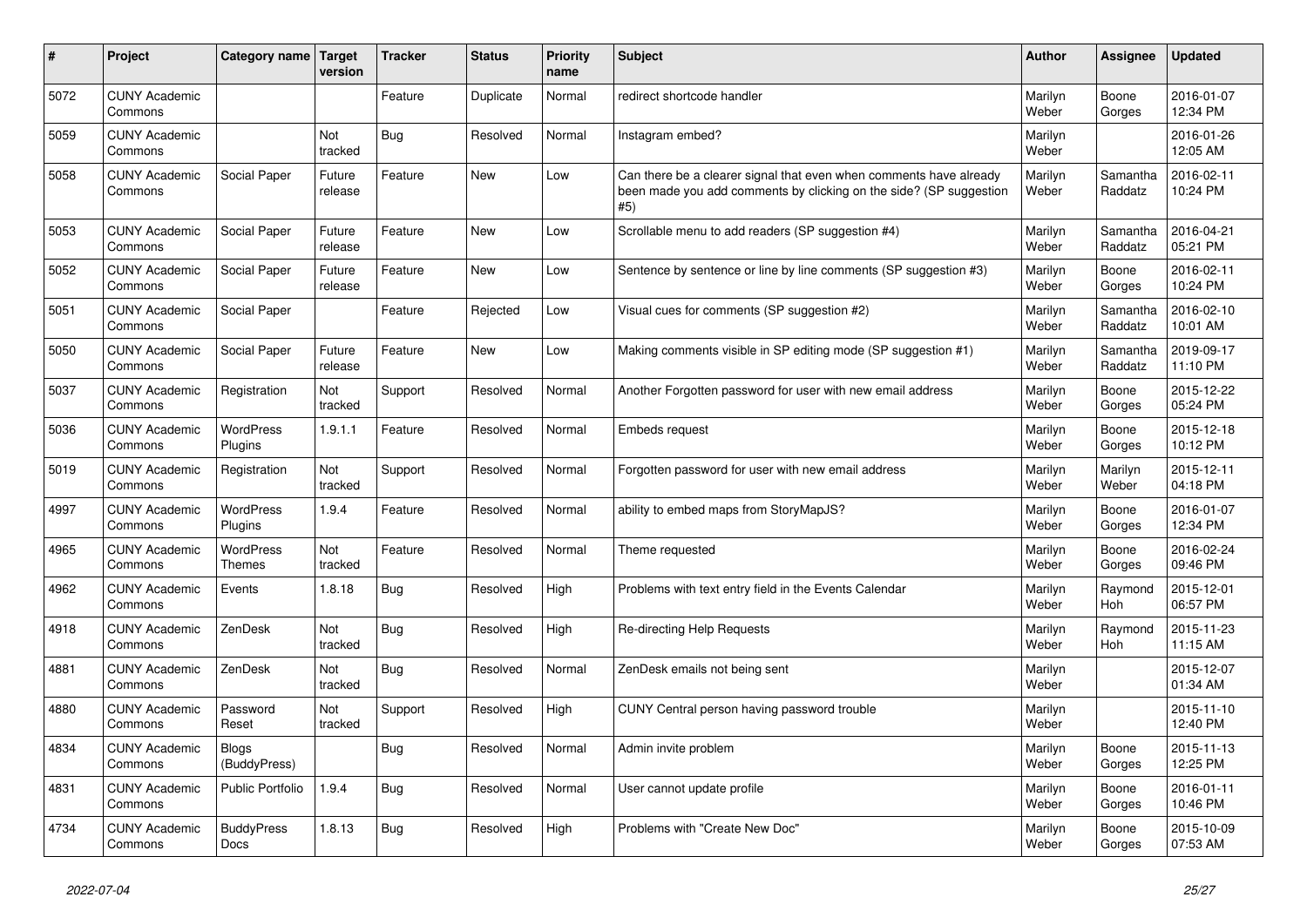| $\vert$ # | Project                         | Category name   Target      | version        | <b>Tracker</b> | <b>Status</b> | Priority<br>name | <b>Subject</b>                                        | <b>Author</b>    | Assignee              | <b>Updated</b>         |
|-----------|---------------------------------|-----------------------------|----------------|----------------|---------------|------------------|-------------------------------------------------------|------------------|-----------------------|------------------------|
| 4657      | <b>CUNY Academic</b><br>Commons | Group Forums                | 1.8.18         | <b>Bug</b>     | Resolved      | High             | Submit button disappears in new post mode in forum    | Marilyn<br>Weber | Raymond<br><b>Hoh</b> | 2015-12-01<br>11:15 PM |
| 4649      | <b>CUNY Academic</b><br>Commons | Registration                | Not<br>tracked | Bug            | Resolved      | Urgent           | Submit button has disappeared                         | Marilyn<br>Weber | Boone<br>Gorges       | 2015-09-22<br>11:47 AM |
| 4577      | <b>CUNY Academic</b><br>Commons | Registration                | Not<br>tracked | Bug            | Resolved      | Normal           | New users are not getting their email verification    | Marilyn<br>Weber | Boone<br>Gorges       | 2016-01-26<br>03:30 PM |
| 4542      | <b>CUNY Academic</b><br>Commons | <b>WordPress</b><br>Plugins | 1.8.10         | Bug            | Resolved      | Normal           | Emailing group users problem                          | Marilyn<br>Weber | Boone<br>Gorges       | 2015-09-11<br>11:16 AM |
| 4496      | <b>CUNY Academic</b><br>Commons | cuny.is                     | 1.8.9          | Bug            | Resolved      | Normal           | Quick links broken?                                   | Marilyn<br>Weber | Boone<br>Gorges       | 2015-08-28<br>10:39 AM |
| 4340      | <b>CUNY Academic</b><br>Commons | WordPress -<br>Media        | 1.8.14         | Feature        | Resolved      | Normal           | embedding a video                                     | Marilyn<br>Weber | Daniel<br>Jones       | 2015-10-20<br>12:01 AM |
| 4102      | <b>CUNY Academic</b><br>Commons | User<br>Experience          | 1.8.1          | Design/UX      | Resolved      | Normal           | Username rules                                        | Marilyn<br>Weber | Samantha<br>Raddatz   | 2015-06-01<br>01:23 PM |
| 4013      | <b>CUNY Academic</b><br>Commons |                             |                | Bug            | Duplicate     | Normal           | Math question?                                        | Marilyn<br>Weber |                       | 2015-04-22<br>04:05 PM |
| 4012      | <b>CUNY Academic</b><br>Commons |                             | 1.7.20         | Bug            | Resolved      | Normal           | Two users reporting same Forbidden 403 error message. | Marilyn<br>Weber |                       | 2015-05-01<br>08:13 PM |
| 3674      | <b>CUNY Academic</b><br>Commons |                             |                | <b>Bug</b>     | Rejected      | Normal           | CBox pagination issue with the Wiki                   | Marilyn<br>Weber |                       | 2014-11-20<br>05:03 PM |
| 3673      | <b>CUNY Academic</b><br>Commons |                             |                | Bug            | Rejected      | Normal           | CBox pagination issue with the Wiki                   | Marilyn<br>Weber |                       | 2014-11-20<br>04:08 PM |
| 3620      | <b>CUNY Academic</b><br>Commons | Groups (misc)               | Not<br>tracked | <b>Bug</b>     | Resolved      | Normal           | admins of The Group for Group Admins                  | Marilyn<br>Weber |                       | 2014-11-03<br>08:38 AM |
| 3593      | <b>CUNY Academic</b><br>Commons | Registration                | 1.7.2          | Bug            | Resolved      | High             | registration problems                                 | Marilyn<br>Weber | Boone<br>Gorges       | 2014-11-01<br>02:57 PM |
| 3592      | <b>CUNY Academic</b><br>Commons | WordPress<br>(Permissions)  | Not<br>tracked | Publicity      | Resolved      | Normal           | Oops - Announcing 1.6!                                | Marilyn<br>Weber | Boone<br>Gorges       | 2014-10-22<br>03:03 PM |
| 3533      | <b>CUNY Academic</b><br>Commons | Group<br>Invitations        | 1.7.8          | Bug            | Resolved      | Low              | Trying to invite member to a new group                | Marilyn<br>Weber | Boone<br>Gorges       | 2015-04-01<br>09:13 PM |
| 3530      | <b>CUNY Academic</b><br>Commons | Server                      | Not<br>tracked | Bug            | Resolved      | High             | Commons running very slowly/ "connection lost"        | Marilyn<br>Weber | <b>Matt Gold</b>      | 2014-10-08<br>09:34 AM |
| 3466      | <b>CUNY Academic</b><br>Commons | Membership                  | 1.6.16         | Feature        | Resolved      | Normal           | restricting undergrad registration                    | Marilyn<br>Weber | Boone<br>Gorges       | 2014-09-18<br>12:02 AM |
| 3417      | <b>CUNY Academic</b><br>Commons | <b>BuddyPress</b><br>(misc) | Not<br>tracked | Bug            | Rejected      | High             | copying two commons groups                            | Marilyn<br>Weber | Marilyn<br>Weber      | 2014-11-05<br>09:56 AM |
| 3197      | <b>CUNY Academic</b><br>Commons | Groups (misc)               | 1.6.4          | Bug            | Resolved      | Normal           | trying to set up a hidden group blog with no RSS feed | Marilyn<br>Weber | Boone<br>Gorges       | 2014-05-21<br>09:39 PM |